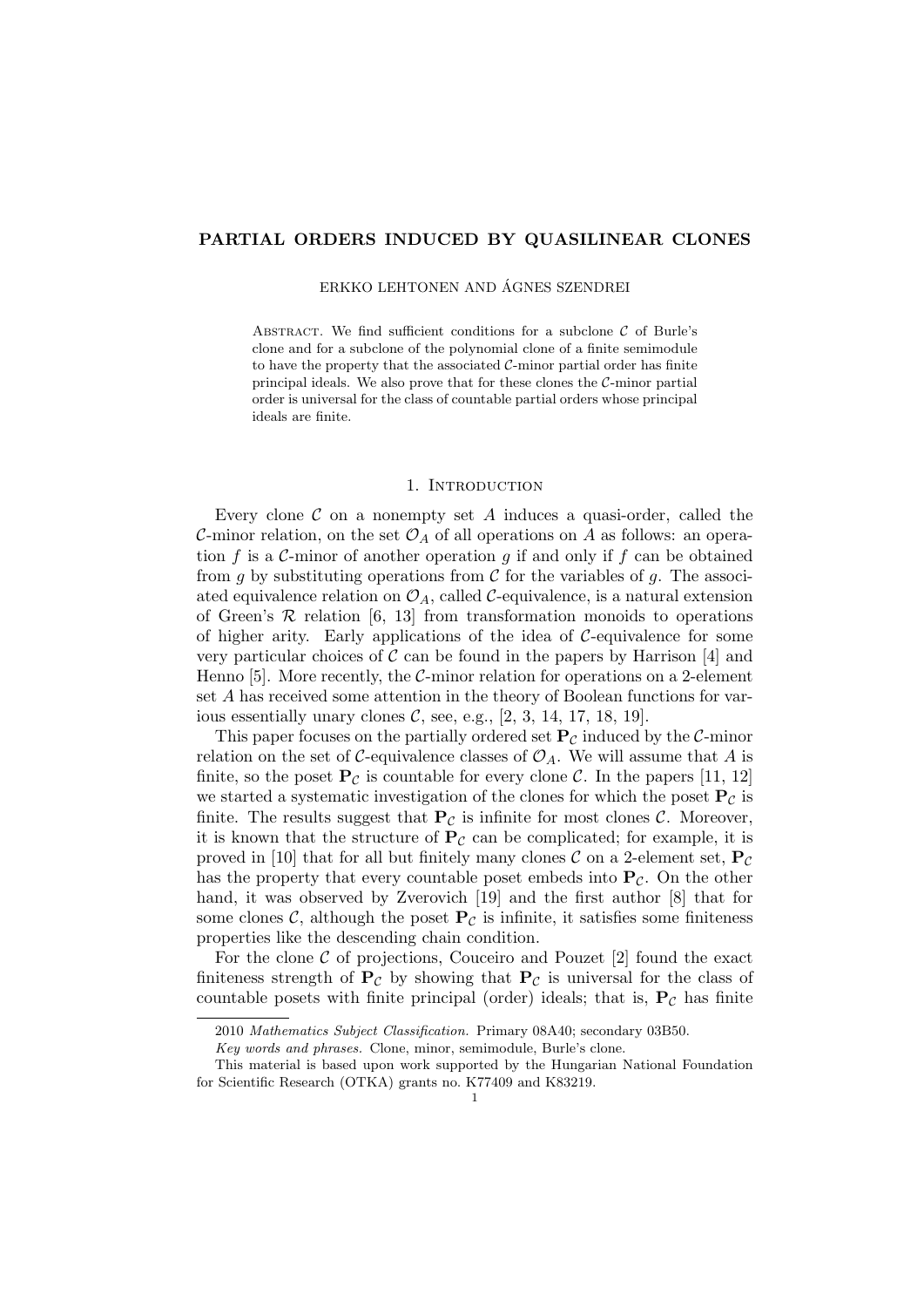principal ideals, and every countable poset with finite principal ideals embeds into  $P_{\mathcal{C}}$ . Our aim in this paper is to extend this result to a broad class of clones  $\mathcal{C}$ , which includes essentially unary clones, large subclones of Burle's clone, and large subclones of the clone of polynomial operations of a semimodule over a commutative inverse semigroup. The natural context for these results is to look at the  $C$ -minor relation on the set of all finitary functions from  $A$  to another set  $U$ , rather than just on the set of all operations on A. Therefore, our results will be stated and proved in this more general context.

A consequence of our results is that for a finite set A, the family of all clones C on A for which  $P_c$  has finite principal ideals is closed under taking subclones if and only if  $|A| \leq 2$ .

# 2. Preliminaries

2.1. General notation. Throughout this paper, we denote the set of natural numbers by  $\omega := \{0, 1, 2, \dots\}$  and the set of positive integers by  $\omega_+ := \omega \setminus \{0\} = \{1, 2, 3, \dots\}.$  For  $n \in \omega_+$  we set  $[n] := \{0, \dots, n-1\}$ and  $[n] := \{1, \ldots, n\}$ . Furthermore, if S is a set, we denote by  $\mathcal{P}_f(S)$  the set of finite subsets of S.

2.2. Partially ordered sets. A quasi-ordered set is a pair  $(P; \leq)$  where  $\leq$ is a *quasi-order*, i.e., a reflexive and transitive binary relation on  $P$ . If, in addition, the relation  $\leq$  is antisymmetric, then  $\leq$  is called a *partial order* and  $(P; \leq)$  is called a *partially ordered set* (or a *poset* for short). A quasiorder  $\leq$  induces an equivalence relation  $\sim$  on P by the rule  $x \sim y$  if and only if  $x \leq y$  and  $y \leq x$ . Furthermore, a quasi-order  $\leq$  induces a partial order  $\leq$  on the set  $P/\sim$  of the equivalence classes of  $\sim$ , which is defined by the rule  $x/\sim \leq y/\sim$  if and only if  $x \leq y$ , where  $x/\sim$  denotes the ∼-block of x.

If  $(P; \leq)$  is a quasi-ordered set and  $x \in P$ , then the *principal ideal* generated by x is the set  $\downarrow x := \{x' \in P : x' \leq x\}$ . For two posets  $(P; \leq)$  and  $(Q; \leq)$  a mapping  $h: P \to Q$  is called an *embedding* of  $(P; \leq)$  into  $(Q; \leq)$ , if

 $x \leq x'$  in P if and only if  $h(x) \leq h(x')$  in Q.

Clearly, such a map h is necessarily injective. If h is also surjective, it is called an *isomorphism* of  $(P; \leq)$  onto  $(Q; \leq)$ . We say that  $(P; \leq)$  *embeds* into [is isomorphic to]  $(Q;\leq)$  if there exists an embedding [isomorphism]  $h\colon (P;\leq)\to (Q;\leq).$ 

Let K be a class of posets. We say that a poset  $(P; \leq)$  is universal for K, if  $(P; \leq)$  is a member of K and every member of K embeds into  $(P; \leq)$ . We will use the notation **FPI** for the class of countable posets whose principal ideals are finite.

**Lemma 2.1.** A poset  $(P;\leq)$  is universal for FPI if and only if  $(P;\leq) \in$  FPI and  $(\mathcal{P}_{f}(\omega);\subseteq)$  embeds into  $(P;\le)$ .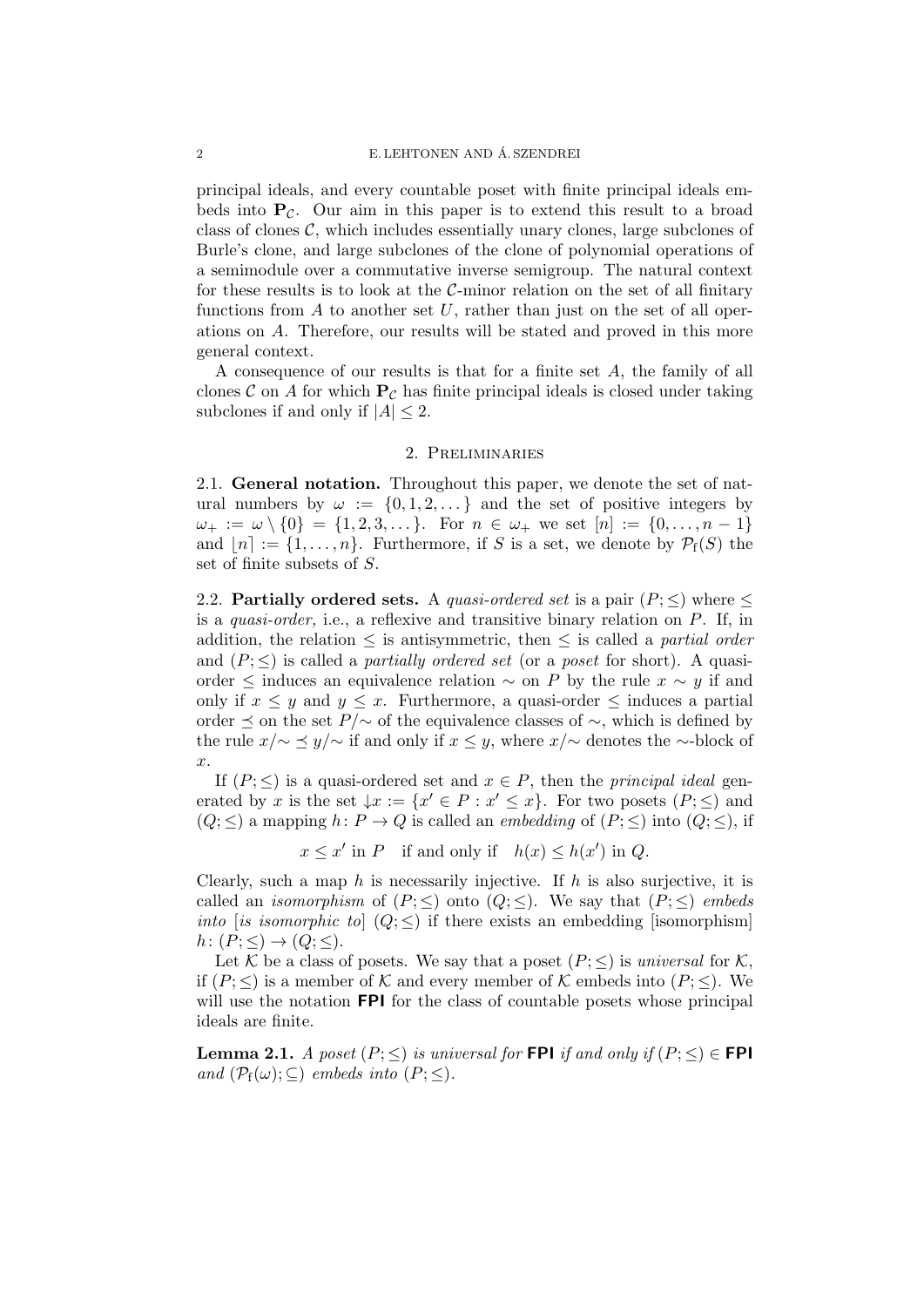*Proof.* The necessity of the given condition for  $(P; \leq)$  to be universal for **FPI** is clear, since  $(\mathcal{P}_f(\omega); \subseteq) \in$  **FPI**. To show the sufficiency, assume that  $(P; \leq) \in \text{FPI}$  and  $(\mathcal{P}_f(\omega); \subseteq)$  embeds into  $(P; \leq)$ . It is a well-known fact in the theory of ordered sets that  $(\mathcal{P}_f(\omega); \subseteq)$  is universal for **FPI** (see, e.g., [2] for a proof). Therefore, every member of **FPI** embeds into  $(\mathcal{P}_f(\omega); \subseteq)$  and hence into  $(P; \leq)$ , proving that  $(P; \leq)$  is universal for **FPI**.

2.3. Operations and clones. For arbitrary sets  $A, U$ , and for any positive integer n let  $\mathcal{F}^{(n)}(A,U)$  denote the set of all n-ary functions  $A^n \to U$ , and let  $\mathcal{F}(A, U) := \bigcup_{n \geq 1} \mathcal{F}^{(n)}(A, U)$ . In particular,  $\mathcal{O}_{A}^{(n)}$  $\mathcal{F}_A^{(n)} := \mathcal{F}^{(n)}(A, A)$  is the set of all *n*-ary operations on A, and  $\mathcal{O}_A := \mathcal{F}(A, A)$  is the set of all finitary operations on A. For every positive integer  $t$  and for every set  $U$  the  $i$ -th t-ary projection on U is the t-ary operation  $(u_1, \ldots, u_t) \mapsto u_i$ , which will be denoted by  $\pi_i^{(t)}$  $i^{(t)}$  (U will be clear from the context).

A function  $f \in \mathcal{F}^{(n)}(A,U)$  depends on its *i*-th variable  $(1 \leq i \leq n)$  if there exist n-tuples  $\mathbf{a} = (a_1, \ldots, a_n)$ ,  $\mathbf{b} = (b_1, \ldots, b_n) \in A^n$  with  $a_j = b_j$  for all  $j \neq i$  such that  $f(\mathbf{a}) \neq f(\mathbf{b})$ . A variable on which f does not depend is called a *fictitious variable*. We say that  $f$  is *essentially unary* if it depends on at most one of its variables. We will use the notation  $\text{Im}(f)$  for the range of f.

We will consider  $\mathcal{F}(A, U)$  (hence, in particular,  $\mathcal{O}_A$ ) as a multisorted set with sorts  $\mathcal{F}^{(n)}(A,U)$ . Accordingly, for a subset S of  $\mathcal{F}(A,U)$  we will use the notation  $\mathcal{S}^{(n)}$  for  $\mathcal{S} \cap \mathcal{F}^{(n)}(A,U)$ . Furthermore, for each positive integer t we define the t-th power of S to be  $S^t = \bigcup_{n \geq 1} (S^{(n)})^t$ , that is, the n-th sort of the t-th power  $S^t$  of S is defined to be the t-th power of the n-th sort  $\mathcal{S}^{(n)}$  of  $\mathcal{S}.$ 

For arbitrary sets  $A, U$  and positive integer  $t$  there is a natural one-to-one correspondence between  $\mathcal{F}(A, U^t)$  and  $(\mathcal{F}(A, U))^t$  via the assignment

$$
f \mapsto (\pi_1^{(t)} \circ f, \dots, \pi_t^{(t)} \circ f).
$$

We will identify  $\mathcal{F}(A, U^t)$  and  $(\mathcal{F}(A, U))^t$  via this correspondence. In particular, for every set A and for arbitrary positive integers n and t, the set  $(\mathcal{O}_{A}^{(n)})$  $\binom{n}{A}^t$ is identified with the set  $\mathcal{F}^{(n)}(A, A^t)$  of all functions  $A^n \to A^t$ , and hence the set  $(O_A)^t$  is identified with  $\mathcal{F}(A, A^t)$ . Thus, for arbitrary  $k, m, n \geq 1$ and for arbitrary  $f \in (\mathcal{O}_A^{(k)})$  $\binom{k}{A}$ <sup>m</sup> and **g**  $\in$   $(\mathcal{O}_{A}^{(m)})$  $\binom{m}{A}$ <sup>n</sup>, the composition **g**  $\circ$  **f** (as functions  $f: A^k \to A^m$  and  $g: A^m \to A^n$  belongs to  $(\mathcal{O}_{A}^{(k)})$  $\binom{k}{A}$ <sup>n</sup>. For each *n*, the identity function in the *n*-th sort is  $\boldsymbol{\pi}^{(n)} := (\pi_1^{(n)})$  $\pi_1^{(n)}, \ldots, \pi_n^{(n)}$ ).

A subset  $\mathcal C$  of  $\mathcal O_A$  is called a *clone on* A if  $\mathcal C$  contains all projections and is closed under composition; that is,  $\pi^{(n)} \in (\mathcal{C}^{(n)})^n$  for all  $n \geq 1$ , and whenever  $\mathbf{f} \in (\mathcal{C}^{(k)})^m$  and  $\mathbf{g} \in (\mathcal{C}^{(m)})^n$ , then  $\mathbf{g} \circ \mathbf{f} \in (\mathcal{C}^{(k)})^n$ . The intersection of any family of clones on  $A$  is a clone; therefore the set of all clones on  $A$  is a complete lattice under inclusion. Hence, for any set  $F$  of operations on  $A$ , there exists a smallest clone that contains F, which will be denoted by  $\langle F \rangle$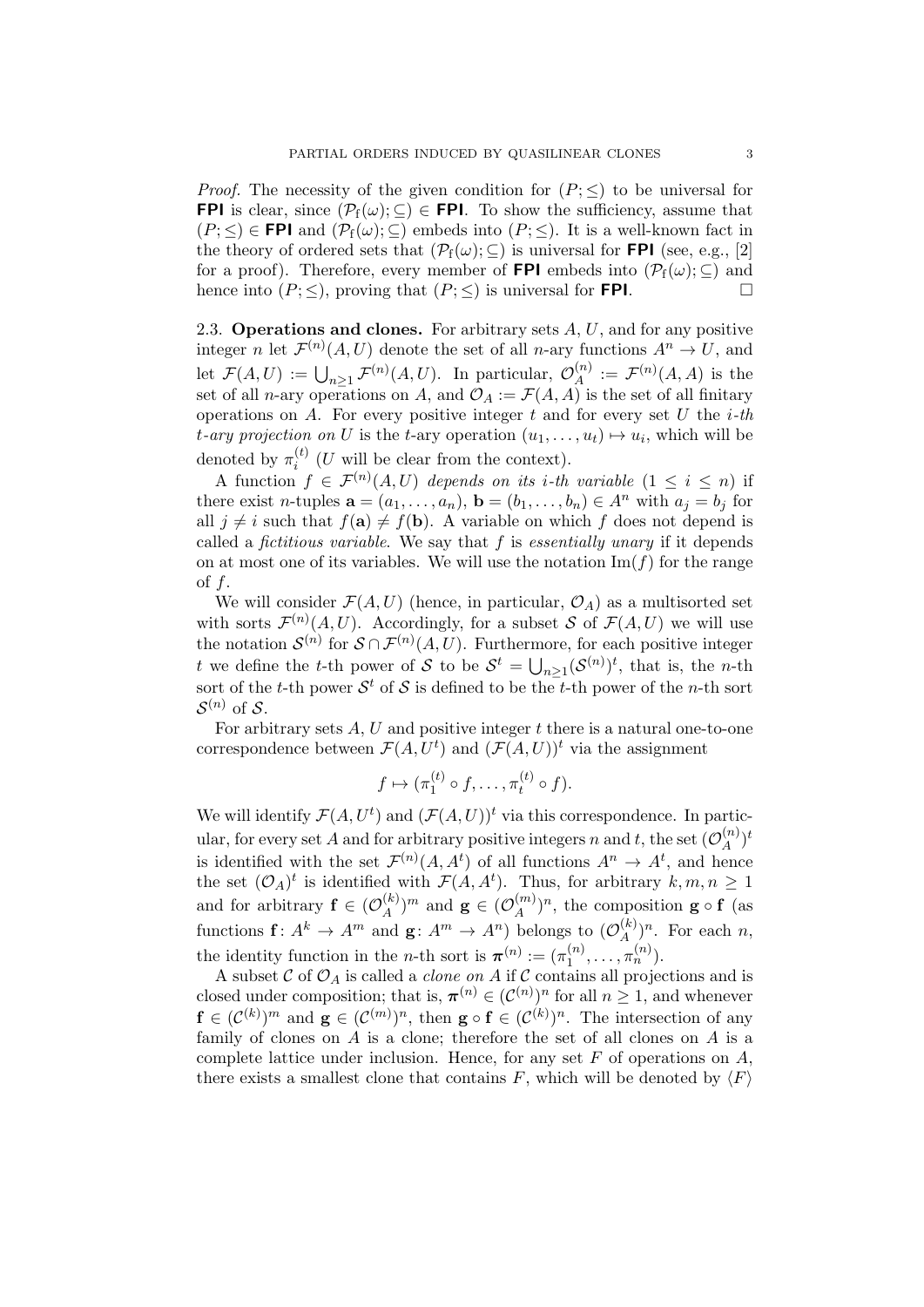and will be referred to as the *clone generated by F*. If  $F$  is the set of basic operations of an algebra  $\mathbf{A} = (A; F)$ , then the members of the clone  $\langle F \rangle$ are referred to as the *term operations*  $\bf{A}$ . The *polynomial operations* of  $\bf{A}$ are the operations in the clone generated by  $F$  and all (unary) constant operations on A. For further background information on clones, see, e.g., [7, 16].

2.4. C-minors. For arbitrary sets A and U, and for arbitrary clone C on A, we define the C-minor relation  $\leq_{\mathcal{C}}$  and the C-equivalence relation  $\equiv_{\mathcal{C}}$ on  $\mathcal{F}(A, U)$  as follows: for  $f \in \mathcal{F}^{(m)}(A, U)$  and  $g \in \mathcal{F}^{(n)}(A, U)$  we define  $f \leq_{\mathcal{C}} g$  to mean that  $f = g \circ \mathbf{h}$  for some  $\mathbf{h} \in (\mathcal{C}^{(m)})^n$ , and  $f \equiv_{\mathcal{C}} g$  to mean that  $f \leq_{\mathcal{C}} g$  and  $g \leq_{\mathcal{C}} f$ . In particular, via the identification of  $(\mathcal{O}_A)^t$  with  $\mathcal{F}(A, A^t)$ , this definition yields C-minor and C-equivalence relations  $\leq_{\mathcal{C}}$  and  $\equiv_{\mathcal{C}}$  on  $(\mathcal{O}_A)^t$  for every integer  $t \geq 1$ .

**Proposition 2.2.** For arbitrary sets A and U, and for every clone  $\mathcal{C}$  on A,

- (1)  $\leq_c$  is a quasi-order on  $\mathcal{F}(A, U)$ ; and
- $(2) \equiv_C$  is an equivalence relation on  $\mathcal{F}(A, U)$ .

Moreover, for all  $\mathbf{g}, \mathbf{g}' \in (\mathcal{O}_A)^m$  and  $f \in \mathcal{F}^{(m)}(A, U)$   $(m \ge 1)$ ,

- (3)  $\mathbf{g} \leq_{\mathcal{C}} \mathbf{g}'$  implies  $f \circ \mathbf{g} \leq_{\mathcal{C}} f \circ \mathbf{g}'$ , and
- (4)  $\mathbf{g} \equiv_{\mathcal{C}} \mathbf{g}'$  implies  $f \circ \mathbf{g} \equiv_{\mathcal{C}} f \circ \mathbf{g}'.$

Proof. (2) and (4) follow immediately from (1) and (3), respectively, since  $\equiv_{\mathcal{C}}$  is the intersection of  $\leq_{\mathcal{C}}$  with its converse.

For (1) we need to show that  $\leq_{\mathcal{C}}$  is reflexive and transitive. Let  $f \in$  $\mathcal{F}^{(m)}(A,U), f' \in \mathcal{F}^{(m')}(A,U),$  and  $f'' \in \mathcal{F}^{(m'')}(A,U)$  be arbitrary elements of  $\mathcal{F}(A, U)$ . Since  $\boldsymbol{\pi}^{(m)} = (\pi_1^{(m)})$  $\mathcal{L}_{1}^{(m)}, \ldots, \pi_{m}^{(m)}\big) \in (\mathcal{C}^{(m)})^{m}$  is the identity function  $A^m \to A^m$ , the equality  $f = f \circ \pi^{(m)}$  shows that  $\leq_{\mathcal{C}}$  is reflexive. If  $f \leq_{\mathcal{C}} f' \leq_{\mathcal{C}} f''$ , then by the definition of  $\leq_{\mathcal{C}}$ , there exist  $\mathbf{h}' \in (\mathcal{C}^{(m)})^{m'}$ , and  $\mathbf{h}'' \in (\mathcal{C}^{(m')})^{m''}$  such that  $f = f' \circ \mathbf{h}'$  and  $f' = f'' \circ \mathbf{h}''$ . Hence  $f = f' \circ \mathbf{h}' = (f'' \circ \mathbf{h}'') \circ \mathbf{h}' = f'' \circ (\mathbf{h}'' \circ \mathbf{h}') \text{ with } \mathbf{h}'' \circ \mathbf{h}' \in (C^{(m)})^{m''},$ showing that  $f \leq_{\mathcal{C}} f''$ . Thus  $\leq_{\mathcal{C}}$  is transitive.

To prove (3), let  $f \in \mathcal{F}^{(m)}(A,U)$ , let  $\mathbf{g}, \mathbf{g}' \in (\mathcal{O}_A)^m$ , that is,  $\mathbf{g} \in (\mathcal{O}_A^{(k)})$  $\binom{k}{A}$ <sup>m</sup> and  $\mathbf{g}' \in (\mathcal{O}_A^{(l)})$  $\mathcal{L}_{A}^{(l)}$  or some  $k, l \geq 1$ , and let us assume that  $\mathbf{g} \leq_{\mathcal{C}} \mathbf{g}'$ . Thus there exists  $\mathbf{h} \in (\mathcal{C}^{(k)})^l$  such that  $\mathbf{g} = \mathbf{g}' \circ \mathbf{h}$ . Hence  $f \circ \mathbf{g} = f \circ (\mathbf{g}' \circ \mathbf{h}) =$  $(f \circ g') \circ h$ , which shows that  $f \circ g \leq_{\mathcal{C}} f \circ g'$ , and completes the proof.  $\Box$ 

The following statement is a straightforward consequence of the definitions.

**Proposition 2.3.** For arbitrary sets  $A$  and  $U$ , and for arbitrary clones  $\mathcal{C} \subseteq \mathcal{K}$  on A, the relations  $\leq_{\mathcal{C}}, \leq_{\mathcal{K}}$  and  $\equiv_{\mathcal{C}}, \equiv_{\mathcal{K}}$  on  $\mathcal{F}(A, U)$  satisfy  $\leq_{\mathcal{C}} \leq \leq_{\mathcal{K}}$ and  $\equiv_{\mathcal{C}} \subseteq \equiv_{\mathcal{K}}$ .

As we discussed in Subsection 2.2 above, for every clone  $\mathcal C$  on A, the quasiorder  $\leq_{\mathcal{C}}$  on  $\mathcal{F}(A, U)$  induces a partial order on the quotient set  $\mathcal{F}(A, U)|\equiv_{\mathcal{C}}$ ,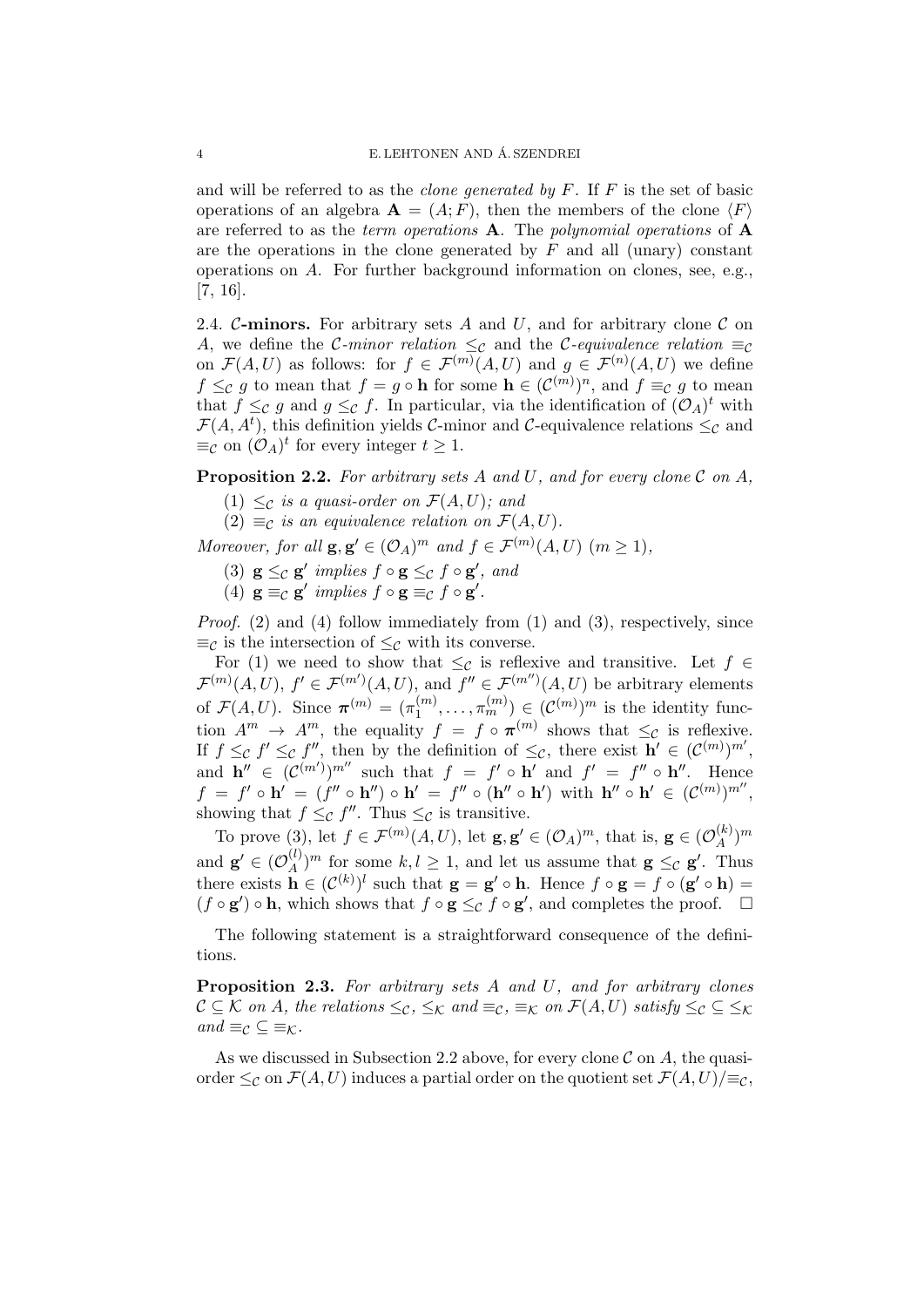which we will call the C-minor partial order, and will denote by  $\preceq_{\mathcal{C}}$ . In the next proposition we prove a necessary and sufficient condition for the principal ideals of the partially ordered sets  $(\mathcal{F}(A, U)/\equiv_C; \preceq_C)$  to be finite for all  $U$ .

**Proposition 2.4.** The following are equivalent for an arbitrary clone  $\mathcal{C}$  on a set A:

- (a) the sets  $\mathcal{C}^t/\equiv_{\mathcal{C}}$  are finite for all  $t \geq 1$ ;
- (b) the principal ideals of  $(\mathcal{F}(A, U))\equiv_c \leq_c$  are finite for all sets U;
- (c) the principal ideals of  $((\mathcal{O}_A)^t/\equiv_c; \preceq_c)$  are finite for all  $t \geq 1$ .

*Proof.* (a)  $\Rightarrow$  (b). Assume that condition (a) holds for C, and let U and  $f \in \mathcal{F}(A, U)$  be arbitrary. Thus  $f \in \mathcal{F}^{(k)}(A, U)$  for some  $k \geq 1$ , and the principal ideal of  $(\mathcal{F}(A, U)/\equiv_C; \preceq_C)$  generated by  $f/\equiv_C$  is the set

$$
I := \{ (f \circ \mathbf{g})/\equiv_{\mathcal{C}} \colon \mathbf{g} \in \mathcal{C}^k \}.
$$

Proposition 2.2 (4) implies that the assignment  $g/\equiv_{\mathcal{C}} \rightarrow (f \circ g)/\equiv_{\mathcal{C}}$  as g runs over all elements of  $\mathcal{C}^k$  yields a well-defined map of  $\mathcal{C}^k/\equiv_\mathcal{C}$  onto I. The set  $\mathcal{C}^k/\equiv_{\mathcal{C}}$  is finite by condition (a) (for  $t = k$ ); therefore the ideal I is also finite.

(b)  $\Rightarrow$  (c). This implication is clear from the identification of  $(\mathcal{O}_A)^t$  with  $\mathcal{F}(A,A^t).$ 

 $(c) \Rightarrow (a)$ . Now assume that condition (c) holds for C, and let  $t > 1$ be an arbitrary integer. Since  $\boldsymbol{\pi}^{(t)} = (\pi_1^{(t)})$  $\pi_1^{(t)}, \ldots, \pi_t^{(t)}$  $t_t^{(t)}$ ) is the identity function  $A^t \to A^t$ , the principal ideal of  $((\mathcal{O}_A)^t/\equiv_c; \preceq_c)$  generated by  $\pi^{(t)}/\equiv_c$  is the set

$$
\{(\boldsymbol{\pi}^{(t)}\circ \mathbf{g})/\equiv_{\mathcal{C}}: \mathbf{g}\in \mathcal{C}^t\}=\{\mathbf{g}/\equiv_{\mathcal{C}}: \mathbf{g}\in \mathcal{C}^t\}=\mathcal{C}^t/\equiv_{\mathcal{C}}.
$$

Hence condition (c) implies that  $\mathcal{C}^t/\equiv_{\mathcal{C}}$  is finite for all  $t \geq 1$ , which proves  $\Box$   $\Box$ 

For further background and results on the  $\mathcal{C}\text{-minor relations, see }[8, 10, 10]$ 11, 12].

2.5. Polynomial clones of semimodules. Let  $A = (A, +)$  be a semigroup, that is,  $+$  is an associative (not necessarily commutative) operation on A. If **A** has a *neutral element*, that is, an element  $0 \in A$  such that  $a + 0 = a = 0 + a$  for all  $a \in A$ , then **A** is called a monoid. For every element  $a \in A$  and positive integer n, the sum  $a + \cdots + a$  with n summands is denoted na. An element  $a \in A$  is called *idempotent* if  $2a = a$ , and **A** is said to be *idempotent* if every element  $a \in A$  is idempotent. An idempotent, commutative semigroup is called a semilattice. An inverse semigroup is a semigroup **A** such that for every  $a \in A$  there exists a unique element  $-a \in A$ with the properties  $a + (-a) + a = a$  and  $(-a) + a + (-a) = -a$ ;  $-a$  is called the inverse of a. It is easy to see that every group and every semilattice is an inverse semigroup. The next proposition summarizes some basic facts about inverse semigroups that we will need later on (see, e.g., [6, 13]).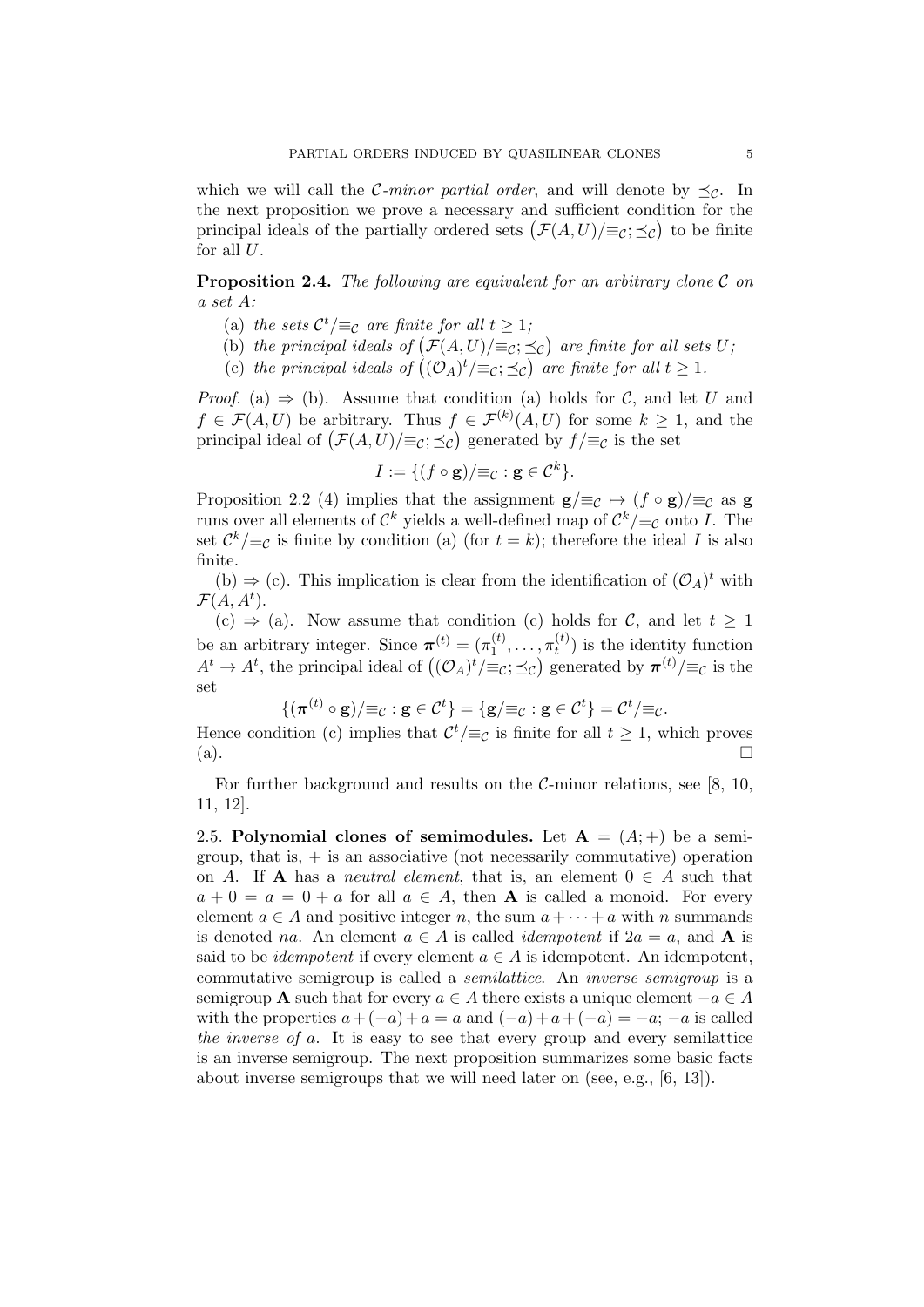**Proposition 2.5.** Let  $A = (A; +)$  be an inverse semigroup.

- (1) The set of idempotent elements of  $A$  is a (nonempty) subsemilattice of  $A$ .
- (2) **A** is a group if and only if **A** has a unique idempotent element.
- (3) If **A** is finite, then there is a positive integer m such that  $(m+1)a = a$ for all  $a \in A$ .

For a finite inverse semigroup  $A$ , the least positive integer m such that  $(m+1)a = a$  for all  $a \in A$  is called the exponent of **A**.

A semiring is an algebra  $\mathbf{R} = (R; +, \cdot)$  such that  $(R; +)$  is a commutative semigroup,  $(R; \cdot)$  is a semigroup, and  $\cdot$  distributes over  $+$ . It is easy to check that the set  $\text{End}(\mathbf{A})$  of all endomorphisms of a commutative semigroup **A** forms a semiring with respect to pointwise addition and composition. A (left) semimodule over a semiring **R** is an algebra  $_{\mathbf{R}}\mathbf{A} = (A; +, R)$  where  ${\bf A} = (A; +)$  is a commutative semigroup on which **R** acts by endomorphisms; that is, there is a homomorphism  $\mathbf{R} \to \text{End}(\mathbf{A}), r \mapsto \hat{r}$  of semirings such that the (unary) operation associated to each element  $r \in R$  is the endomorphism  $\hat{r}$  of **A**. We will follow the convention of writing r instead of  $\hat{r}$ .

The definition of a semimodule shows that every semimodule with underlying commutative semigroup **A** is a reduct of the semimodule  $_{E}$ **A** where  $\mathbf{E} = \text{End}(\mathbf{A})$  is the endomorphism semiring of **A**. Therefore, when considering clones of (polynomial) operations of semimodules we may restrict to semimodules of the form  $_{E}A$  with  $E = \text{End}(A)$ . Since E contains the identity endomorphism, it follows easily that every term operation of  $E$ A that depends on the variables  $x_1, \ldots, x_n$  is of the form  $f_1(x_1) + \cdots + f_n(x_n)$ for some  $f_1, \ldots, f_n \in \mathbf{E}$ . Therefore, every polynomial operation of  $_{\mathbf{E}}\mathbf{A}$  that depends on the variables  $x_1, \ldots, x_n$  is of the form  $f_1(x_1) + \cdots + f_n(x_n)$  or  $f_1(x_1) + \cdots + f_n(x_n) + a$  for some  $f_1, \ldots, f_n \in \mathbf{E}$  and  $a \in A$ . The clone of all polynomial operations of  $_{E}A$  will be denoted by  $PClo({_{E}A})$ .

2.6. Burle's clone. Let A be a set,  $|A| \geq 2$ . Burle's clone on A, denoted  $\mathcal{B}_A$ , consists of all operations  $f \in \mathcal{O}_A$  such that either f is essentially unary, or  $f$  has the form

(2.1) 
$$
f(x_1,...,x_n) = \Psi(\psi_1(x_1) + \cdots + \psi_n(x_n))
$$

where + denotes addition modulo 2,  $\psi_1, \ldots, \psi_n$  are functions  $A \rightarrow [2]$ , and  $\Psi$  is a function  $[2] \rightarrow A$  (see [1]).

If  $|A| = 2$ , then  $\mathcal{B}_A$  is easily seen to be equal to the clone PClo(A) of polynomial operations of an(y) abelian group  $\mathbf{A} = (A; +)$  on A. Therefore, when considering Burle's clone  $\mathcal{B}_A$  we will always assume that  $|A| \geq 3$ .

**Proposition 2.6.** Let 0 be a fixed element of A. Every operation  $f \in \mathcal{B}_{A}^{(n)}$ with  $|\text{Im}(f)| \leq 2$  can be written in the form  $(2.1)$  such that  $\Psi$  is one-to-one and  $\psi_i(0) = 0$  for all  $1 \leq i \leq n$ .

*Proof.* If  $f \in \mathcal{B}_{A}^{(n)}$  is not essentially unary, then by the definition of Burle's clone,  $f(x_1,...,x_n) = \Psi'(\psi_1'(x_1) + \cdots + \psi_n'(x_n))$  for some  $\psi_1',...,\psi_n' : A \to$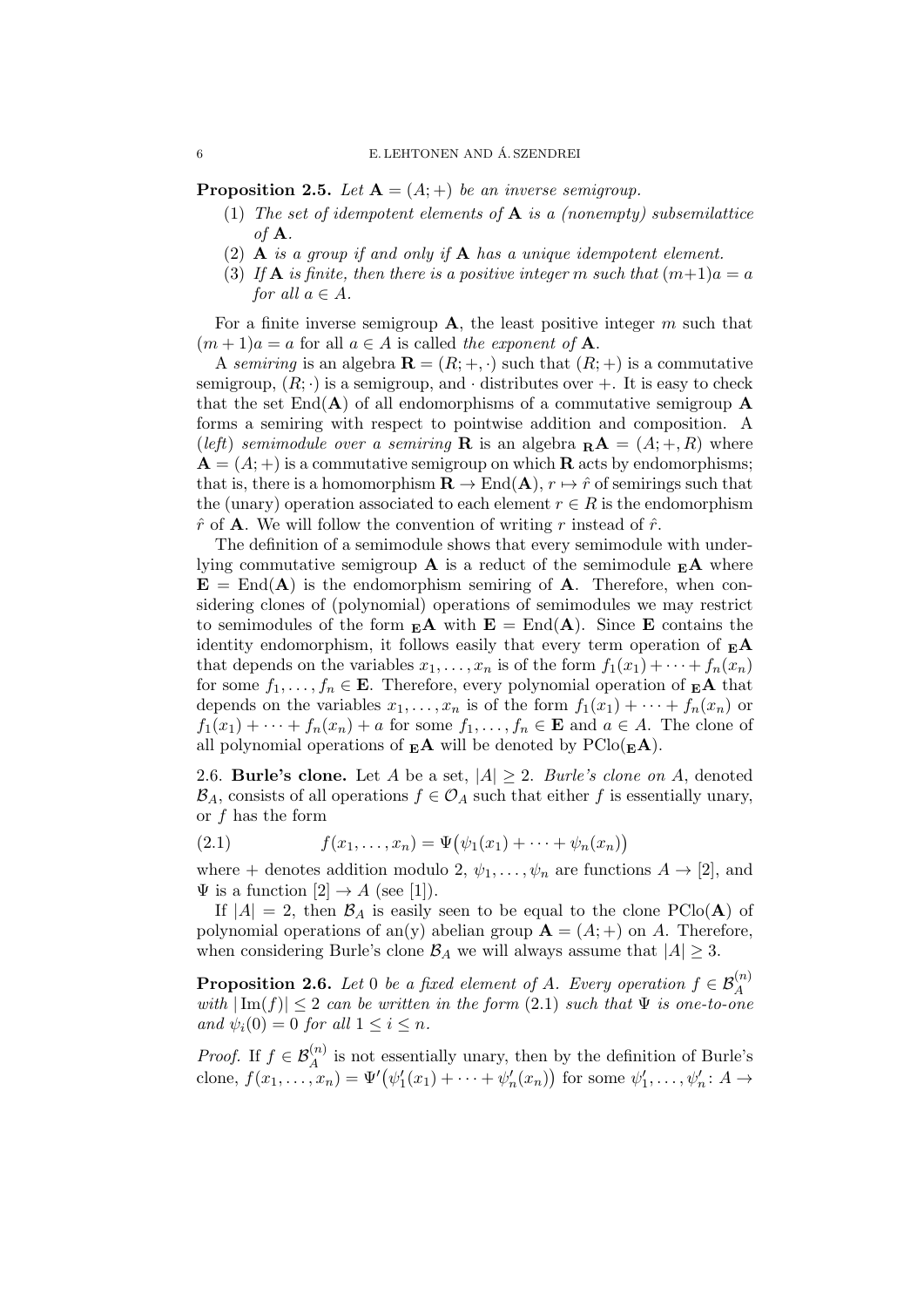[2] and  $\Psi'$ : [2]  $\rightarrow$  A. Since  $|\text{Im}(f)| \leq 2$ , the same conclusion is true even if f is essentially unary. Now, letting  $\psi_i(x_i) = \psi'_i(x_i) + \psi'_i(0)$  for all  $1 \leq i \leq n$ and  $\Psi(y) = \Psi'(y + \sum_{i=1}^n \psi_i'(0))$  we get that  $(2.1)$  holds with  $\psi_i(0) = 0$  for all  $1 \leq i \leq n$ . Hence, if the function  $\Psi: [2] \to A$  is one-to-one, we are done. Otherwise,  $\Psi$  is a constant function, and hence so is f. In that case we can choose  $\psi_1, \ldots, \psi_n$  be constant with value 0, and  $\Psi$  any one-to-one function that maps 0 to  $f(0)$ .

Finally, we define some operations in  $\mathcal{B}_A$  which will play a role later on in the paper. For this, we choose and fix an element  $0$  of  $A$ . For arbitrary  $a \in A \setminus \{0\}$ , let  $\oplus^a$  denote the binary operation  $x \oplus^a y = \Lambda_a(\lambda_a(x) + \lambda_a(y))$  in  $\mathcal{B}_A$  where the functions  $\Lambda_a: [2] \to A$  and  $\lambda_a: A \to [2]$  are defined as follows:  $\Lambda_a(0) = 0$ ,  $\Lambda_a(1) = a$ ,  $\lambda_a(a) = 1$ , and  $\lambda_a(b) = 0$  for all  $b \in A \setminus \{a\}$ . Since  $\lambda_a \circ \Lambda_a$  is the identity function  $[2] \to [2]$ , we have that

$$
(x\oplus^a y)\oplus^a z = \Lambda_a\Big(\lambda_a(\Lambda_a(\lambda_a(x)+\lambda_a(y))) + \lambda_a(z)\Big) = \Lambda_a\big(\lambda_a(x)+\lambda_a(y)+\lambda_a(z)\big).
$$

Similarly,  $x \oplus^a (y \oplus^a z) = \Lambda_a (\lambda_a(x) + \lambda_a(y) + \lambda_a(z))$ ; therefore the operation  $\oplus^a$  is associative. For every integer  $n \geq 2$ , we will write the composite operation  $(\ldots((x_1 \oplus x_2) \oplus^a x_3) \ldots) \oplus^a x_n$  without parentheses as  $x_1 \oplus^a x_2 \oplus^a x_3$  $\cdots \oplus^a x_n$ . An easy calculation, similar to the one above, shows that

$$
(2.2) \t x_1 \oplus^a x_2 \oplus^a \cdots \oplus^a x_n = \Lambda_a(\lambda_a(x_1) + \lambda_a(x_2) + \cdots + \lambda_a(x_n))
$$

for all  $n \geq 2$ .

## 3. The main result

The main result of this paper is the following theorem.

**Theorem 3.1.** Let C be a clone on a finite set A,  $|A| > 2$ , and let U be a finite set such that  $|U| \ge \min(3, |A|)$ . If C satisfies one of the conditions (A)–(C) below, then the C-minor partial order  $(\mathcal{F}(A, U)|\equiv_c; \preceq_c)$  is universal for the class FPI of countable posets whose principal ideals are finite.

- (A) There exists a positive integer  $m$  such that every operation in  $C$  depends on at most m variables.
- (B) C is a subclone of Burle's clone  $\mathcal{B}_A$  ( $|A| \geq 3$ ) such that C contains all binary operations  $\oplus^a$   $(a \in A \setminus \{0\})$  for some fixed element  $0 \in A$ .
- (C) For a commutative inverse semigroup  $A = (A; +)$  of exponent m and  $\mathbf{E} = \text{End}(\mathbf{A}), C$  is a subclone of the clone  $\text{PClo}(\mathbf{E} \mathbf{A})$  such that C contains the operation  $x_0 + x_1 + \cdots + x_m$ .

*Proof.* Let  $\mathcal C$  satisfy one of conditions  $(A)$ – $(C)$ . We will prove in Theorem 4.1 that the sets  $\mathcal{C}^t/\equiv_{\mathcal{C}}$  are finite for all  $t \geq 1$ . Thus by Proposition 2.4, the principal ideals of the C-minor partial order  $(\mathcal{F}(A, U)|\equiv_{\mathcal{C}}; \preceq_{\mathcal{C}})$ are finite. Also,  $\mathcal{F}(A, U)$  is countable, because A and U are finite; hence  $(\mathcal{F}(A, U))\equiv_{\mathcal{C}}; \preceq_{\mathcal{C}}\in$  FPI. In Theorem 5.1 we will prove that under slightly weaker hypotheses on C than  $(A)$ – $(C)$ , the poset  $(\mathcal{P}_f(\omega); \subseteq)$  embeds into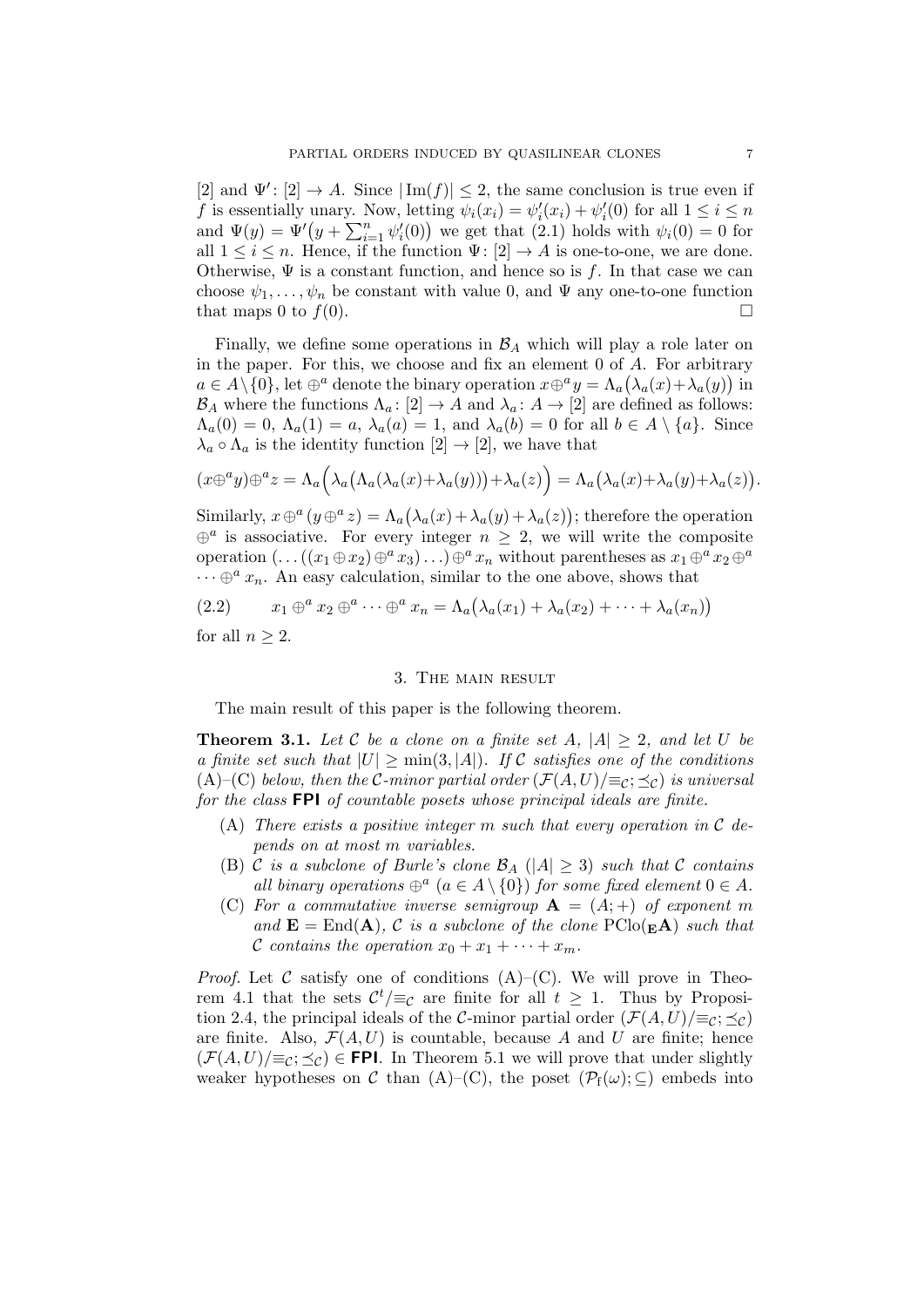$(\mathcal{F}(A, U)|\equiv_{\mathcal{C}}; \preceq_{\mathcal{C}})$ . Thus, by Lemma 2.1,  $(\mathcal{F}(A, U)|\equiv_{\mathcal{C}}; \preceq_{\mathcal{C}})$  is universal for FPI, as claimed.  $\Box$ 

The special case of part (A) of Theorem 3.1 when  $\mathcal C$  is the clone of projections (and  $U = A = [2]$ ) was proved in [2] by Couceiro and Pouzet. Two special cases of part (C) of Theorem 3.1 are also worth stating separately, namely when  $A$  is an abelian group or a semilattice. Note that in the case when **A** is a semilattice, the exponent of **A** is  $m = 1$ , while in the case when **A** is an abelian group of exponent m, then a clone  $\mathcal C$  contains the operation  $x_0 + x_1 + \cdots + x_m$  if and only if it contains the ternary operation  $x - y + z$ .

**Corollary 3.2.** If a clone C satisfies one of the conditions  $(C)_{gr}$  or  $(C)_{sl}$ below, then the C-minor partial order  $(\mathcal{F}(A, U)|\equiv_{\mathcal{C}}; \preceq_{\mathcal{C}})$  is universal for **FPI** for any finite set U with  $|U| \ge \min(3, |A|)$ .

- $(C)_{\text{gr}}$  For a finite abelian group  $\mathbf{A} = (A;+)$   $(|A| \geq 2)$  and  $\mathbf{E} = \text{End}(\mathbf{A}), C$ is a subclone of the clone  $PClo(\mathbf{E} \mathbf{A})$  such that C contains the operation  $x - y + z$ .
- $(C)_{\rm sl}$  For a finite semilattice  ${\bf A} = (A;+)$   $(|A| \geq 2)$  and  ${\bf E} = {\rm End}({\bf A})$ , C is a subclone of the clone  $PClo(EA)$  such that C contains the operation  $+$ .

We close this section by discussing examples which show that in condition (B) of Theorem 3.1 the assumption "C contains all binary operations  $\oplus^a$  ( $a \in$  $A \setminus \{0\}$ " cannot be omitted, and similarly, in condition (C) of Theorem 3.1 the assumption "C contains the operation  $x_0 + x_1 + \cdots + x_m$ " cannot be omitted. To this end we will exhibit subclones  $\mathcal C$  of Burle's clone  $\mathcal B_A$  and subclones C of  $PClo(E_{\bf A})$  for certain inverse semigroups A such that the set  $\mathcal{C}/\equiv_{\mathcal{C}}$  is infinite. Since  $\mathcal{C}/\equiv_{\mathcal{C}}$  is a principal ideal of the C-minor partial order  $(\mathcal{O}_A/\equiv_c; \preceq_c)$  (see the proof of Proposition 2.4, case  $t = 1$  in  $(c) \Rightarrow (a)$ ), the fact that  $\mathcal{C}/\equiv_{\mathcal{C}}$  is infinite implies that  $(\mathcal{O}_A/\equiv_{\mathcal{C}}; \preceq_{\mathcal{C}}) = (\mathcal{F}(A, A)/\equiv_{\mathcal{C}}; \preceq_{\mathcal{C}})$  is not even a member of FPI, let alone universal for FPI.

These examples, along with Theorem 3.1, also show that on a finite set A with more than two elements the family of all clones  $\mathcal C$  for which the C-minor partial order  $(\mathcal{O}_A/\equiv_c; \preceq_c)$  is universal for **FPI** is not closed under taking subclones.

**Example 3.3.** Let  $0, a, b$  be distinct elements of  $A(|A| \geq 3)$ , and let C be the subclone of  $\mathcal{B}_A$  generated by the operations  $f_n$   $(n \in \omega)$  where  $f_n(x_1,\ldots,x_n) = \Lambda_b(\lambda_a(x_1) + \cdots + \lambda_a(x_n))$  for  $n \geq 1$  and  $f_0 = 0$ , the unary constant operation with value 0. Since  $\Lambda_b \circ \lambda_a : A \to A$  is not constant, we get that for  $n \geq 1$ ,  $f_n$  depends on all of its variables. However, since  $\lambda_a \circ \Lambda_b : [2] \to [2]$  is constant 0, it follows that the identities

$$
(3.1) \quad f_n(x_1, \ldots, x_i, f_m(x_{1+i}, \ldots, x_{m+i}), x_{m+i+1}, \ldots, x_{m+n-1})
$$

$$
= f_{n-1}(x_1, \ldots, x_i, x_{m+i+1}, \ldots, x_{m+n-1})
$$

hold for all  $m, n \geq 1$  and  $0 \leq i \leq n-1$ . This implies that every operation in C is either a projection or is of the form  $f_n(x_{i_1},...,x_{i_n})$  for some  $n \geq 1$  and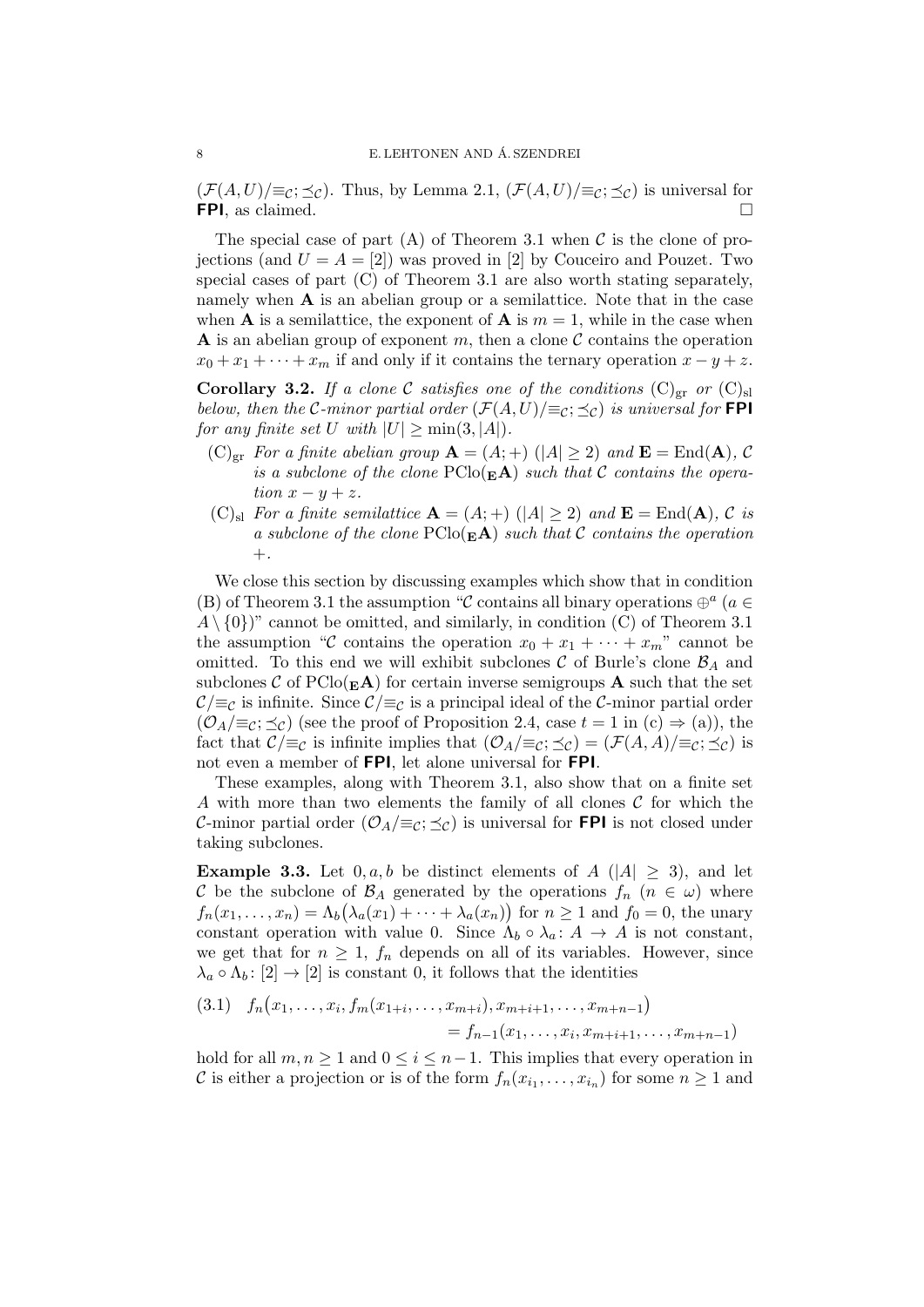some variables  $x_{i_1}, \ldots, x_{i_n}$ . Furthermore, we have that whenever  $g \leq_{\mathcal{C}} f_n$ holds for some  $g \in \mathcal{C}$ , then g depends on at most n variables if  $n \geq 1$ , and g is constant 0 if  $n = 0$ . Thus  $f_m \not\equiv_C f_n$  if  $m \neq n$   $(m, n \in \omega)$ , so  $C/\equiv_C iS$ infinite.

Example 3.4. Let A be a finite inverse semigroup with neutral element 0 such that **A** has a nonzero nilpotent endomorphism that fixes  $0<sup>1</sup>$ . Then there exists  $r \in End(A) = \mathbf{E}$  such that  $r \neq 0 = r^2$  and  $r(0) = 0$ . Let C be the subclone of  $PClo(\mathbf{E} \mathbf{A})$  generated by the operations  $f_n$   $(n \in \omega)$  where  $f_n(x_1,\ldots,x_n)=r(x_1)+\cdots+r(x_n)$  for  $n\geq 1$ , and  $f_0=0$ , the unary constant operation with value 0. The assumptions  $r \neq 0$  and  $r(0) = 0$  imply that for  $n \geq 1$ ,  $f_n$  depends on all of its variables, while the assumption  $r^2 = 0$ forces that the identities (3.1) hold for all  $m, n \ge 1$  and  $0 \le i \le n - 1$ . As in Example 3.3, we get that  $\mathcal{C}/\equiv_{\mathcal{C}}$  is infinite.

## 4. Finite principal ideals

Our goal in this section is to establish that for the clones  $\mathcal C$  in Theorem 3.1, the principal ideals of  $(\mathcal{F}(A, U)|\equiv_{\mathcal{C}}; \preceq_{\mathcal{C}})$  are finite for arbitrary set U. By Proposition 2.4, this will follow if we prove that the sets  $\mathcal{C}^t/\equiv_{\mathcal{C}}$  are finite for all  $t \geq 1$ . Thus, our task is reduced to proving the following theorem.

**Theorem 4.1.** If a clone  $C$  on a finite set A satisfies one of conditions (A)–(C) from Theorem 3.1, then the sets  $\mathcal{C}^t/\equiv_{\mathcal{C}}$  are finite for all  $t \geq 1$ .

The next lemma proves the theorem for the case when  $\mathcal C$  satisfies condition  $(A).$ 

**Lemma 4.2.** If a clone  $C$  on a finite set  $A$  satisfies condition  $(A)$  from Theorem 3.1, then the sets  $\mathcal{C}^t/\equiv_{\mathcal{C}}$  are finite for all  $t \geq 1$ .

*Proof.* Let  $t \geq 1$ . Since every operation in C depends on at most m variables, it follows that every function in  $\mathcal{C}^t$  ( $\subseteq \mathcal{F}(A, A^t)$ ) depends on at most mt variables. Therefore, for every  $f \in \mathcal{C}^t$  there exists  $f' \in (\mathcal{C}^{(mt)})^t \left( \subseteq \mathcal{F}^{(mt)}(A, A^t) \right)$ such that  $f$  and  $f'$  can be obtained from one another by adding or removing fictitious variables. Hence  $f \equiv_{\mathcal{C}} f'$ . This implies that  $|\mathcal{C}^t/\equiv_{\mathcal{C}} |\leq$  $|(\mathcal{C}^{(mt)})^t/\equiv_c |\leq |\mathcal{F}^{(mt)}(A, A^t)/\equiv_c |$ . Since A is finite, the set  $\mathcal{F}^{(mt)}(A, A^t)$  of all functions  $A^{mt} \to A^t$  is finite. This proves that  $\mathcal{C}^t / \equiv_{\mathcal{C}}$  is finite.

To get the same conclusion for the remaining clones in Theorem 3.1, we will start by setting up a framework in which clones of polynomial operations of semimodules and subclones of Burle's clone can be handled simultaneously.

<sup>&</sup>lt;sup>1</sup>It is not hard to see that such an endomorphism exists if  $A$  is a finite semilattice with neutral element such that  $|A| > 3$ , or if **A** is a finite abelian group such that  $|A|$  is not square free.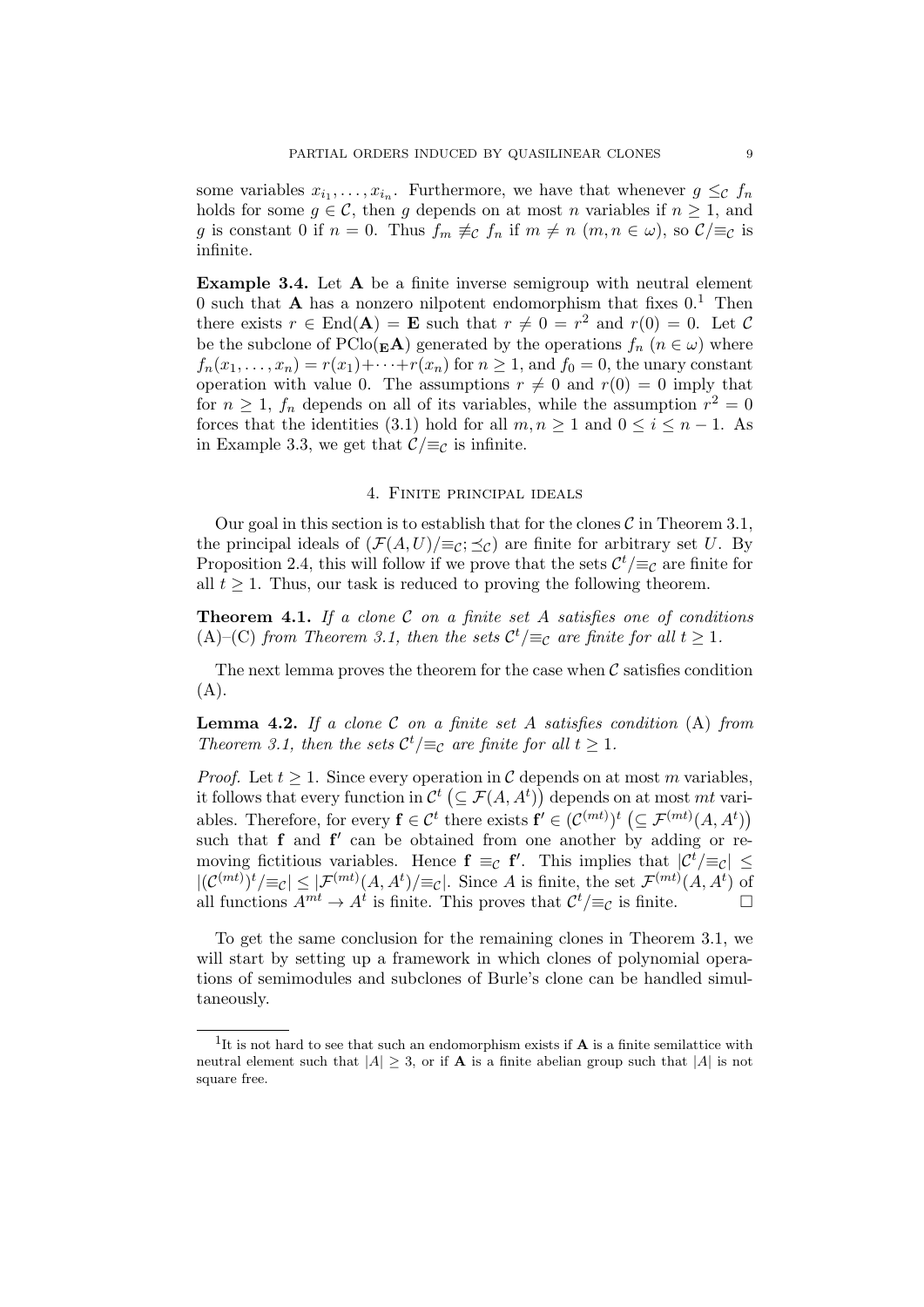**Definition 4.3.** Let A and U be arbitrary sets, and let  $f = f(x_1, \ldots, x_n)$  be a function in  $\mathcal{F}^{(n)}(A,U)$  with essential variables  $x_j$   $(j \in J)$ . Furthermore, let  $\mathbf{B} = (B; +)$  be a commutative monoid such that  $B \subseteq U$ . We will say that f is quasilinear with respect to  $\bf{B}$ , or briefly,  $\bf{B}$ -quasilinear, if there exist  $b \in B$  and functions  $u_j \in \mathcal{F}^{(1)}(A, B)$   $(j \in J)$  such that

(4.1) 
$$
f(x_1,...,x_n) = \sum_{j \in J} u_j(x_j)
$$
 for all  $x_1,...,x_n \in A$ 

or

(4.2) 
$$
f(x_1,...,x_n) = b + \sum_{j \in J} u_j(x_j)
$$
 for all  $x_1,...,x_n \in A$ ,

with addition on the right-hand sides of  $(4.1)$  and  $(4.2)$  performed in **B**.

We will say that a function in  $\mathcal{F}(A, U)$  is *quasilinear* if it is quasilinear with respect to some **B**, and a subset S of  $\mathcal{F}(A, U)$  is quasilinear if every member of  $S$  is. In particular, a clone on A is quasilinear if all operations in the clone are quasilinear.

Let  $A, U, f, J$ , and  $B$  be as in Definition 4.3, and assume that f is **B**-quasilinear. If **B** has a neutral element  $0$ <sub>**B**</sub>, then  $(4.1)$  is the special case  $b = 0$ <sub>B</sub> of (4.2). Moreover, for such a B, the constant map with domain A and range  ${0_B}$ , which will also be denoted by  ${0_B}$ , is a member of  $\mathcal{F}^{(1)}(A, B)$ . Therefore, choosing  $u_i$  to be  $0_B$  whenever  $x_i$  is a fictitious variable of f, we see that there exist  $b \in B$  and  $u_1, \ldots, u_n \in \mathcal{F}^{(1)}(A, B)$  such that

$$
(4.3) \ \ f(x_1,\ldots,x_n) = b + u_1(x_1) + \cdots + u_n(x_n) \qquad \text{for all } x_1,\ldots,x_n \in A,
$$

where, as before, addition is performed in B.

Next we will introduce notation that will allow us to write B-quasilinear functions f in the form (4.3) even if **B** has no neutral element. Let  $\otimes$  be an element not in U and let  $U^0 := U \cup \{\circledast\}$ . As is usual in semigroup theory, if **B** has a neutral element,  $0_B$ , let  $\mathbf{B}^0$  denote **B** itself. Otherwise, let  $\mathbf{B}^0 = (B \cup \{0_B\}; +)$  be the extension of **B** by the element  $0_B := \mathcal{D}$  which acts as a neutral element; that is, **B** is a subsemigroup of **B**<sup>0</sup> and  $x + 0$ **B** =  $x = 0$ **B** + x for all  $x \in B \cup \{0$ **B**. As before, let  $0$ **B** denote the constant map with domain A and range  $\{0_B\}$ , and let  $\mathcal{F}^{(1)}(A, B)^0 = \mathcal{F}^{(1)}(A, B) \cup \{0_B\}$  (a set of functions  $A \to B \cup \{0_B\}$ . Now, the same argument as before shows that every **B**-quasilinear function  $f \in \mathcal{F}(A, U)$  can be written in the form (4.3) for some element  $b \in \mathbf{B}^0$  and some functions  $u_1, \ldots, u_n \in \mathcal{F}^{(1)}(A, B)^0$ so that addition on the right-hand side is performed in  $\mathbf{B}^0$ . The expression on the right-hand side of the equality in  $(4.3)$  will be referred to as a **B**representation of f.

We will use the following conventions and notation for sets of quasilinear functions.

**Conventions and Notation 4.4.** Let  $A$  and  $U$  be arbitrary sets. Associated to any quasilinear set  $\mathcal{S} \subseteq \mathcal{F}(A, U)$  of functions, we will fix a set of data witnessing the quasilinearity of  $S$ ; namely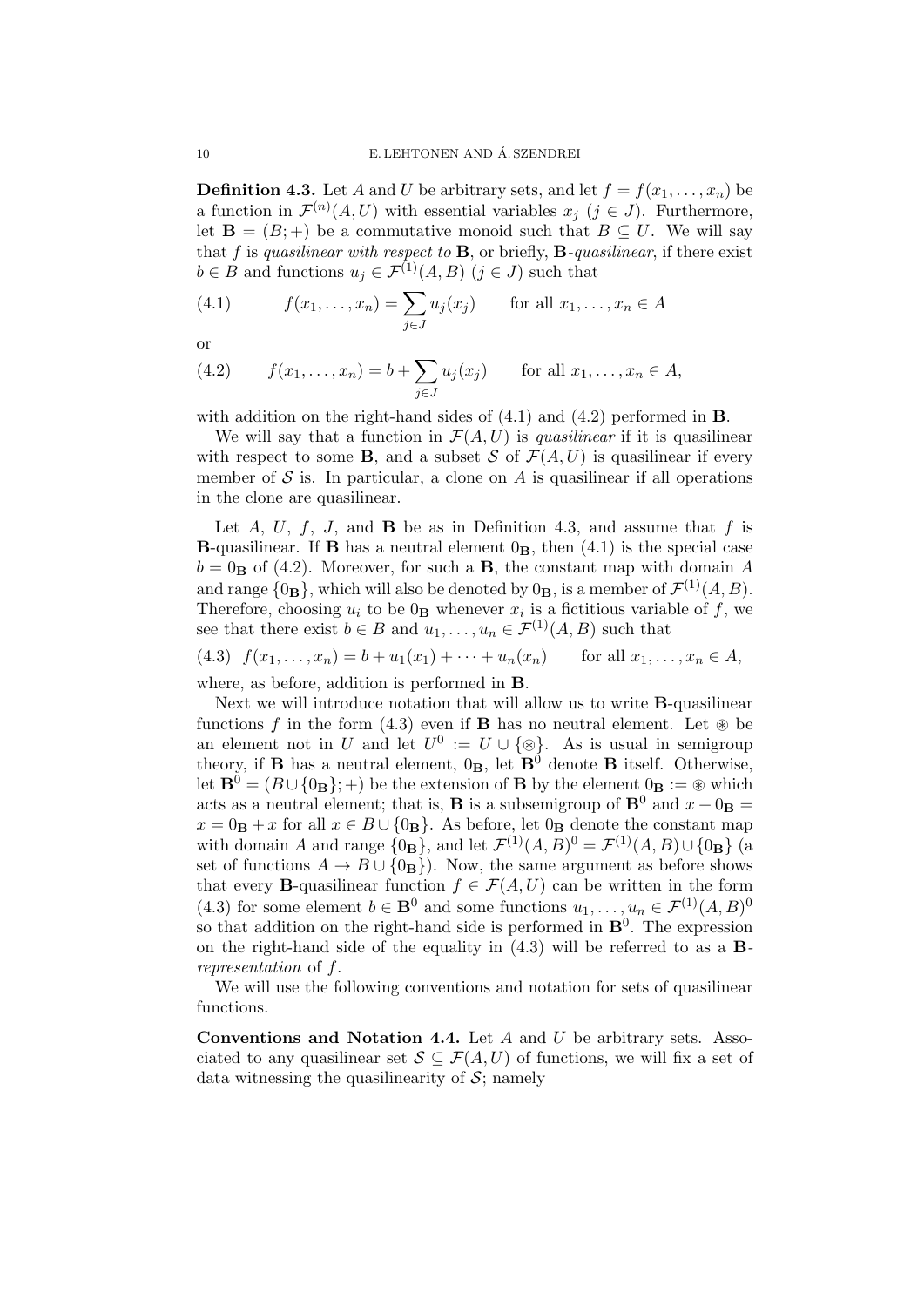- a family  $\mathbb{B}(\mathcal{S})$  of commutative monoids,
- for each  $\mathbf{B} \in \mathbb{B}(\mathcal{S}),$ 
	- a set  $S_B$  of B-quasilinear functions in  $S$ , - a subset  $E_{\mathbf{B}}$  of  $\mathcal{F}^{(1)}(A, B)$ , and
- along with each  $f \in \mathcal{S}_B$  a set repr $_B(f) \neq \emptyset$  of B-representations of f

such that

- $S = \bigcup \{ S_{\mathbf{B}} : \mathbf{B} \in \mathbb{B}(\mathcal{S}) \},\$ and
- for each  $f \in \mathcal{S}_B$ , every B-representation of f in repr $_B(f)$  has the form  $b+u_1(x_1)+\cdots+u_n(x_n)$  as in (4.3) with  $b \in \mathbf{B}^0$  and  $u_1, \ldots, u_n \in$  $E_{\mathbf{B}}^0 := E_{\mathbf{B}} \cup \{0_{\mathbf{B}}\}.$

The set  $E^0_{\mathbf{B}} \setminus \{0_{\mathbf{B}}\} = E_{\mathbf{B}} \setminus \{0_{\mathbf{B}}\}$  will be denoted by  $E_{\mathbf{B}}^-$ .

**Example 4.5.** Any set S of essentially unary operations on A is A-quasilinear with respect to any fixed commutative monoid  $\mathbf{A} = (A; \mathbb{H})$ . To witness the quasilinearity of S we will choose  $\mathbb{B}(\mathcal{S}) = {\mathbf{A}}$ ,  $\mathcal{S}_{\mathbf{A}} = \mathcal{S}$ , and  $E_{\mathbf{A}} = \mathcal{O}_{\mathcal{A}}^{(1)}$  $\mathcal{A}^{(1)}$ ; moreover, for every operation  $f \in \mathcal{S}$  we let repr $_{\mathbf{A}}(f)$  consist of all  $\mathbf{A}$ representations of f as in (4.3) with  $b = 0$ <sup>A</sup> and all, but at most one,  $u_i = 0_A$ .

**Example 4.6.** It follows from our discussion in subsection 2.5 that if  $A =$  $(A; +)$  is a commutative semigroup and  $\mathbf{E} = \text{End}(\mathbf{A})$ , then any set  $S \subseteq$  $\text{PClo}(\mathbf{E}.\mathbf{A})$  of polynomial operations of the semimodule  $\mathbf{E}.\mathbf{A}$  is  $\mathbf{A}$ -quasilinear. To witness the quasilinearity of S we will choose  $\mathbb{B}(\mathcal{S}) = {\mathbf{A}}, \mathcal{S}_{\mathbf{A}} = \mathcal{S}$ , and  $E_{\mathbf{A}} = \mathbf{E}$ ; moreover, for every operation  $f \in \mathcal{S}$  we let repr $_{\mathbf{A}}(f)$  consist of all **A**-representations of f as in (4.3) with  $u_i \in E^0_A$  for all i. Note that every element of  $E^0_{\mathbf{A}}$  is a homomorphism  $\mathbf{A} \to \mathbf{A}^0$ .

**Example 4.7.** Let A be a set with  $|A| \geq 3$ , and let 0 be a fixed element of A. Any subset S of Burle's clone  $\mathcal{B}_A$  is quasilinear. In fact, if the range of  $f \in \mathcal{S}$  has size  $|\text{Im}(f)| > 2$ , then f is essentially unary, so by Example 4.5, f is **A**-quasilinear for any (fixed) commutative semigroup  $\mathbf{A} = (A; \mathbb{H})$ . (**A** can be chosen so that 0 is the neutral element of **A**.) If the range of  $f \in \mathcal{S}$ has size  $|\text{Im}(f)| \leq 2$ , then by Proposition 2.6 f can be written in the form (2.1) such that  $\Psi$  is one-to-one and  $\psi_i(0) = 0$  for all  $1 \leq i \leq n$ . Hence there is a unique group operation  $+^{\Psi}$  on the 2-element set  $\Psi([2]) \subseteq A$  such that  $\Psi$ is an isomorphism  $([2]; +) \rightarrow (\Psi([2]); +^{\Psi})$ . Thus  $\Psi(x) +^{\Psi} \Psi(y) = \Psi(x + y)$ holds for all  $x, y \in [2]$ . Consequently,

(4.4) 
$$
f(x_1,...,x_n) = \Psi(\psi_1(x_1) + \cdots + \psi_n(x_n))
$$

$$
= \Psi(\psi_1(x_n)) + \Psi \cdots + \Psi(\psi_n(x_n)),
$$

showing that f is  $(\Psi([2]); +^{\Psi})$ -quasilinear.

Thus, to witness the quasilinearity of  $S \subseteq \mathcal{B}_A$ , we will fix a commutative semigroup  $\mathbf{A} = (A; \mathbb{H})$  with neutral element 0, and choose

 $\mathbb{B}(\mathcal{S}) = {\mathbf{A}} \cup \{ (\Psi([2]); +^{\Psi}) : \Psi \text{ is a one-to-one function } [2] \to A \}.$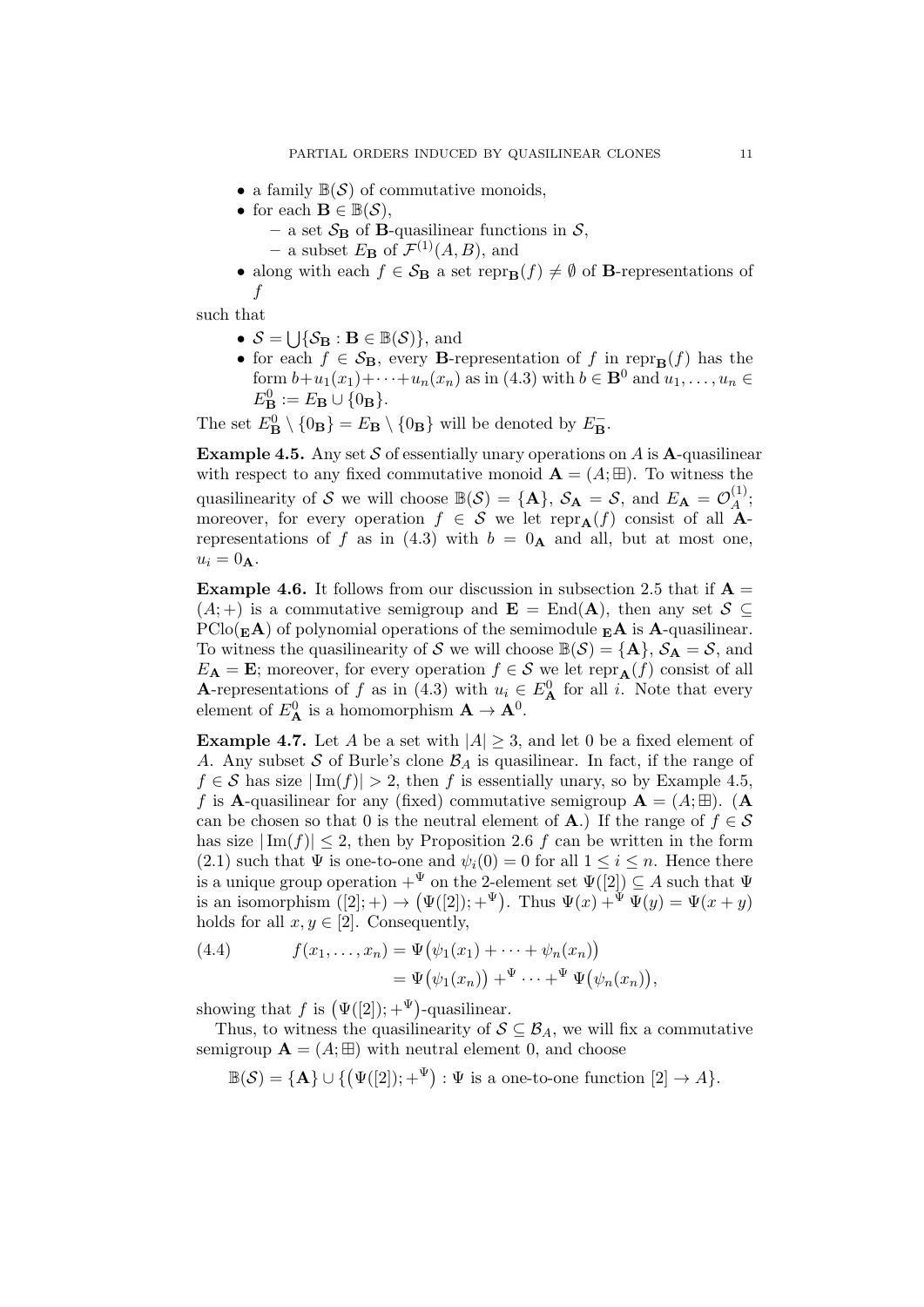Moreover, for any  $\mathbf{B} \in \mathbb{B}(\mathcal{S})$  we let  $E_\mathbf{B} = E_\mathbf{B}^0 = \mathcal{F}^{(1)}(A, B)$ . If  $\mathbf{B} = \mathbf{A}$ , then we choose  $S_A$  to be the set of all operations  $f \in S$  with range of size  $|\text{Im}(f)| > 2$ , and for each such f we choose repr $_{\mathbf{A}}(f)$  as in Example 4.5. If  $\mathbf{B} = (\Psi(2)) ; +^{\Psi}$  for a one-to-one  $\Psi : [2] \to A$ , then we let  $S_{\mathbf{B}}$  be the set of all operations f of the form (4.4) with  $\psi_i(0) = 0$  for all  $1 \leq i \leq n$ , and for each such  $f$ , the possible right-hand sides in  $(4.4)$  will form the set repr<sub>B</sub> $(f)$ . (It is not hard to see that repr<sub>B</sub> $(f)$  has only one element unless  $f$  is a constant operation.)

**Lemma 4.8.** Let A be an arbitrary set. If  $f_1, \ldots, f_t$  are n-ary operations on A such that  $f_j$  is  $B_j$ -quasilinear for each  $1 \leq j \leq t$ , then the function  $\mathbf{f}=(f_1,\ldots,f_t)\in\mathcal{F}^{(n)}\bigl(A,(A^0)^t\bigr)$  is  $\prod_{j=1}^t\mathbf{B}_j^0\text{-}quasilinear.$ 

*Proof.* Indeed, if  $b_j + u_{1j}(x_1) + \cdots + u_{nj}(x_n) \in \text{repr}_{B_j}(f_j)$  with  $b_j \in B_j^0$ and  $u_{1j}, \ldots, u_{nj} \in E_{\mathbf{B}_j}^0$  for every  $j$   $(1 \leq j \leq t)$ , then for the tuples  $\mathbf{b} =$  $(b_1,\ldots,b_t) \in \prod_{j=1}^t \mathbf{B}_j^0$  and  $\mathbf{u}_i = (u_{i1},\ldots,u_{it}) \in \prod_{j=1}^t E_{\mathbf{B}_j}^0$  we have that the expression  $\mathbf{b} + \mathbf{u}_1(x_1) + \cdots + \mathbf{u}_n(x_n)$  is a  $\prod_{j=1}^t \mathbf{B}_j^0$ -representation of  $\mathbf{f}=(f_1,\ldots,f_t)\in\mathcal{F}^{(n)}\big(A,(A^0)^t\big)$ . В последните последните последните и последните последните последните последните последните последните после<br>В последните последните последните последните последните последните последните последните последните последнит

Conventions 4.9. Let  $S \subseteq \mathcal{O}_A$  be a set of quasilinear operations. For any integer  $t \geq 1$ , the quasilinearity of the set  $\mathcal{S}^t \subseteq \mathcal{F}(A, (A^0)^t)$  will be witnessed by the data suggested by the proof of Lemma 4.8; namely:

$$
\mathbb{B}(\mathcal{S}^t) = \Big\{\prod_{j=1}^t \mathbf{B}_j^0 : \mathbf{B}_j \in \mathbb{B}(\mathcal{S})\Big\},\
$$

and for each  $\mathbf{B} = \prod_{j=1}^t \mathbf{B}_j^0 \in \mathbb{B}(\mathcal{S}^t)$ , we choose  $(\mathcal{S}^t)_\mathbf{B} = \prod_{j=1}^t \mathcal{S}_{\mathbf{B}_j} \subseteq \mathcal{S}^t$ ,  $E_{\mathbf{B}} = E_{\mathbf{B}}^0 = \prod_{j=1}^t E_{\mathbf{B}_j}^0$ , and for every  $\mathbf{f} = (f_1, \ldots, f_t) \in (\mathcal{S}^t)_{\mathbf{B}}$ , we let repr $_B(f)$  consist of all B-representations of f whose projections onto each coordinate  $j$   $(1 \leq j \leq t)$  belong to repr $_{\mathbf{B}_j}(f_j)$ .

The next lemma provides a sufficient condition for  $S/\equiv_{\mathcal{C}}$  to be finite for a set of quasilinear functions  $S \subseteq \mathcal{F}(A, U)$ . The statement will primarily be used for the special case when  $\mathcal C$  is a clone of quasilinear operations and  $S = C<sup>t</sup>$  for some integer  $t \geq 1$ . However, the statement and the proof are more transparent in the general setting.

**Lemma 4.10.** Let  $\mathcal C$  be a clone on a finite set  $A$ , and let  $U$  be another finite set. If  $S \subseteq \mathcal{F}(A, U)$  is a set of quasilinear functions, then  $S/\equiv_C$  is finite, provided condition  $(*)_{p,r}$  below holds for some positive integers p and r:

 $(*)_{n,r}$  whenever f is an  $(n+r)$ -ary function in  $\mathcal{S}_{\mathbf{B}}$ , for some  $\mathbf{B} \in \mathbb{B}(\mathcal{S})$  and  $n \geq 0$ , such that **f** has a **B**-representation

(4.5) 
$$
\mathbf{f}(x_1,\ldots,x_n,y_1,\ldots,y_r) = \mathbf{b} + \sum_{i=1}^n \mathbf{u}_i(x_i) + \sum_{j=1}^r \mathbf{v}(y_j),
$$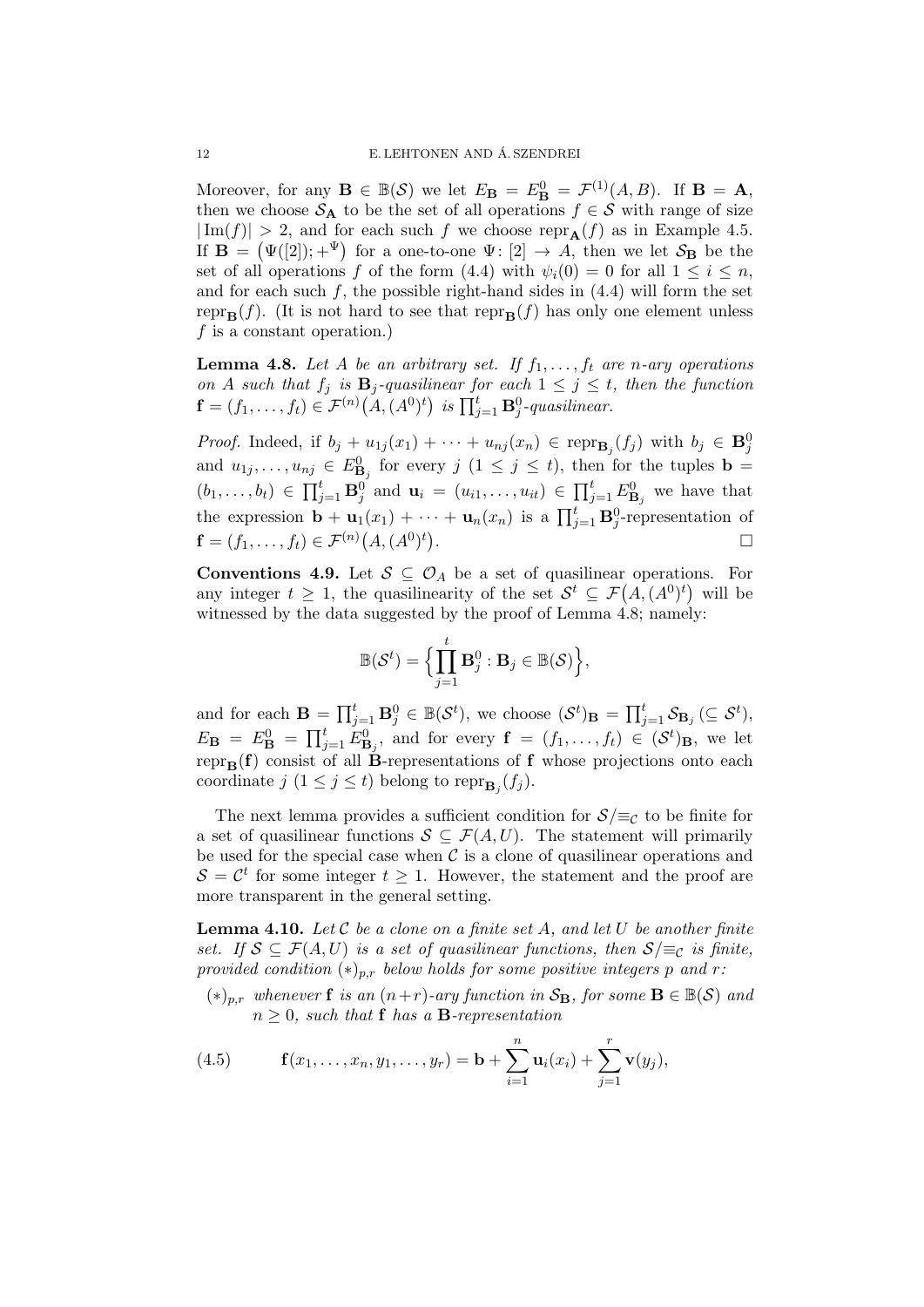with the right-hand side in repr $_{\mathbf{B}}(\mathbf{f})$  such that  $\mathbf{v} \in E_{\mathbf{B}}^-$ , then the  $(n + r + p)$ -ary function

(4.6) 
$$
\mathbf{g}(x_1,\ldots,x_n,y_1,\ldots,y_{r+p}) = \mathbf{b} + \sum_{i=1}^n \mathbf{u}_i(x_i) + \sum_{j=1}^{r+p} \mathbf{v}(y_j)
$$

is in  $S_B$ , the right-hand side of (4.6) is a **B**-representation of **g** in repr<sub>B</sub>(g), and  $g \equiv_{\mathcal{C}} f$ .

*Proof.* Assume that there exist integers  $p, r \geq 1$  such that condition  $(*)_{p,r}$ holds. Our goal is to show that  $S/\equiv_{\mathcal{C}}$  is finite. Since U is finite, there are only finitely many commutative monoids  $\mathbf{B} = (B; +)$  with  $B \subseteq U$ . Hence  $\mathbb{B}(\mathcal{S})$  is finite. Therefore, since  $\mathcal{S} = \bigcup \{ \mathcal{S}_B : B \in \mathbb{B}(\mathcal{S}) \}$ , it will follow that  $S/\equiv_C$  is finite if we show that  $S_B/\equiv_C$  is finite for each  $B \in \mathbb{B}(\mathcal{S})$ . So, let  $\mathbf{B} \in \mathbb{B}(\mathcal{S})$  be arbitrary, and let  $p, r \geq 1$  be integers such that  $(*)_{p,r}$  holds. To argue that  $S_{\mathbf{B}}/\equiv_{\mathcal{C}}$  is finite we will need some notation.

Let b be an element not in  $E_{\mathbf{B}}^-$ . If  $\mathbf{h} \in \mathcal{S}_{\mathbf{B}}$  and  $\mathbf{h}^* \in \text{repr}_{\mathbf{B}}(\mathbf{h})$ , say  $\mathbf{h}^*$  is the expression  $\mathbf{b} + \sum_{i=1}^n \mathbf{w}_i(x_i)$ , then we define a function  $\mathbf{m}_{\mathbf{h}^*}$ : {b}  $\cup E_{\mathbf{B}}^- \to$  $\mathbf{B}^0 \cup \omega$  called the multiplicity function of  $\mathbf{h}^*$  as follows:  $m_{\mathbf{h}^*}(\mathfrak{b}) = \mathbf{b}$ , and for every  $\mathbf{w} \in E_{\mathbf{B}}^{\dagger}$ ,  $\mathsf{m}_{\mathbf{h}^*}(\mathbf{w})$  is the number of summands  $\mathbf{w}_i(x_i)$  in  $\mathbf{h}^*$  such that  $w_i = w$ .

Let M denote the set of all functions  $\mathsf{m} \colon \{\flat\} \cup E^-_\mathbf{B} \to \mathbf{B}^0 \cup \omega$  satisfying  $m(b) \in \mathbf{B}^0$  and  $m(\mathbf{w}) \in \omega$  for all  $\mathbf{w} \in E_{\mathbf{B}}^-$ . We define the *distance* of two functions  $m, n \in M$  by

$$
d(\mathsf{m},\mathsf{n})=\sum_{\mathbf{w}\in E_{\mathbf{B}}^{-}}|\mathsf{m}(\mathbf{w})-\mathsf{n}(\mathbf{w})|.
$$

Next we define equivalence relations  $\rho_{\rm b}$  and  $\rho_{\rm w}$  ( ${\rm w} \in E_{\rm B}^{-}$ ) on M as follows: for  $m, n \in M$ ,

$$
\begin{array}{rcl}\n\mathsf{m}\,\rho_{\mathfrak{b}}\,\mathsf{n} & \Longleftrightarrow & \mathsf{m}(\mathfrak{b}) = \mathsf{n}(\mathfrak{b}), \text{ and} \\
\mathsf{m}\,\rho_{\mathbf{w}}\,\mathsf{n} & \Longleftrightarrow & \text{either } \mathsf{m}(\mathbf{w}) = \mathsf{n}(\mathbf{w}) < r, \\
& \text{or } \mathsf{m}(\mathbf{w}) \equiv \mathsf{n}(\mathbf{w}) \pmod{p} \text{ and } \mathsf{m}(\mathbf{w}), \mathsf{n}(\mathbf{w}) \ge r.\n\end{array}
$$

Let  $\hat{=}$  denote the intersection of  $\rho_{\flat}$  and all  $\rho_{\bf w}$  ( ${\bf w} \in E_{\bf B}^-$ ). Clearly, each  $\rho_{\bf w}$ has at most  $r + p$  equivalence classes, and  $\rho_b$  has at most  $|B| + 1$  equivalence classes. Since  $A, U$  are finite,  $B \subseteq U$ , and hence  $E_{\mathbf{B}} \subseteq \mathcal{F}(A, B)$  is also finite, it follows that  $\hat{=}$  has only finitely many equivalence classes.

Therefore, to prove that  $\mathcal{S}_B/\equiv_c$  is finite, it will be sufficient to show that if  $f, h \in S_B$  have B-representations  $f^* \in \text{repr}_B(f)$  and  $h^* \in \text{repr}_B(h)$  such that  $m_{f^*} \approx m_{h^*}$ , then  $f \equiv_C h$ . Suppose this implication is false, that is, there exist  $f, h \in \mathcal{S}_B$  such that for some **B**-representations  $f^* \in \text{repr}_B(f)$ and  $\mathbf{h}^* \in \text{repr}_{\mathbf{B}}(\mathbf{h})$  we have  $m_{\mathbf{f}^*} \simeq m_{\mathbf{h}^*}$ , but  $\mathbf{f} \not\equiv_{\mathcal{C}} \mathbf{h}$ . Choose and fix  $\mathbf{f}$ ,  $\mathbf{h}$ and  $f^*, h^*$  with these properties in such a way that the distance  $d(m_{f^*}, m_{h^*})$ is as small as possible. First we want to argue that  $d(\mathsf{m}_{\mathbf{f}^*}, \mathsf{m}_{\mathbf{h}^*}) > 0$ . Assume, for a contradiction, that  $d(\mathsf{m}_{\mathbf{f}^*}, \mathsf{m}_{\mathbf{h}^*}) = 0$ . Then  $\mathsf{m}_{\mathbf{f}^*} = \mathsf{m}_{\mathbf{h}^*}$ , hence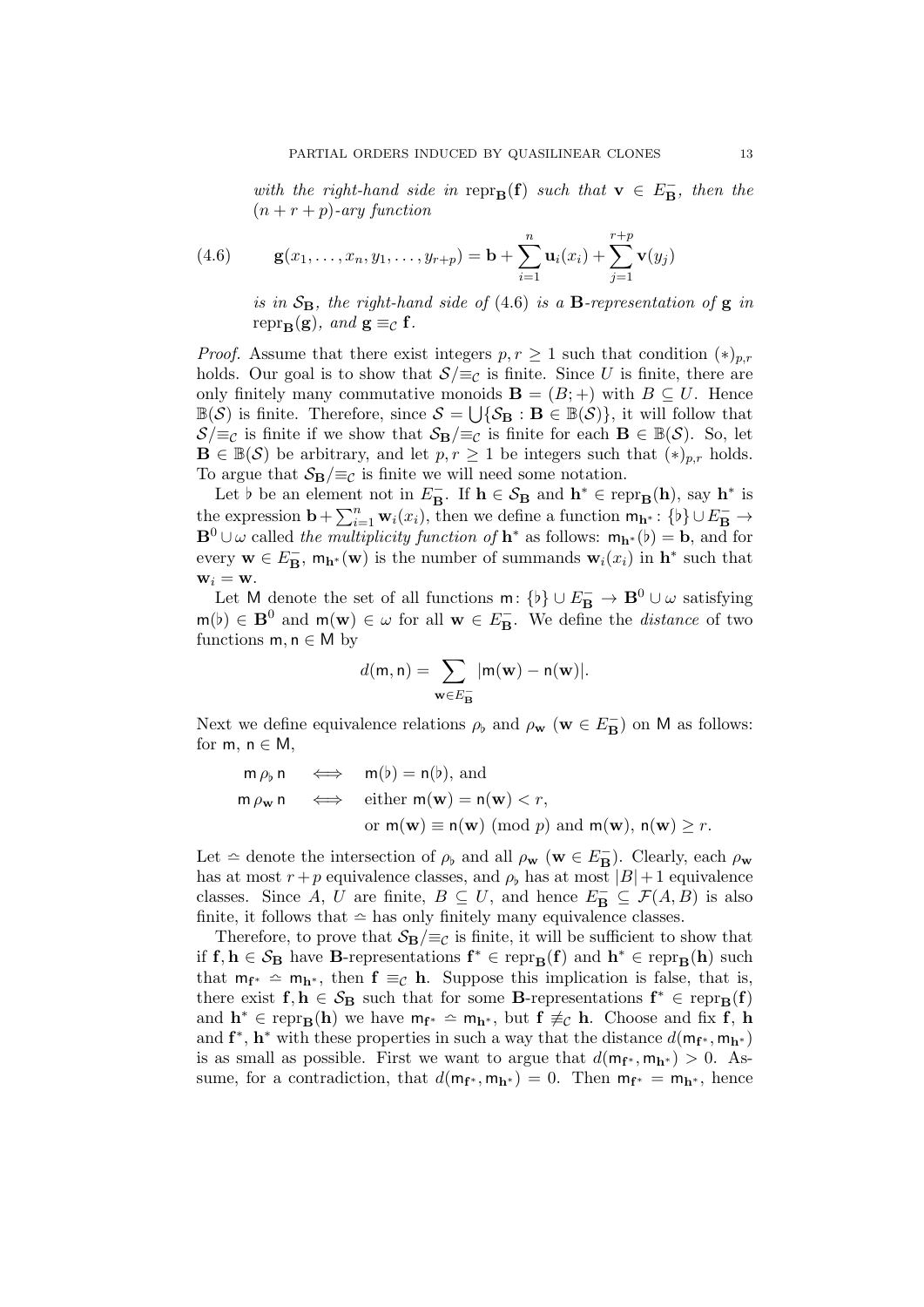f<sup>\*</sup> and **h**<sup>\*</sup> may differ only by renaming variables and adding or removing constant summands  $0<sub>B</sub>$ . It follows that f and h may differ only by renaming variables and adding or removing fictitious variables. But then  $f \equiv_{\mathcal{C}} h$ , which contradicts the choice of **f** and **h**. Thus  $d(\mathbf{m_{f^*}}, \mathbf{m_{h^*}}) > 0$ , and hence  $m_{f^*} \neq m_{h^*}$ .

Let  $\mathbf{v} \in E_{\mathbf{B}}^-$  be such that  $m_{\mathbf{f}^*}(\mathbf{v}) \neq m_{\mathbf{h}^*}(\mathbf{v})$ . The assumption  $m_{\mathbf{f}^*} \simeq$  $m_{h^*}$  implies that  $m_{f^*} \rho_v m_{h^*}$ , and the choice of v excludes the possibility  $m_{f^*}(\mathbf{v}) = m_{h^*}(\mathbf{v}) < r$ . Therefore,  $m_{f^*}(\mathbf{v}) \equiv m_{h^*}(\mathbf{v}) \pmod{p}$  and  $m_{\mathbf{f}^*}(\mathbf{v}), m_{\mathbf{h}^*}(\mathbf{v}) \geq r.$ 

By switching the roles of  $f$  and  $h$  if necessary we may assume without loss of generality that  $m_{f^*}(\mathbf{v}) < m_{\mathbf{h}^*}(\mathbf{v})$ , say  $m_{\mathbf{h}^*}(\mathbf{v}) = m_{f^*}(\mathbf{v}) + kp$  for some positive integer k. Since  $m_{f^*}(\mathbf{v}) \geq r$ , we get that  $f^*$  has the same form as the expression on the right-hand side of  $(4.5)$ . Now let  $g^*$  be the expression on the right-hand side of  $(4.6)$ , and let  $g$  be the function with **B**-representation  $\mathbf{g}^*$ . Condition  $(*)_{p,r}$  tells us then that  $\mathbf{g} \in \mathcal{S}_{\mathbf{B}}$ ,  $\mathbf{g}^* \in \text{repr}_{\mathbf{B}}(\mathbf{g})$ , and  $\mathbf{f} \equiv_{\mathcal{C}} \mathbf{g}$ . By the choice of  $\mathbf{g}^*$  we have that  $m_{\mathbf{g}^*}(\mathbf{b}) = m_{\mathbf{f}^*}(\mathbf{b}), m_{\mathbf{g}^*}(\mathbf{v}) = m_{\mathbf{f}^*}(\mathbf{v}) + p$ , and  $m_{\mathbf{g}^*}(\mathbf{w}) = m_{\mathbf{f}^*}(\mathbf{w})$  for all  $\mathbf{w} \in E_{\mathbf{B}}^{\sim} \setminus {\mathbf{v}}$ .

Thus  $m_{g^*}$   $\hat{m}_{f^*}$ . Hence the functions  $g, h \in S_B$  with B-representations  $\mathbf{g}^* \in \text{repr}_{\mathbf{B}}(\mathbf{g})$  and  $\mathbf{h}^* \in \text{repr}_{\mathbf{B}}(\mathbf{h})$  satisfy  $\mathbf{m}_{\mathbf{g}^*} \simeq \mathbf{m}_{\mathbf{h}^*}$ . Moreover,

$$
d(\mathbf{m}_{\mathbf{g}^*}, \mathbf{m}_{\mathbf{h}^*}) = d(\mathbf{m}_{\mathbf{f}^*}, \mathbf{m}_{\mathbf{h}^*}) - |\mathbf{m}_{\mathbf{f}^*}(\mathbf{v}) - \mathbf{m}_{\mathbf{h}^*}(\mathbf{v})| + |\mathbf{m}_{\mathbf{g}^*}(\mathbf{v}) - \mathbf{m}_{\mathbf{h}^*}(\mathbf{v})|
$$
  
=  $d(\mathbf{m}_{\mathbf{f}^*}, \mathbf{m}_{\mathbf{h}^*}) - kp + (k - 1)p = d(\mathbf{m}_{\mathbf{f}^*}, \mathbf{m}_{\mathbf{h}^*}) - p < d(\mathbf{m}_{\mathbf{f}^*}, \mathbf{m}_{\mathbf{h}^*}).$ 

Since f, h and f<sup>\*</sup>, h<sup>\*</sup> were chosen with minimum distance  $d(\mathsf{m}_{f^*}, \mathsf{m}_{h^*})$  such that  $m_{f^*}$   $\approx$   $m_{h^*}$  and  $f \not\equiv_C h$ , we get that  $g \equiv_C h$ . In view of  $f \equiv_C g$  this forces that  $f \equiv_{\mathcal{C}} h$ , which contradicts our assumption on f and h. This completes the proof of the lemma.  $\Box$ 

Now we apply Lemma 4.10 to clones  $\mathcal C$  that satisfy condition (B) or (C) from Theorem 3.1.

**Lemma 4.11.** If a clone  $C$  on a finite set A satisfies condition  $(C)$  from Theorem 3.1, then the sets  $\mathcal{C}^t/\equiv_{\mathcal{C}}$  are finite for all  $t \geq 1$ .

*Proof.* As in assumption (C), let C be a subclone of  $\text{PClo}(\mathbf{E} \mathbf{A})$  containing the operation  $x_0 + x_1 + \cdots + x_m$ , where  $\mathbf{A} = (A; +)$  is a finite commutative inverse semigroup of exponent m and  $\mathbf{E} = \text{End}(\mathbf{A})$ . Let  $t \geq 1$  and let  $\mathcal{S} = \mathcal{C}^t$ . For  $\mathbb{B}(\mathcal{C})$ ,  $\mathcal{C}_A$ ,  $E_A$ , and repr $_A(f)$   $(f \in \mathcal{C})$  we will use the choices agreed upon in Example 4.6. Therefore, Convention 4.9 determines the corresponding data for  $S = C^t$  (in fact, for any subset S of  $(PClo(\mathbf{E} \mathbf{A}))^t$ ). In particular,  $\mathbb{B}(\mathcal{S}) = \{(\mathbf{A}^0)^t\}$ , and for  $\mathbf{B} = (\mathbf{A}^0)^t$  we have  $E_{\mathbf{B}} = E_{\mathbf{B}}^0 =$  $(\mathbf{E}^{0})^{t}$ . Furthermore, for every  $\mathbf{f} \in \mathcal{S}$ , the set repr<sub>B</sub>(f) consists of all Brepresentations  $\mathbf{b} + \sum_i \mathbf{w}_i(x_i)$  of **f** with  $\mathbf{w}_i \in (\mathbf{E}^0)^t$  for all i. Note that since the elements of  $\mathbf{E}^0$  are homomorphisms  $\mathbf{A} \to \mathbf{A}^0$ , the elements of  $(\mathbf{E}^0)^t$  are homomorphisms  $\mathbf{A} \to (\mathbf{A}^0)^t$ .

To show that the set  $S/\equiv_{\mathcal{C}}$  is finite we will apply Lemma 4.10. Our goal is to prove that  $(*)_{p,r}$  holds for S with  $p = m$  and  $r = 1$ . So let  $\mathbf{B} = (\mathbf{A}^0)^t$  and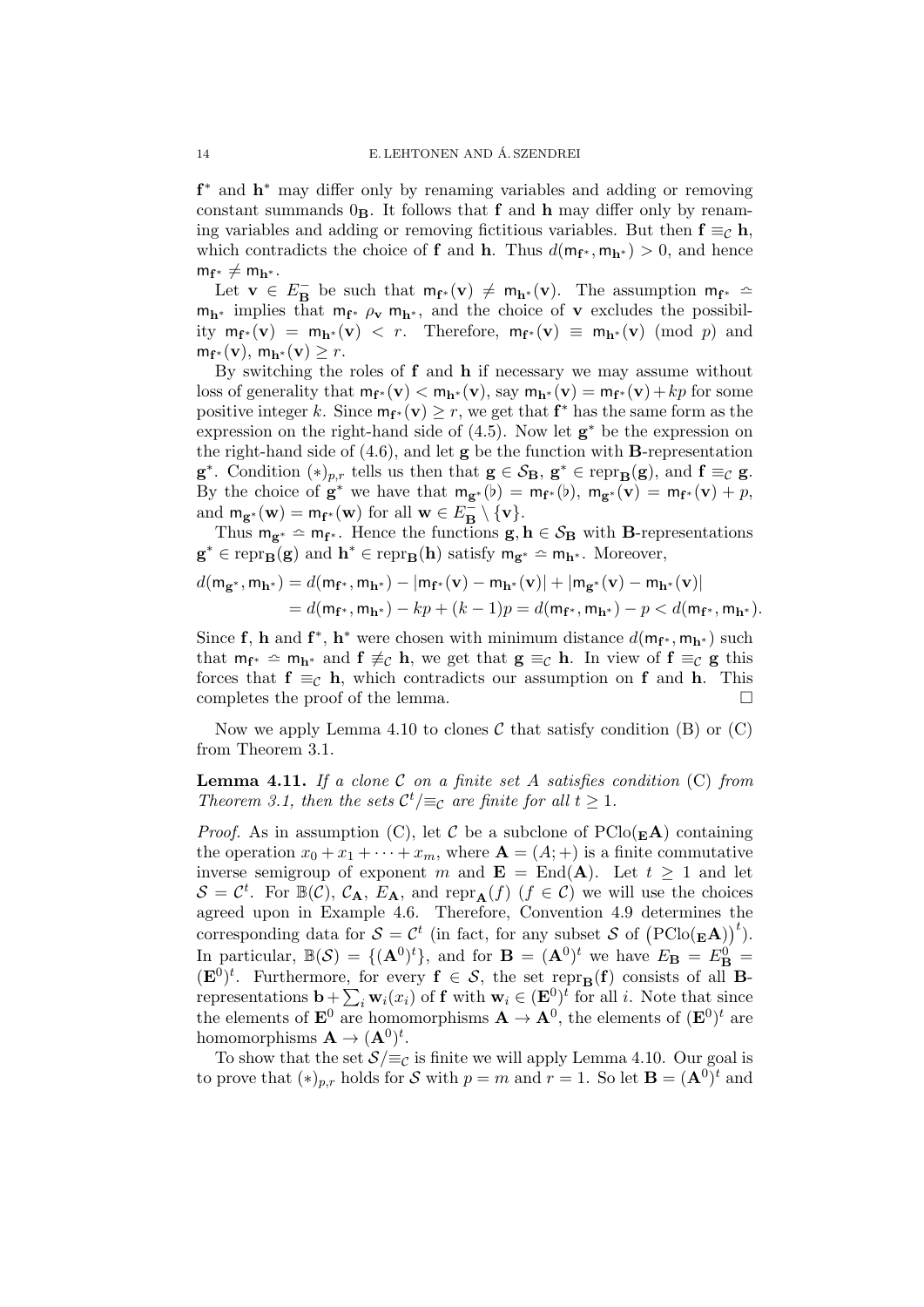let  $f \in S$  be a function as in (4.5) such that  $v \in E_B^-$  and the **B**-representation on the right-hand side is in repr $_{\mathbf{B}}(\mathbf{f})$ . Then  $\mathbf{b} \in \mathbf{B}$  and  $\mathbf{u}_1, \ldots, \mathbf{u}_n, \mathbf{v} \in (\mathbf{E}^0)^t$ . Now let **g** be the function in (4.6). Clearly,  $\mathbf{g} \in (\text{PClo}(\mathbf{g}\mathbf{A}))^t$  and the righthand side of (4.6) is a **B**-representation of **g** in repr<sub>B</sub>(g). It remains to show that  $g \in \mathcal{S} = \mathcal{C}^t$  and  $f \equiv_{\mathcal{C}} g$ .

Since **A** is an inverse semigroup of exponent m, so is  $\mathbf{B} = (\mathbf{A}^0)^t$ . Therefore,

$$
\mathbf{g}(x_1,\ldots,x_n,\underbrace{y_1,\ldots,y_1}_{m+1}) = \mathbf{b} + \sum_{i=1}^n \mathbf{u}_i(x_i) + (m+1)\mathbf{v}(y_1)
$$
  
=  $\mathbf{b} + \sum_{i=1}^n \mathbf{u}_i(x_i) + \mathbf{v}(y_1) = \mathbf{f}(x_1,\ldots,x_n,y_1),$ 

which shows that  $f \leq_{\mathcal{C}} g$ . Using the fact that  $\mathbf{v} \in (\mathbf{E}^0)^t$  is a homomorphism  $\mathbf{A} \to (\mathbf{A}^0)^t = \mathbf{B}$ , we get that

$$
\mathbf{f}(x_1,\ldots,x_n,y_1+y_2+\cdots+y_{m+1})=\mathbf{b}+\sum_{i=1}^n\mathbf{u}_i(x_i)+\mathbf{v}\Big(\sum_{j=1}^{m+1}y_j\Big) \n= \mathbf{b}+\sum_{i=1}^n\mathbf{u}_i(x_i)+\sum_{j=1}^{m+1}\mathbf{v}(y_j)=\mathbf{g}(x_1,\ldots,x_n,y_1,\ldots,y_{m+1}).
$$

This shows that  $g \leq_{\mathcal{C}} f$ , since the operation  $y_1 + y_2 + \cdots + y_{m+1}$  belongs to C by assumption. Thus  $g \equiv_{\mathcal{C}} f$ . Moreover, since C is a clone and  $f \in S = \mathcal{C}^t$ , the relation  $\mathbf{g} \leq_{\mathcal{C}} \mathbf{f}$  also implies that  $\mathbf{g} \in \mathcal{C}^t = \mathcal{S}$ . This completes the proof of  $(*)_{m,1}$ , and hence shows that  $\mathcal{C}^t/\equiv_{\mathcal{C}}$  is finite.

**Lemma 4.12.** If a clone  $C$  on a finite set A satisfies condition  $(B)$  from Theorem 3.1, then the sets  $\mathcal{C}^t/\equiv_{\mathcal{C}}$  are finite for all  $t \geq 1$ .

*Proof.* For convenience, we will assume that  $A = [k]$ . As in condition (B), let  $k \geq 3$ , and let C be a subclone of Burle's clone  $\mathcal{B}_A$  such that  $x \oplus^a y$ belongs to C for all  $1 \le a \le k-1$ . Thus the operation  $x_1 \oplus^a x_2 \oplus^a \cdots \oplus^a x_n$ obtained from  $x \oplus^a y$  by composition also belongs to C for all  $n \geq 1$  and  $1 \le a \le k-1$ . We start the proof with an auxiliary claim.

*Claim* 4.12.1. Let  $n \geq 1$  and  $1 \leq a \leq k-1$ . For every function  $\psi: A \to [2]$ such that  $\psi(0) = 0$ , (4.7)

$$
\sum_{1 \leq a \leq k-1} \psi(x_1 \oplus^a x_2 \oplus^a \cdots \oplus^a x_n) = \sum_{\ell=1}^n \psi(x_\ell) \quad \text{for all } x_1, \ldots, x_n \in A.
$$

*Proof of Claim 4.12.1.* Since  $\psi \circ \Lambda_a$  is the function  $[2] \to [2]$  given by  $0 \mapsto 0$ ,  $1 \mapsto \psi(a)$ , we see that  $\psi \circ \Lambda_a$  is constant 0 if  $\psi(a) = 0$  and  $\psi \circ \Lambda_a$  is the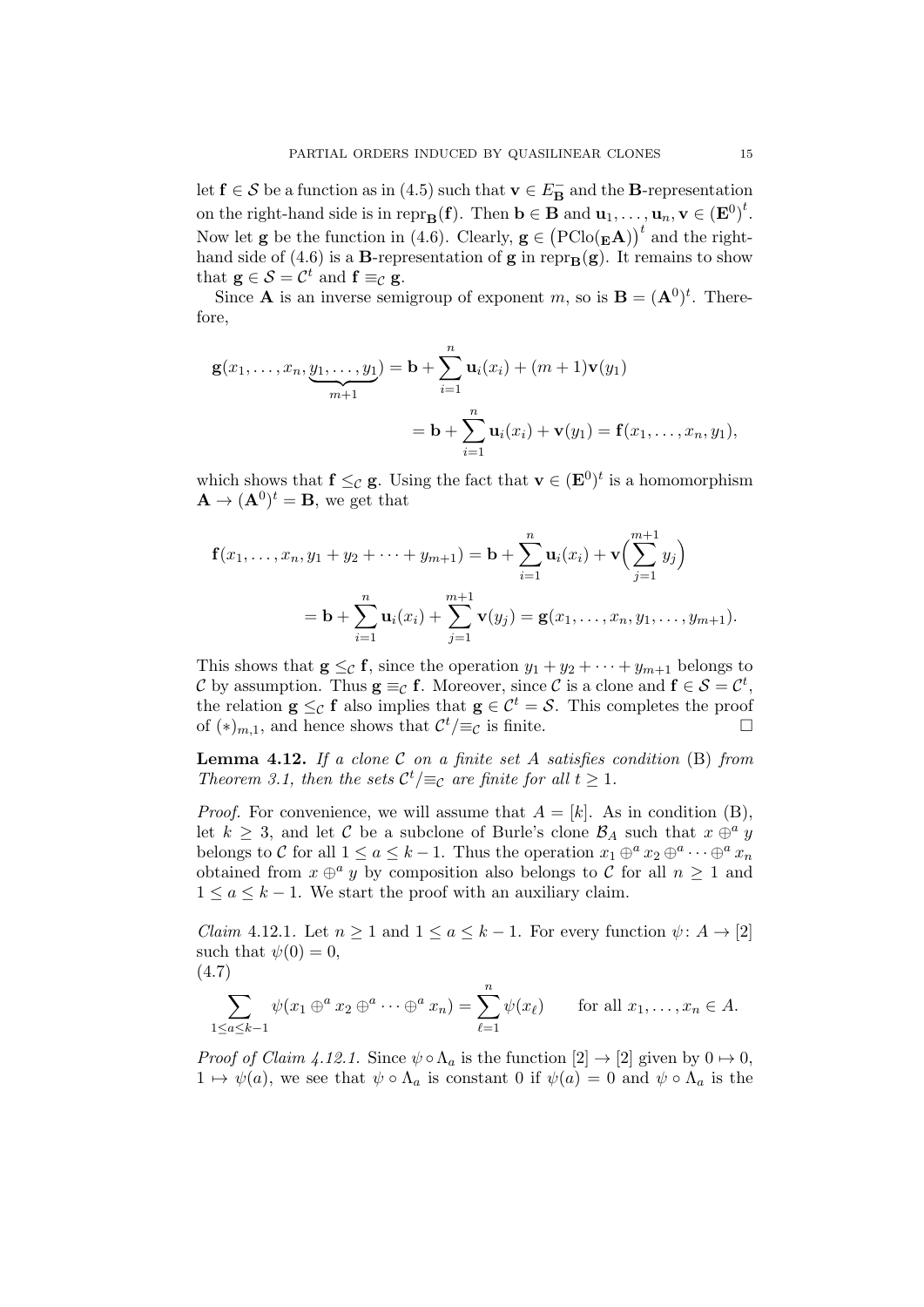identity function if  $\psi(a) = 1$ . Consequently,

$$
\sum_{1 \le a \le k-1} \psi(x_1 \oplus^a x_2 \oplus^a \cdots \oplus^a x_n) = \sum_{\substack{1 \le a \le k-1 \\ \psi(a) = 1}} \psi\left(\Lambda_a\left(\sum_{\ell=1}^n \lambda_a(x_\ell)\right)\right)
$$

$$
= \sum_{\substack{1 \le a \le k-1 \\ \psi(a) = 1}} \left(\sum_{\ell=1}^n \lambda_a(x_\ell)\right) = \sum_{\ell=1}^n \left(\sum_{\substack{1 \le a \le k-1 \\ \psi(a) = 1}} \lambda_a(x_\ell)\right).
$$

The proof of (4.7) will be complete if we show that

(4.8) 
$$
\sum_{\substack{1 \le a \le k-1 \\ \psi(a)=1}} \lambda_a(x) = \psi(x) \quad \text{for all } x \in A.
$$

Since  $\lambda_a$  (1 ≤ a ≤ k - 1) is the characteristic function of  $\{a\}$ , the left-hand side of (4.8) is the characteristic function of the set  $\{a: 1 \le a \le k-1, \psi(a) =$ 1}. In view of the fact that  $\psi(0) = 0$ ,  $\psi$  is also a characteristic function of this set, which proves the claim.

Now let t be a positive integer and let  $S = \mathcal{C}^t$ . For  $\mathbb{B}(\mathcal{C})$ ,  $\mathcal{C}_B$ ,  $E_B$ , and repr<sub>B</sub>(f) ( $B \in \mathbb{B}(\mathcal{C})$ ,  $f \in \mathcal{C}$ ) we will use the choices agreed upon in Example 4.7 (for any subset C of  $\mathcal{B}_A$ ), which can be summarized as follows:

- $\mathbb{B}(\mathcal{C})$  consists of a fixed commutative semigroup  $\mathbf{A} = (A; \mathbb{H})$  with neutral element  $0 \in A$ , and all 2-element groups  $(\Psi([2]); +^{\Psi})$  where  $\Psi: [2] \rightarrow A$  is a one-to-one function; hence, each member of  $\mathbb{B}(\mathcal{C})$ has a neutral element.
- For each  $\mathbf{B} \in \mathbb{B}(\mathcal{C}), E_{\mathbf{B}} = E_{\mathbf{B}}^0 = \mathcal{F}^{(1)}(A, B).$
- If  $B = A$ , then  $C_B$  consists of all essentially unary operations in C, and for each  $f \in C_{\mathbf{B}}$ , the set repr $_{\mathbf{B}}(f)$  of **B**-representations of f consists of all sums with all but at most one summand equal to  $0_A$ .
- If  $\mathbf{B} = (\Psi([2]); +^{\Psi})$  for some one-to-one function  $\Psi : [2] \to A$ , then  $\mathcal{C}_{\mathbf{B}}$  consists of all operations f which can be written in the form (4.4) with  $\psi_i(0) = 0$  for all *i*; the set all such expressions for f is the set repr $_{\mathbf{B}}(f)$  of **B**-representations of f.

The last two items show that if  $\mathbf{B} \in \mathbb{B}(\mathcal{C})$  and  $f \in \mathcal{C}_{\mathbf{B}}$ , then every **B**reperesentation in repr $_B(f)$  has the form (4.1), i.e., the constant term is  $b = 0$ **B**.

Conventions 4.9 determine the corresponding data for  $S = \mathcal{C}^t$  (for any subset C of  $\mathcal{B}_A$ ). Namely,  $\mathbb{B}(\mathcal{S})$  is the set of all  $\prod_{j=1}^t \mathbf{B}_j^0$  with  $\mathbf{B}_j \in \mathbb{B}(\mathcal{C})$ , and for each  $\mathbf{B} = \prod_{j=1}^t \mathbf{B}_j^0 \in \mathbb{B}(\mathcal{S})$ , we have  $\mathcal{S}_{\mathbf{B}} = \prod_{j=1}^t \mathcal{C}_{\mathbf{B}_j}$ ,  $E_{\mathbf{B}} = E_{\mathbf{B}}^0 =$  $\prod_{j=1}^t E_{\mathbf{B}_j}$ , and for every  $\mathbf{f} = (f_1, \ldots, f_t) \in \mathcal{S}_{\mathbf{B}}$ , repr<sub>B</sub>(f) consist of all Brepresentations of f whose projections onto each coordinate j  $(1 \leq j \leq t)$ belong to  $\text{repr}_{\mathbf{B}_j}(f_j)$ .

As in the proof of Lemma 4.11, we will show the finiteness of  $S/\equiv_{\mathcal{C}}$  by applying Lemma 4.10. Our goal is to prove that  $(*)_{p,r}$  holds for S with  $p = 2$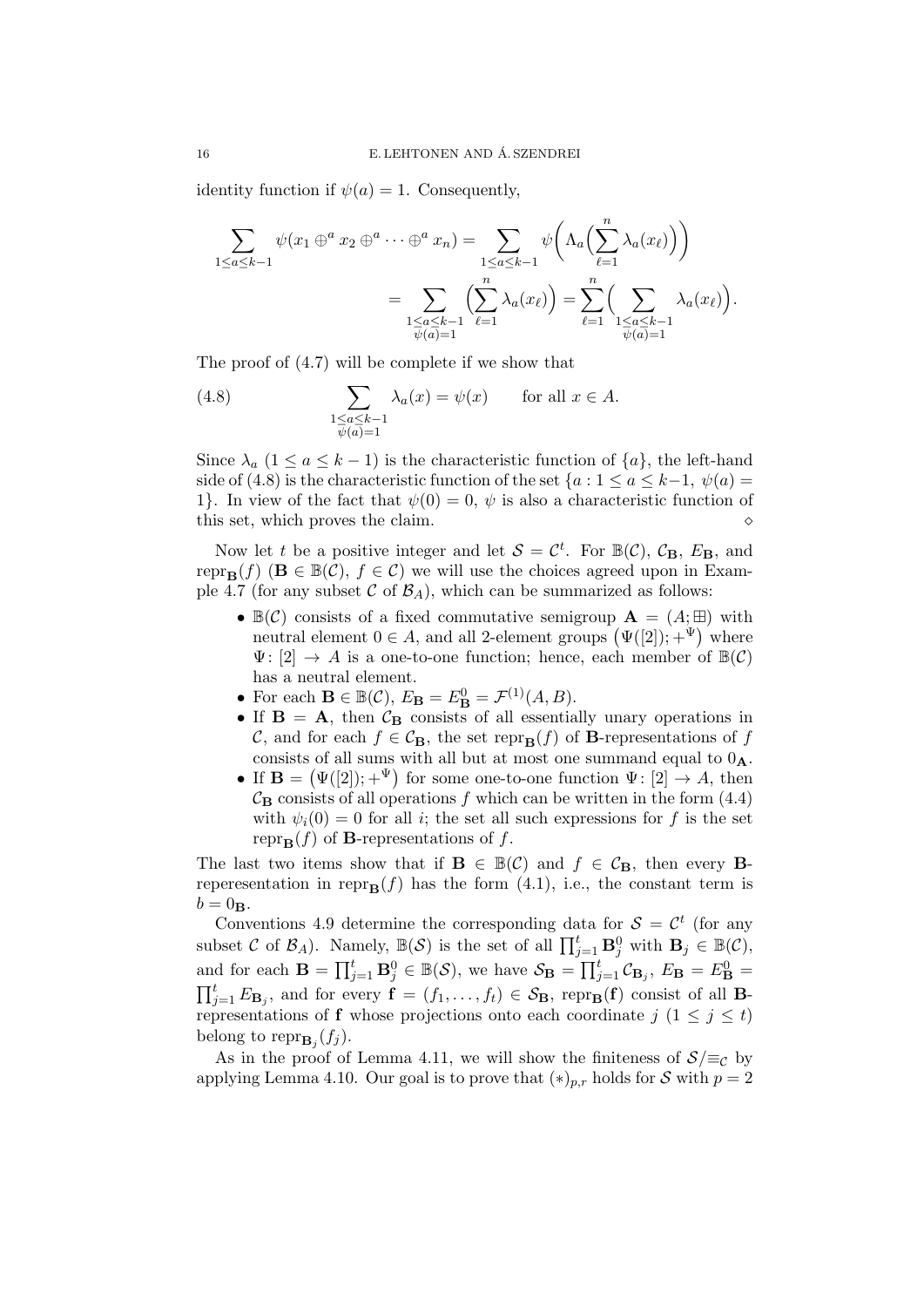and  $r = k - 1$ . So let  $\mathbf{B} = \prod_{m=1}^{t} \mathbf{B}_m \in \mathbb{B}(\mathcal{S})$ , and let  $\mathbf{f} \in \mathcal{S}_{\mathbf{B}}$  be a function as in (4.5) such that  $\mathbf{v} \in E_{\mathbf{B}}^{-1}$  and the **B**-representation on the right-hand side is in repr $_B(f)$ . Furthermore, let g be the function in (4.6). We need to show that (i)  $g \in S_B$ , (ii) the right-hand side of (4.6) is a **B**-representation of **g** in repr<sub>B</sub>(**g**), and (iii)  $g \equiv_C f$ .

We saw in the proof of Lemma 4.11, that (i)'  $g \in S$  and (iii) follow if we show that  $f \leq_{\mathcal{C}} g$  and  $g \leq_{\mathcal{C}} f$ . For this, it will be enough to argue that

(4.9) 
$$
\mathbf{f}(x_1,\ldots,x_n,y_1,\ldots,y_{k-1}) = \mathbf{g}(x_1,\ldots,x_n,y_1,\ldots,y_{k-2},y_{k-1},y_{k-1},y_{k-1})
$$

and

(4.10) 
$$
\mathbf{g}(x_1, ..., x_n, y_1, ..., y_{k+1})
$$
  
=  $\mathbf{f}(x_1, ..., x_n, y_1 \oplus^1 \cdots \oplus^1 y_{k+1}, ..., y_1 \oplus^{k-1} \cdots \oplus^{k-1} y_{k+1}),$ 

since the operations  $x_1 \oplus^a \cdots \oplus^a x_{k+1}$  belong to C for all  $1 \le a \le k-1$ . To establish (ii) and to strengthen  $(i)'$  to  $(i)$ , we need to prove, in addition, that

(4.11) 
$$
\mathbf{g} \in ((\mathcal{B}_A)^t)_{\mathbf{B}}
$$
 and

the right-hand side of (4.6) is a **B**-representation of **g** in repr $_B(g)$ .

We will prove  $(4.9)$ ,  $(4.10)$ , and  $(4.11)$  coordinatewise; that is, we will show that for each  $m$   $(1 \leq m \leq t)$ , the analogous equalities

(4.12) 
$$
f(x_1,...,x_n,y_1,...,y_{k-1}) = g(x_1,...,x_n,y_1,...,y_{k-2},y_{k-1},y_{k-1},y_{k-1})
$$

and

$$
(4.13) \quad g(x_1, \dots, x_n, y_1, \dots, y_{k+1})
$$
  
=  $f(x_1, \dots, x_n, y_1 \oplus^1 \dots \oplus^1 y_{k+1}, \dots, y_1 \oplus^{k-1} \dots \oplus^{k-1} y_{k+1})$ 

hold for the *m*-th coordinate functions  $f$  and  $q$ ; moreover,

(4.14)  $g \in (\mathcal{B}_A)_{\mathbf{B}}$  and the *m*-th coordinate of

the right-hand side of (4.6) is a  $\mathbf{B}_{m}$ -representation of g in repr $_{\mathbf{B}_{m}}(g)$ .

If 
$$
\mathbf{B}_m = \mathbf{A}
$$
, then  $f(x_1, ..., x_n, y_1, ..., y_{k-1}) = \prod_{i=1}^n u_i(x_i) \boxplus \prod_{j=1}^{k-1} v(y_j)$ 

where  $u_i$ , v are the m-th coordinate functions of  $u_i$  and  $v$ , respectively. Since the expression on the right-hand side is an A-representation of  $f$  in repr<sub>A</sub>(f), we get that at most one of  $u_1, \ldots, u_n$  and the  $k-1$  ( $\geq 2$ ) v's differs from  $0_A$ . Thus  $v = 0_A$  holds in this case. The operation g satisfies an equality similar to f, except that  $k-1$  is replaced by  $k+1$ . Therefore, it is clear that the expression on the right-hand side of this equality belongs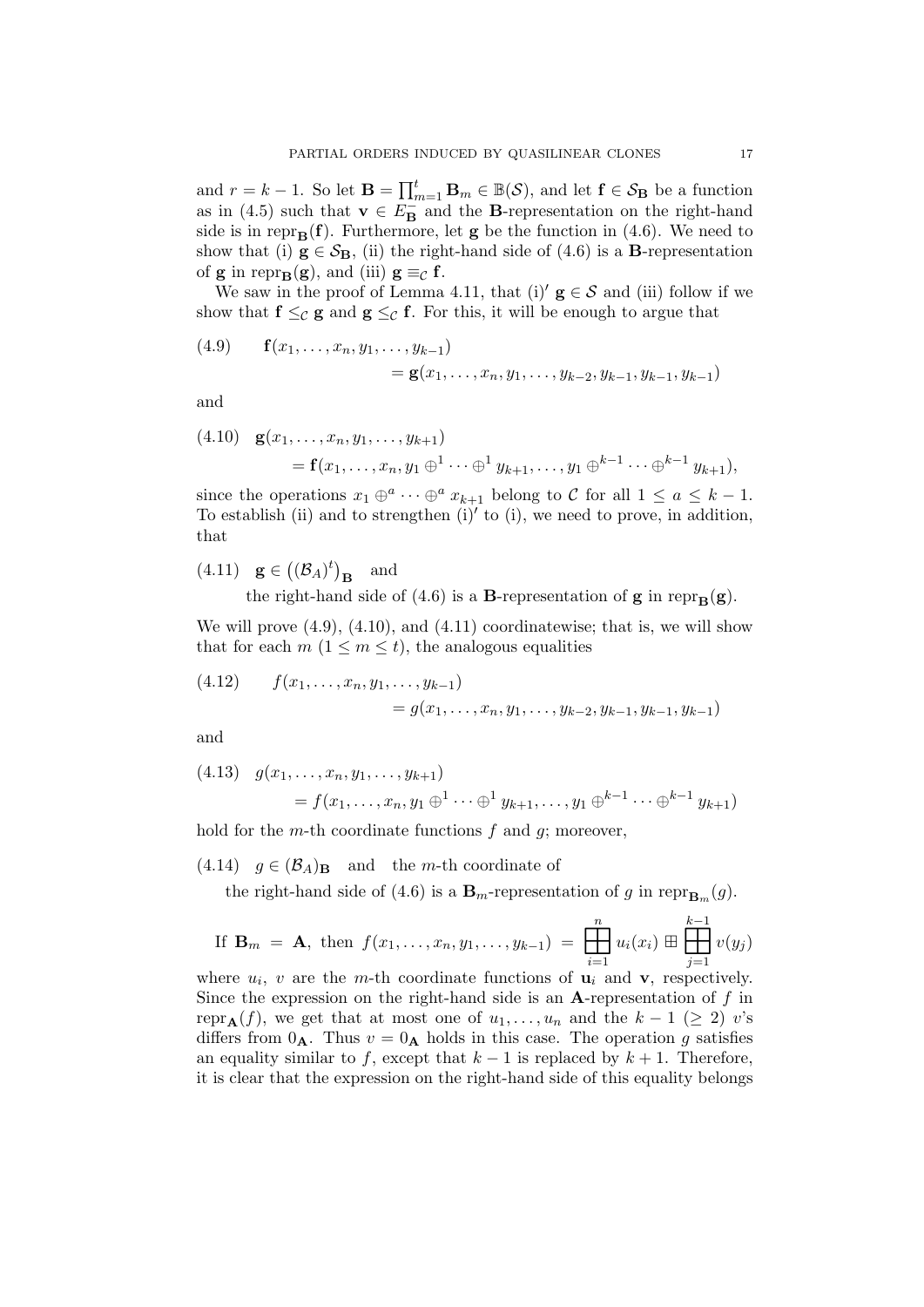to repr $_{\mathbf{A}}(g)$ , proving (4.14). Since  $v = 0$ <sub>A</sub>, neither f nor g depends on any of its variables  $y_j$ . Therefore, the equalities (4.12) and (4.13) clearly hold.

Now let us assume that  $\mathbf{B}_m = (\Psi([2]); +^{\Psi})$  for some one-to-one function  $\Psi: [2] \to A$ . Then using (4.4) and the injectivity of  $\Psi$  we see that

(4.15) 
$$
f(x_1,...,x_n,y_1,...,y_{k-1}) = \Psi\left(\sum_{i=1}^n \phi_i(x_i) + \sum_{j=1}^{k-1} \psi(y_j)\right)
$$

and

(4.16) 
$$
g(x_1,\ldots,x_n,y_1,\ldots,y_{k+1}) = \Psi\Bigl(\sum_{i=1}^n \phi_i(x_i) + \sum_{j=1}^{k+1} \psi(y_j)\Bigr)
$$

where  $\phi_i, \psi$  are functions  $A \to [2]$  with  $\phi_i(0) = \psi(0) = 0$  for all *i*. (4.16) shows that  $(4.14)$  holds. The equality  $(4.12)$  is also clear from  $(4.16)$ , since  $\psi(y_{k-1}) + \psi(y_{k-1}) + \psi(y_{k-1}) = \psi(y_{k-1})$  holds for addition + modulo 2. To prove  $(4.13)$  we use  $(4.15)$  and  $(4.16)$  above together with the equality proved in Claim 4.12.1:

$$
f(x_1, ..., x_n, y_1 \oplus^1 \cdots \oplus^1 y_{k+1}, ..., y_1 \oplus^{k-1} \cdots \oplus^{k-1} y_{k+1})
$$
  
\n
$$
\stackrel{(4.15)}{=} \Psi \Big( \sum_{i=1}^n \phi_i(x_i) + \sum_{1 \le a \le k-1} \psi(y_1 \oplus^a \cdots \oplus^a y_{k+1}) \Big)
$$
  
\n
$$
\stackrel{(4.7)}{=} \Psi \Big( \sum_{i=1}^n \phi_i(x_i) + \sum_{\ell=1}^{k+1} \psi(y_\ell) \Big)
$$
  
\n
$$
\stackrel{(4.16)}{=} g(x_1, ..., x_n, y_1, ..., y_{k+1}).
$$

This completes the proof of  $(*)_{2,k-1}$ , and hence shows that  $\mathcal{C}^t/\equiv_{\mathcal{C}}$  is finite.  $\Box$ 

*Proof of Theorem 4.1.* Combine Lemmas 4.2, 4.11, and 4.12.

# 5. EMBEDDING  $(\mathcal{P}_f(\omega); \subseteq)$  into  $(\mathcal{F}(A, U)|\equiv_c; \prec_c)$

In this section we will prove that for every clone  $\mathcal C$  that satisfies one of conditions (A)–(C) from Theorem 3.1, the poset  $(\mathcal{P}_f(\omega); \subseteq)$  embeds into the C-minor partial order  $(\mathcal{F}(A, U)|\equiv_{\mathcal{C}}; \preceq_{\mathcal{C}})$  provided  $|U| \ge \min(3, |A|)$ . In fact, as the theorem below shows, this conclusion is true under somewhat weaker assumptions on  $\mathcal{C}.$ 

**Theorem 5.1.** Let C be a clone on a finite set A, and let U be a set such that  $|U| \ge \min(3, |A|)$ . If C satisfies one of the conditions (A), (B)', or (C)<sup> $\prime$ </sup> below, then the poset  $(\mathcal{P}_f(\omega);\subseteq)$  embeds into the C-minor partial order  $(\mathcal{F}(A, U) / \equiv_{\mathcal{C}}; \preceq_{\mathcal{C}}).$ 

- (A) There exists a positive integer m such that every operation in  $\mathcal C$  depends on at most m variables.
- (B)' C is a subclone of Burle's clone  $\mathcal{B}_A$  ( $|A| \geq 3$ ).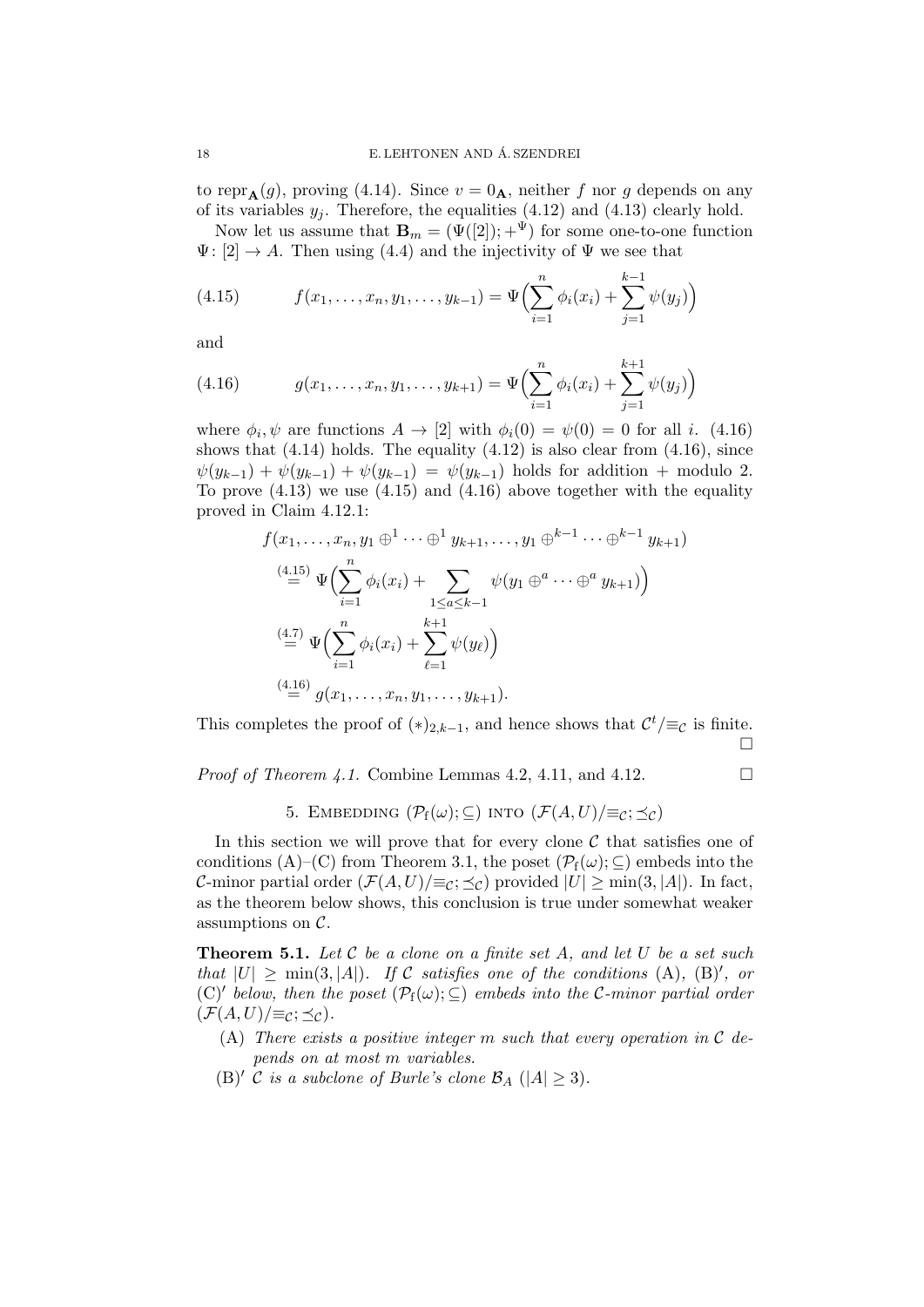(C)<sup> $\prime$ </sup> For a commutative inverse semigroup  $\mathbf{A} = (A; +)$  and  $\mathbf{E} = \text{End}(\mathbf{A}),$ C is a subclone of the clone  $\text{PClo}(\mathbf{E}\mathbf{A})$ .

An embedding  $(\mathcal{P}_f(\omega); \subseteq) \to (\mathcal{F}(A, U)/\equiv_c; \preceq_c)$  is a mapping  $S \mapsto f_S/\equiv_c$  $(S \in \mathcal{P}_{f}(\omega))$  such that  $S \subseteq T$  if and only if  $f_S/\equiv_c \preceq_c f_T/\equiv_c$  for all  $S, T \in \mathcal{P}_{f}(\omega)$ ; equivalently,

(5.1) 
$$
S \subseteq T \iff f_S \leq_{\mathcal{C}} f_T \quad \text{for all } S, T \in \mathcal{P}_f(N)
$$

where  $N = \omega$ .

**Definition 5.2.** Let N be an arbitrary set, and let  $S \mapsto f_S$  be a function  $\mathcal{P}_{f}(N) \to \mathcal{F}(A, U)$ . For a clone C on A, the family  $f_S$   $(S \in \mathcal{P}_{f}(N))$  of functions will be called *C*-independent if  $(5.1)$  holds, and *strongly C*-independent if the following conditions hold: for arbitrary  $S, T \in \mathcal{P}_{f}(N)$  and  $n \in N$ ,

- (a)  $S \subseteq T$  implies that  $f_S$  is obtained from  $f_T$  by identifying variables, and
- (b)  $f_{\{n\}} \leq_{\mathcal{C}} f_T$  implies that  $n \in T$ .

**Lemma 5.3.** Let A and U be sets, and let C be a clone on A. Every strongly *C*-independent family of functions in  $\mathcal{F}(A, U)$  is *C*-independent.

*Proof.* Let  $f_S$  ( $S \in \mathcal{P}_f(N)$ ) be a strongly *C*-independent family of functions in  $\mathcal{F}(A, U)$ . Then conditions (a)–(b) from Definition 5.2 hold. We want to prove (5.1). The implication  $\Rightarrow$  follows from (a), because the requirement that fs is obtained from  $f_T$  by identifying variables implies that  $f_S = f_T \circ h$ for a tuple **h** of projections, so  $f_S \leq_c f_T$ . To prove the converse implication  $\Leftarrow$  let  $f_S \leq_{\mathcal{C}} f_T$ . We want to show that  $S \subseteq T$ . Let  $n \in S$ . Then  $\{n\} \subseteq S$ , so by condition (a) we have  $f_{\{n\}} \leq_{\mathcal{C}} f_S$ . Hence, by the transitivity of  $\leq_{\mathcal{C}} f$ , we get that  $f_{\{n\}} \leq_{\mathcal{C}} f_T$ , which yields by condition (b) that  $n \in T$ . Thus  $S \subseteq T$ , as claimed.

If C is a clone on A and  $B \subseteq A$ , let

 $\mathcal{C}_B = \{f|_B : f \in \mathcal{C} \text{ and } f(B, \ldots, B) \subseteq B\}.$ 

It is easy to see that  $\mathcal{C}_B$  is a clone on the set  $B$ . Next we show that we can construct strongly C-independent families of functions in  $\mathcal{F}(A, U)$ , by extension, from strongly  $\mathcal{C}_B$ -independent families of operations on a common proper subset  $B$  of  $A$  and  $U$ .

**Lemma 5.4.** Let  $A$ ,  $U$ , and  $B$  be sets such that  $B$  is a common proper subset of A and U, and let C be a clone on A. For every strongly  $C_B$ . independent family  $f_S$  ( $S \in \mathcal{P}_f(N)$ ) of operations on B there exists a strongly C-independent family  $\bar{f}_S$  ( $S \in \mathcal{P}_f(N)$ ) of functions in  $\mathcal{F}(A, U)$  such that  $\bar{f}_S$ extends  $f_S$  for each  $S \in \mathcal{P}_f(N)$ .

*Proof.* Let  $0 \in U \setminus B$ , and let  $f_S$   $(S \in \mathcal{P}_f(N))$  be a strongly  $\mathcal{C}_B$ -independent family of operations on B. For each  $S \in \mathcal{P}_{f}(N)$  define  $f_{S}$  as follows:  $f_{S}(\mathbf{x}) =$  $f_S(\mathbf{x})$  if **x** is in the domain of  $f_S$ , and  $\bar{f}(\mathbf{x}) = 0$  otherwise. Clearly,  $\bar{f}_S$  extends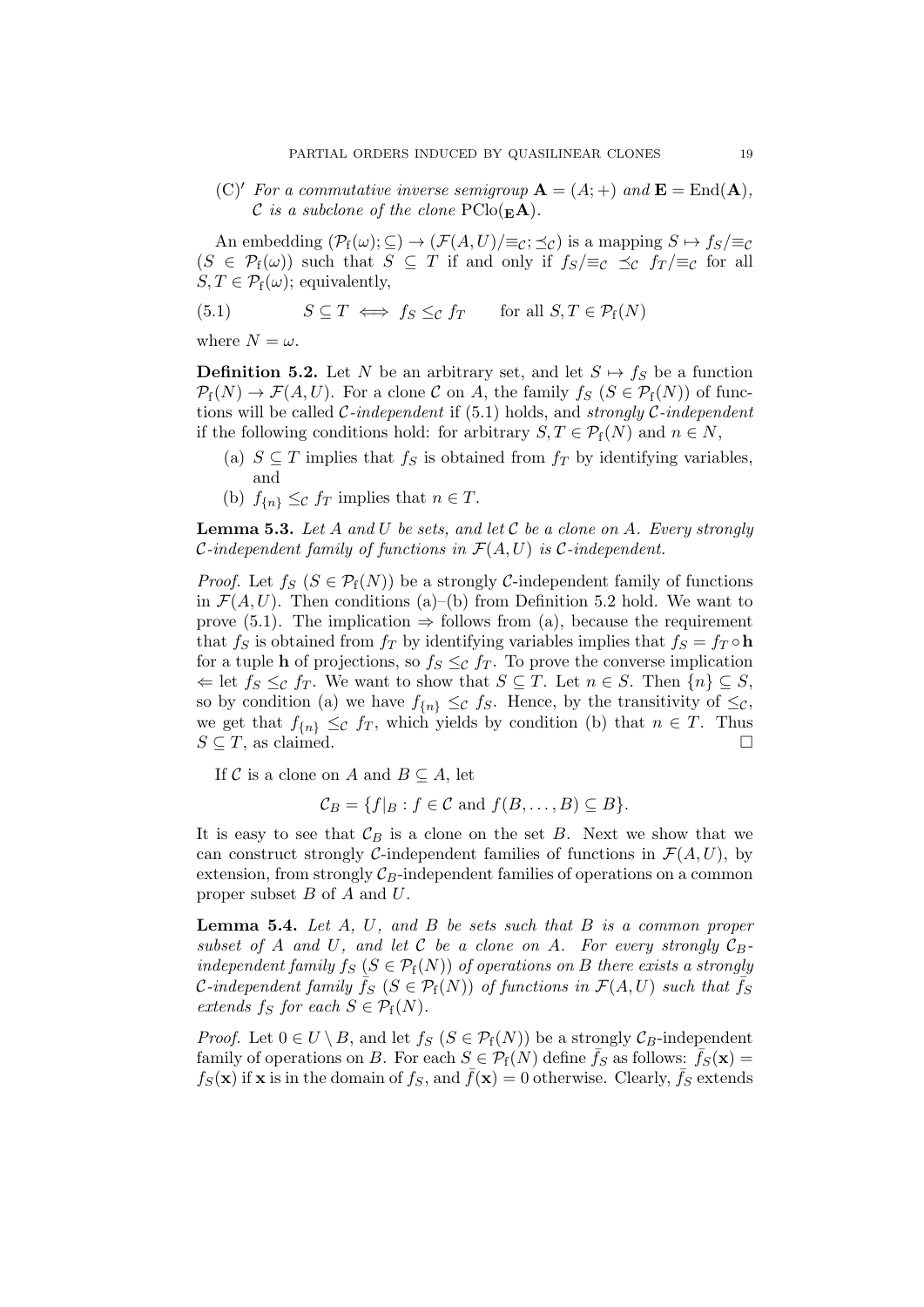$f_S$ . We want to argue that  $f_S$   $(S \in \mathcal{P}_f(N))$  is a strongly C-independent family of functions in  $\mathcal{F}(A, U)$ .

Suppose that  $S \subseteq T$   $(S, T \in \mathcal{P}_f(N))$ . Since the family  $f_S$   $(S \in \mathcal{P}_f(N))$ is strongly  $C_B$ -independent,  $f_S$  is obtained from  $f_T$  by identifying variables; say  $f_S(x_1, \ldots, x_k) = f_T(x_{i_1}, \ldots, x_{i_m})$  where  $\{x_{i_1}, \ldots, x_{i_m}\} = \{x_1, \ldots, x_k\}.$ Clearly, this identity extends to  $\bar{f}_S$  and  $\bar{f}_T$ , which proves condition (a) from Definition 5.2 for the family  $f_S$  ( $S \in \mathcal{P}_f(N)$ ).

Now assume that  $\bar{f}_{\{n\}} \leq_{\mathcal{C}} \tilde{f}_{T}$   $(n \in N, T \in \mathcal{P}_{f}(N)),$  say  $\bar{f}_{\{n\}}$  is k-ary and  $\bar{f}_T$  is *m*-ary. Then there exists  $\mathbf{h} \in (\mathcal{C}^{(k)})^m$  such that  $\bar{f}_{\{n\}} = \bar{f}_T \circ \mathbf{h}$ ; that is,  $\bar{f}_{\{n\}}(\mathbf{x}) = \bar{f}_{T}(\mathbf{h}(\mathbf{x}))$  for all  $\mathbf{x} \in A^{k}$ . If  $\mathbf{x} \in B^{k}$ , then  $\bar{f}_{\{n\}}(\mathbf{x}) = f_{\{n\}}(\mathbf{x}) \in B$ , so  $\overline{f}_{T}(\mathbf{h}(\mathbf{x})) \in B$ , which implies that  $\mathbf{h}(\mathbf{x}) \in B^m$ . Thus each coordinate function  $h_i$  of h satisfies  $h_i(B, \ldots, B) \subseteq B$ , and hence can be restricted to B, so  $\mathbf{h}|_B \in (\mathcal{C}_B^{(k)}$  $(\frac{B}{B})^m$ . By definition, all functions  $\bar{f}_S$  can also be restricted to B. Therefore, the equality  $\bar{f}_{\{n\}} = \bar{f}_T \circ \mathbf{h}$  yields that  $(\bar{f}_{\{n\}})|_B = (\bar{f}_T)|_B \circ \mathbf{h}|_B$ , that is,  $f_{\{n\}} = f_T \circ \mathbf{h}|_B$ . Hence  $f_{\{n\}} \leq_{\mathcal{C}_B} f_T$ . Since the family  $f_S(S \in \mathcal{P}_f(N))$ is strongly  $\mathcal{C}_B$ -independent, we get that  $n \in T$ . This proves condition (b) from Definition 5.2 for the family  $f_S$  ( $S \in \mathcal{P}_f(N)$ ), establishing its strong  $\mathcal{C}\text{-independence.}$ 

Our main tool in proving Theorem 5.1 will be the following corollary of Lemmas 5.3 and 5.4.

**Corollary 5.5.** Let C be a clone on a set A, let  $B \subseteq A$ , and let U be a set such that  $|U| \ge \min(|B|+1, |A|)$ . If, for some countably infinite set N, there exists a strongly  $C_B$ -independent family  $f_S$  ( $S \in \mathcal{P}_f(N)$ ) of operations on B, then  $(\mathcal{P}_{f}(\omega);\subseteq)$  embeds into  $(\mathcal{F}(A,U))\equiv_c;\preceq_c)$ .

*Proof.* The assumption  $|U| \ge \min(|B|+1, |A|)$  implies that U has a subset C with  $|C| = |B|$  such that  $C \neq U$  if  $B \neq A$ . Since every bijection  $\varphi: U \rightarrow$ V induces an isomorphism  $(\mathcal{F}(A, U)/\equiv_{\mathcal{C}}; \preceq_{\mathcal{C}}) \to (\mathcal{F}(A, V)/\equiv_{\mathcal{C}}; \preceq_{\mathcal{C}})$  via the map  $g/\equiv \rightarrow (\varphi \circ g)/\equiv$ , we get that by applying an appropriate bijection that maps C to B, we may assume for the proof of Corollary 5.5 that  $C = B$ , that is,  $B \subseteq A \cap U$ , and  $B \neq U$  if  $B \neq A$ .

If  $B = A$ , then  $C_B = C$ , and the given strongly  $C_B$ -independent family fs  $(S \in \mathcal{P}_{f}(N))$  of operations on B becomes, by increasing the codomain to U, a strongly C-independent family  $f_S$  ( $S \in \mathcal{P}_f(N)$ ) of functions in  $\mathcal{F}(A, U)$ . If  $B \neq A$ , then  $B \neq U$ , and Lemma 5.4 yields a strongly C-independent family  $\bar{f}_S$  ( $S \in \mathcal{P}_f(N)$ ) of functions in  $\mathcal{F}(A, U)$ . In either case, we get from Lemma 5.3 that  $S \subseteq T \iff \bar{f}_S \leq_{\mathcal{C}} \bar{f}_T$  holds for all  $S, T \in \mathcal{P}_f(N)$ . Thus the mapping  $S \mapsto \bar{f}_S/\equiv_C$  is an embedding of  $(\mathcal{P}_f(N);\subseteq)$  into  $(\mathcal{F}(A,U)/\equiv_C;\preceq_C)$ . Since N is countably infinite, there exists a bijection  $\omega \to N$ , which induces an isomorphism  $(\mathcal{P}_f(\omega); \subseteq) \to (\mathcal{P}_f(N); \subseteq)$ . Thus  $(\mathcal{P}_f(\omega); \subseteq)$  embeds into  $(\mathcal{F}(A, U))\equiv_{\mathcal{C}}; \preceq_{\mathcal{C}}$ .

For the proof of Theorem 5.1 we will use the special case  $|B| = 2$  of Corollary 5.5. The main step is to exhibit a strongly  $\mathcal{D}\text{-independent family}$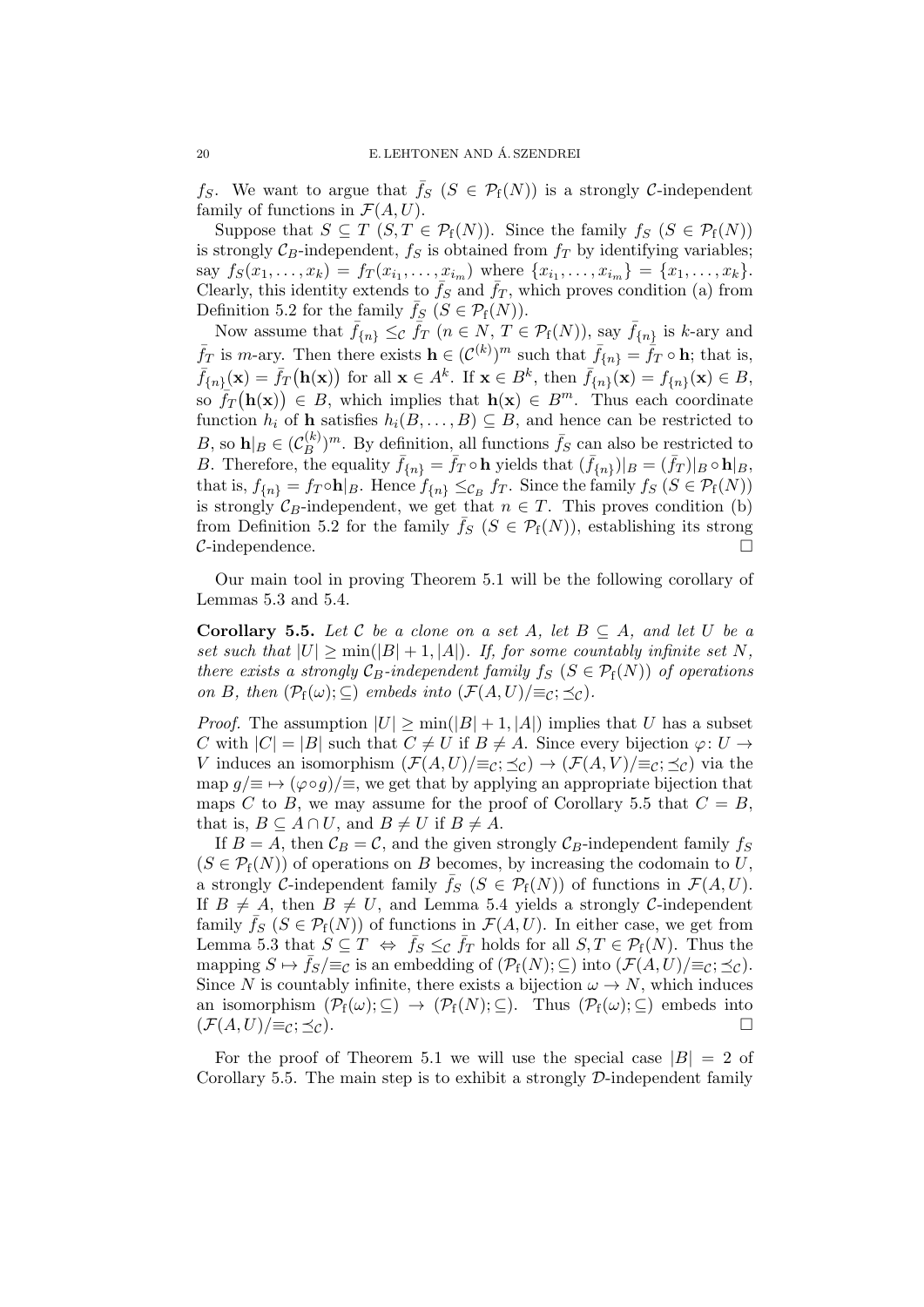of operations on B for every subclone  $\mathcal D$  of  $\text{PClo}(\underline{\text{End}}_{\mathbf{B}})\mathbf{B}) = \text{PClo}(\mathbf{B})$  where B is a 2-element group or semilattice.

We will assume without loss of generality that  $B = [2]$ , and will use the following notation. For a finite set  $S \in \mathcal{P}_{f}(\omega)$ ,  $\Sigma S := \sum_{i \in S} i$  is the sum of the elements of S. For  $n \in \omega$ , denote  $S^{\leq n} := \{i \in S : i \leq n\}$ . For  $S \subseteq \omega_+$ , set

$$
D_S := \bigcup_{n \in S} (\{n\} \times [n]) = \{(n, i) : n \in S, 1 \le i \le n\}.
$$

(Recall the notation  $[n] := \{1, \ldots, n\}$ .) For every nonempty  $S \in \mathcal{P}_{f}(\omega_{+}),$ let us fix a bijection  $\beta_S : D_S \to \lfloor \Sigma S \rfloor$ . Our arguments do not depend on the choice of  $\beta_S$ , but for convenience we will choose  $\beta_S$  to be the mapping  $(n, i) \mapsto \Sigma S^{\leq n} + i$ ; that is,  $\beta_S$  is the unique bijection  $D_S \to \Sigma S$  that is an order isomorphism between the ordered sets  $(D_S; \sqsubseteq)$  and  $(|\Sigma|; \leq)$  where  $\leq$ is the natural order on any subset of  $\omega_{+}$ , and  $\subseteq$  is the lexicographic order on  $D_S$  ( $\subseteq \omega_+ \times \omega_+$ ) with respect to  $\leq$ .

Let  $S \in \mathcal{P}_{f}(\omega_{+})$  be nonempty. For an  $(\Sigma S + 1)$ -tuple  $\mathbf{u} := (u_1, \ldots, u_{\Sigma S + 1})$ (of variables or elements of [2]) and for an element  $n \in S$ , we will refer to the *n*-tuple  $\mathbf{u}_{(S,n)} := (u_{\beta_S(n,1)}, u_{\beta_S(n,2)}, \dots, u_{\beta_S(n,n)})$  as the  $(S, n)$ -block of **u**. An S-block of **u** is an  $(S, n)$ -block of **u** for some  $n \in S$ . Note that the last entry  $u_{\Sigma S+1}$  does not contribute to any S-block of **u**. Denote  $B_{S,n} := \{\beta_S(n,i):$  $1 \leq i \leq n$ .

Define the  $(\Sigma S + 1)$ -tuples  $\boldsymbol{\eta}_{n,i}^S, \boldsymbol{\mu}_{n,i}^S, \boldsymbol{\iota}_n^S \in [2]^{\Sigma S + 1}$  by

$$
\eta_{n,i}^{S}(j) := \begin{cases} 0, & \text{if } j \in B_{S,n} \setminus \{\beta_{S}(n,i)\}, \\ 1, & \text{otherwise}, \end{cases} \qquad \mu_{n,i}^{S}(j) := \begin{cases} 0, & \text{if } j = \beta_{S}(n,i), \\ 1, & \text{otherwise}, \end{cases}
$$

$$
\iota_{n}^{S}(j) := \begin{cases} 1, & \text{if } j \in B_{S,n}, \\ 0, & \text{otherwise}, \end{cases}
$$

for all  $j \in \lfloor \Sigma S + 1 \rfloor$ . For  $\beta_S$  chosen above, we can write the tuples  $\eta_{n,i}^S$ ,  $\boldsymbol{\mu}_{n,i}^S$ , and  $\boldsymbol{\iota}_n^S$  as follows, indicating the various S-blocks and also positions  $\beta_S(n, i)$  and  $\Sigma S + 1$ :

η S n,i = (1 · · · 1 · · · 1 · · · 1 0 · · · 0 βS(n, i) ↓ 10 · · · 0 1 · · · 1 · · · 1 · · · 1 ΣS + 1 ↓ 1), µ S n,i = (1 · · · 1 · · · 1 · · · 1 1 · · · 101 · · · 1 1 · · · 1 · · · 1 · · · 1 1), ι S <sup>n</sup> = (0 · · · 0 | {z } · · · 0 · · · 0 | {z } 1 · · · 111 · · · 1 | {z } (S, n)-block 0 · · · 0 | {z } · · · 0 · · · 0 | {z } | {z } S-blocks 0).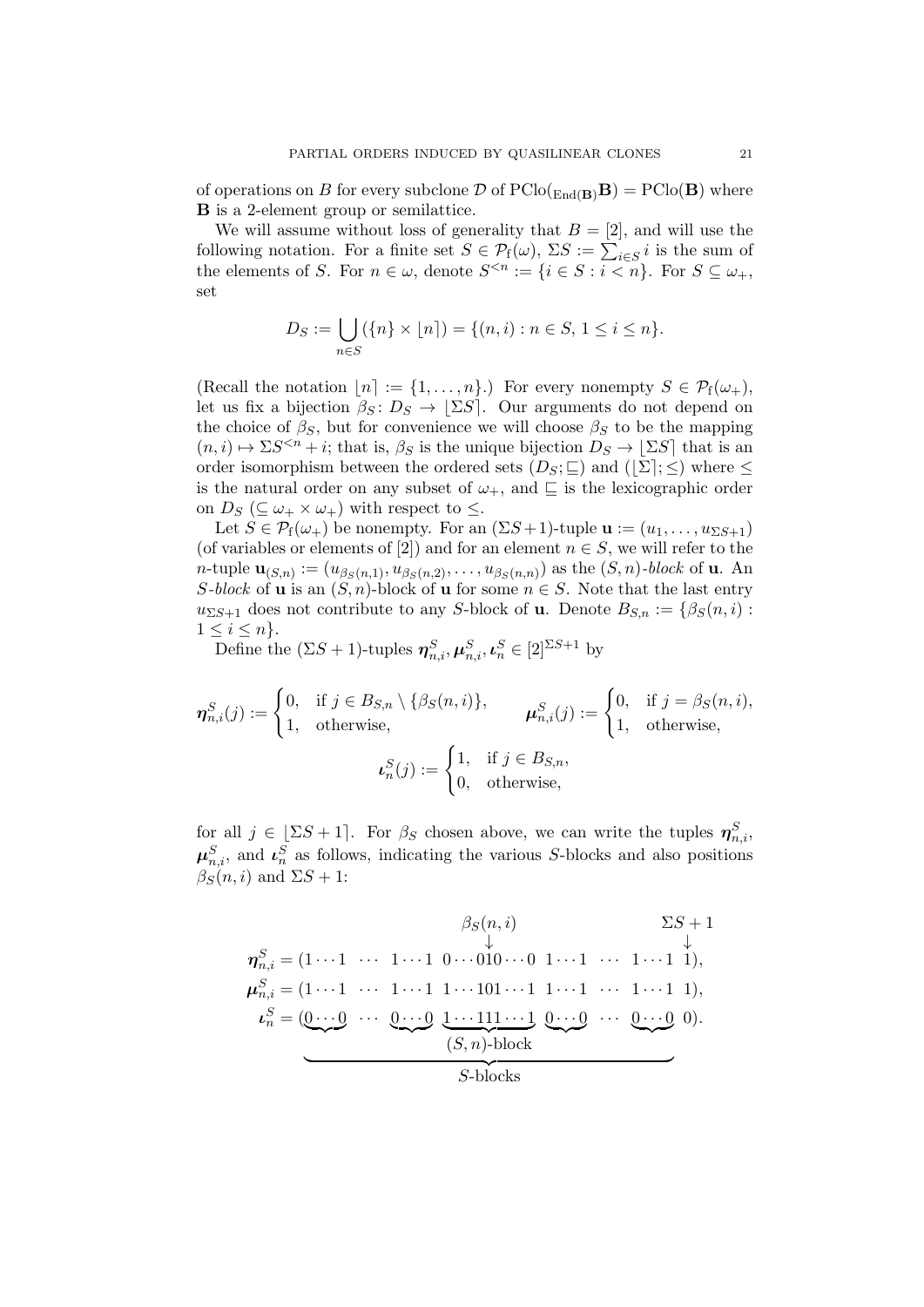We will denote the all-0 and all-1  $(\Sigma S + 1)$ -tuples by  $\mathbf{0}^{S} := (0, \ldots, 0)$  and  $\mathbf{1}^{S} := (1, \ldots, 1)$ . Furthermore, we will use the following notation:

$$
E_{S,n} := \{ \boldsymbol{\eta}_{n,i}^S, \boldsymbol{\mu}_{n,i}^S : i \in [n] \} \qquad (n \in S),
$$
  

$$
E_S := \bigcup_{n \in S} E_{S,n}.
$$

Now we define operations  $f_S \in \mathcal{O}_{[2]}$  for each finite subset S of  $\omega_+$ . For  $S \neq \emptyset$ , let  $f_S : [2]^{S+1} \rightarrow [2]$  be the characteristic function of the set  $E_S$ , that is,

$$
f_S(\mathbf{a}) = \begin{cases} 1, & \text{if } \mathbf{a} \in E_S, \\ 0, & \text{if } \mathbf{a} \in [2]^{\Sigma S + 1} \setminus E_S. \end{cases}
$$

(In other words,  $f_S(\mathbf{a}) = 1$  if and only if there exists an S-block of **a** such that exactly one or all but one entries of that S-block are 0, and all remaining entries of **a** are 1.) For  $S = \emptyset$ , let  $f_{\emptyset} : [2] \rightarrow [2]$  be the unary constant operation 0. The operations  $f_S$  ( $S \in \mathcal{P}_f(\omega_+)$ ) are essentially the Boolean functions constructed by Couceiro and Pouzet in [2], which in turn were based on functions defined by Pippenger [14].

**Lemma 5.6.** Let  $S, T \in \mathcal{P}_{f}(\omega_{+})$  and  $n \in \omega_{+}$ . If  $S \subseteq T$ , then  $f_{S}$  is obtained from  $f_T$  by identifying variables.

*Proof.* Let  $S, T \in \mathcal{P}_{f}(\omega_{+})$ . If  $S = \emptyset$  and T is arbitrary, then it is easy to verify that the identity  $f_{\emptyset}(x) = f_T(x, \ldots, x)$  holds. Assume now that  $S \neq \emptyset$ . For any  $(\Sigma S + 1)$ -tuple  $\mathbf{u} = (u_1, \ldots, u_{\Sigma S + 1})$  (of variables or elements of [2]) let  $\tilde{\mathbf{u}} = (\tilde{u}_1, \ldots, \tilde{u}_{\Sigma T+1})$  be the  $(\Sigma T + 1)$ -tuple defined as follows:

$$
\tilde{u}_j := \begin{cases} u_{\beta_S(n,i)}, & \text{if } j = \beta_T(n,i) \text{ for some } n \in S, i \in [n], \\ u_{\Sigma S + 1}, & \text{otherwise.} \end{cases}
$$

Denoting the list of variables of  $f_S$  by  $\mathbf{x} = (x_1, \dots, x_{\Sigma S+1})$  we claim that the identity  $f_S(\mathbf{x}) = f_T(\tilde{\mathbf{x}})$  holds whenever  $S \subseteq T$ . This follows by observing that for every  $\mathbf{a} \in A^{\Sigma S+1}$ ,  $\tilde{\mathbf{a}}$  is the unique  $(\Sigma T+1)$ -tuple **b** for which we have that  $\mathbf{b}_{(T,n)} = \mathbf{a}_{(S,n)}$  for all  $n \in S$ , and the remaining entries of **b**, i.e., those outside of the  $(T, n)$ -blocks for  $n \in S$ , are equal to  $a_{\Sigma S+1}$ . This completes the proof.  $\Box$ 

Next we want to prove that, for some infinite set  $N \subseteq \omega_+$ ,  $f_S$   $(S \in \mathcal{P}_f(N))$ is a strongly D-independent family of operations on [2], provided  $D$  is a subclone of PClo(**B**) for a semilattice or group  $\mathbf{B} = ([2]; +)$  with neutral element 0.

**Lemma 5.7.** Let  $\mathbf{B} = (\lbrack 2 \rbrack; \cdot)$  be the unique semilattice with neutral element 0, and let  $D$  be a subclone of PClo(B). For  $N := \{n \in \omega : n \geq 4\},\$  $f_S$   $(S \in \mathcal{P}_f(N))$  is a strongly  $\mathcal{D}\text{-}independent family of operations on [2].$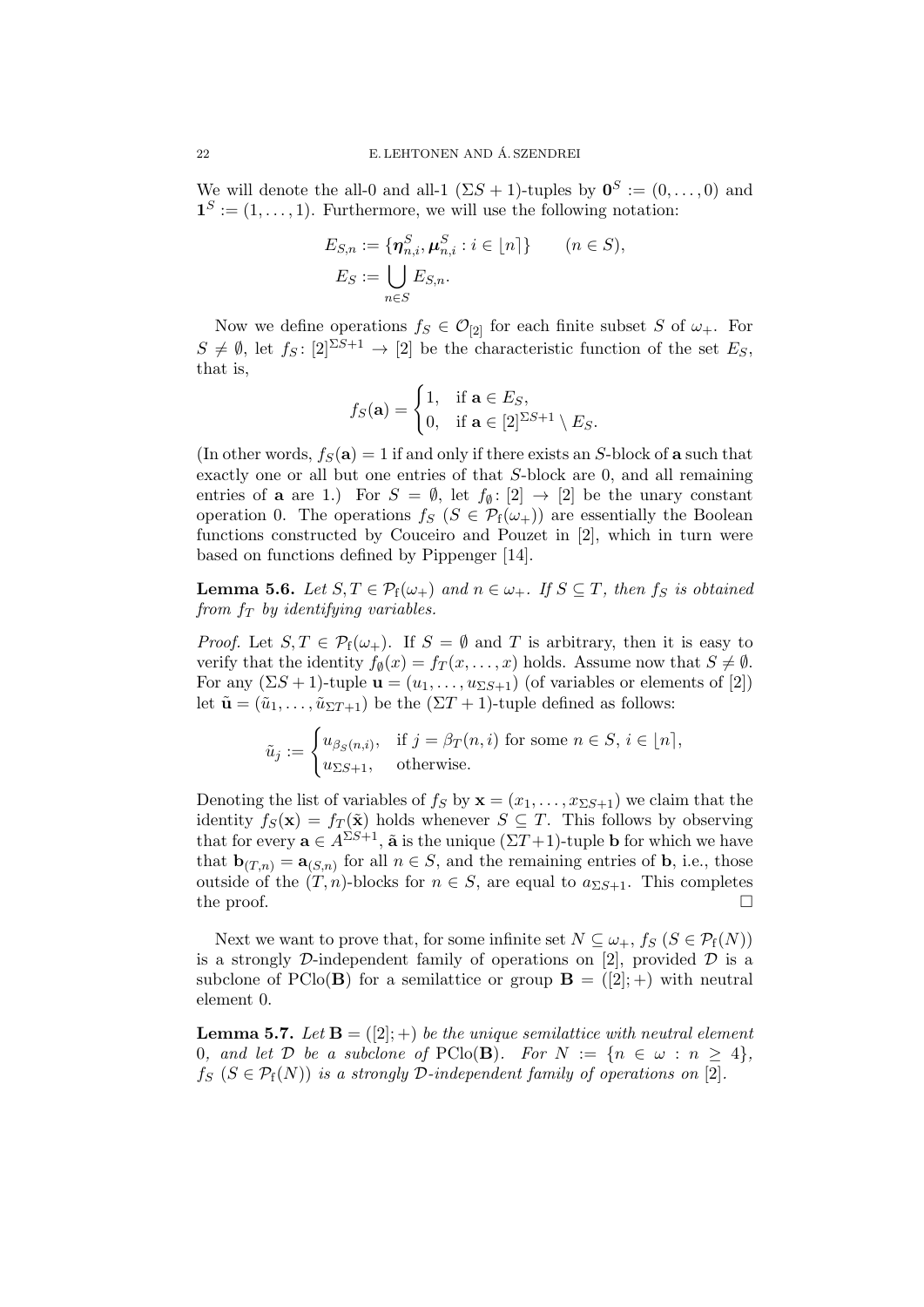Proof. In view of Lemma 5.6 and Proposition 2.3, we only need to verify that condition (b) in Definition 5.2 holds for the clone  $\mathcal{C} := \text{PClo}(\mathbf{B})$  and the family  $f_S$   $(S \in \mathcal{P}_f(N))$ .

Let  $T \in \mathcal{P}_{f}(N), n \in N$ , and assume that  $f_{\{n\}} \leq_{\mathcal{C}} f_T$ . Thus  $n \geq 4$ . We want to show that  $n \in T$ . The assumption  $f_{\{n\}} \leq_{\mathcal{C}} f_T$  implies that there exists a map  $\mathbf{g} \in (\mathcal{C}^{(n+1)})^{\Sigma T+1}$  such that  $f_{\{n\}} = f_T \circ \mathbf{g}$ .

*Claim* 5.7.1.  $\bf{g}$  has the following properties:

- (1) **g** is a homomorphism from  $\mathbf{B}^{n+1}$  to  $\mathbf{B}^{\Sigma T+1}$ , i.e.,
- (5.2)  $\mathbf{g}(\mathbf{u} + \mathbf{v}) = \mathbf{g}(\mathbf{u}) + \mathbf{g}(\mathbf{v})$  for all  $\mathbf{u}, \mathbf{v} \in [2]^{n+1}$ . (2) If  $i \in [n]$ , then

(5.3) 
$$
\mathbf{g}(\boldsymbol{\mu}_{n,i}^{\{n\}}) = \sum_{j \in [n] \setminus \{i\}} \mathbf{g}(\boldsymbol{\eta}_{n,j}^{\{n\}}).
$$

(3) **g** maps the set  $E_{\{n\}}$  into  $E_T$ , and its complement  $[2]^{n+1} \setminus E_{\{n\}}$  into the complement  $\left[2\right]^{\Sigma T+1} \setminus E_T$  of  $E_T$ .

*Proof of Claim 5.7.1.* PClo(**B**) is generated by  $+$  and the unary constant operations 0, 1. Therefore (1) follows from the fact that  $+$  is a homomorphism  $\mathbf{B}^2 \to \mathbf{B}$ , and 0, 1 are homomorphisms  $\mathbf{B} \to \mathbf{B}$ .

(2) follows from (1) and the fact that  $\mu_{n,i}^{\{n\}} = \sum_{j\in[n]\setminus\{i\}} \eta_{n,j}^{\{n\}}$  for all  $i \in [n]$ .

Finally, to prove (3), let  $\mathbf{a} \in [2]^{n+1}$ , and use the equality  $f_{\{n\}} = f_T \circ \mathbf{g}$ . If  $\mathbf{a} \in E_{\{n\}}$ , then  $1 = f_{\{n\}}(\mathbf{a}) = f_T(\mathbf{g}(\mathbf{a}))$ , so  $\mathbf{g}(\mathbf{a}) \in E_T$ . Similarly, if  $\mathbf{a} \notin E_{\{n\}}$ , then  $0 = f_{\{n\}}(\mathbf{a}) = f_T(\mathbf{g}(\mathbf{a}))$ , so  $\mathbf{g}(\mathbf{a}) \notin E_T$ .

*Claim* 5.7.2. For all  $i, j \in [n]$  with  $i \neq j$ , we have that  $\mathbf{g}(\boldsymbol{\eta}_{n,i}^{\{n\}}) \neq \mathbf{g}(\boldsymbol{\eta}_{n,j}^{\{n\}})$ and  $\mathbf{g}(\boldsymbol{\mu}_{n,i}^{\{n\}}) \neq \mathbf{g}(\boldsymbol{\mu}_{n,j}^{\{n\}}).$ 

*Proof of Claim 5.7.2.* Suppose, on the contrary, that  $\mathbf{g}(\eta_{n,i}^{\{n\}}) = \mathbf{g}(\eta_{n,j}^{\{n\}})$  for some  $i \neq j$ . Then, by (5.2) and by the idempotence of  $+$ , we get that

$$
\mathbf{g}(\boldsymbol{\eta}_{n,i}^{\{n\}} + \boldsymbol{\eta}_{n,j}^{\{n\}}) = \mathbf{g}(\boldsymbol{\eta}_{n,i}^{\{n\}}) + \mathbf{g}(\boldsymbol{\eta}_{n,j}^{\{n\}}) = \mathbf{g}(\boldsymbol{\eta}_{n,i}^{\{n\}}).
$$

This contradicts Claim 5.7.1 (3), because  $\boldsymbol{\eta}_{n,i}^{\{n\}} + \boldsymbol{\eta}_{n,j}^{\{n\}} \in [2]^{n+1} \setminus E_{\{n\}}$  and  $\boldsymbol{\eta}_{n,i}^{\{n\}} \in E_{\{n\}}$ . A contradiction can be derived in a similar way, if we suppose that  $\mathbf{g}(\boldsymbol{\mu}_{n,i}^{\{n\}}) = \mathbf{g}(\boldsymbol{\mu}_{n,j}^{\{n\}})$  for some  $i \neq j$ .

*Claim* 5.7.3. There exists an element  $t \in T$  and a map  $\sigma : [n] \to [t]$  such that  $\mathbf{g}(\boldsymbol{\eta}_{n,i}^{\{n\}}) = \boldsymbol{\eta}_{t,\sigma(i)}^T$  for all  $i \in [n]$ .

Proof of Claim 5.7.3. First we will argue that if  $i \in [n]$ , then  $g(\eta_{n,i}^{\{n\}}) \neq \mu_{p,q}^T$ for all  $p \in T$ ,  $q \in [p]$ . Suppose, on the contrary, that there is  $i \in [n]$  such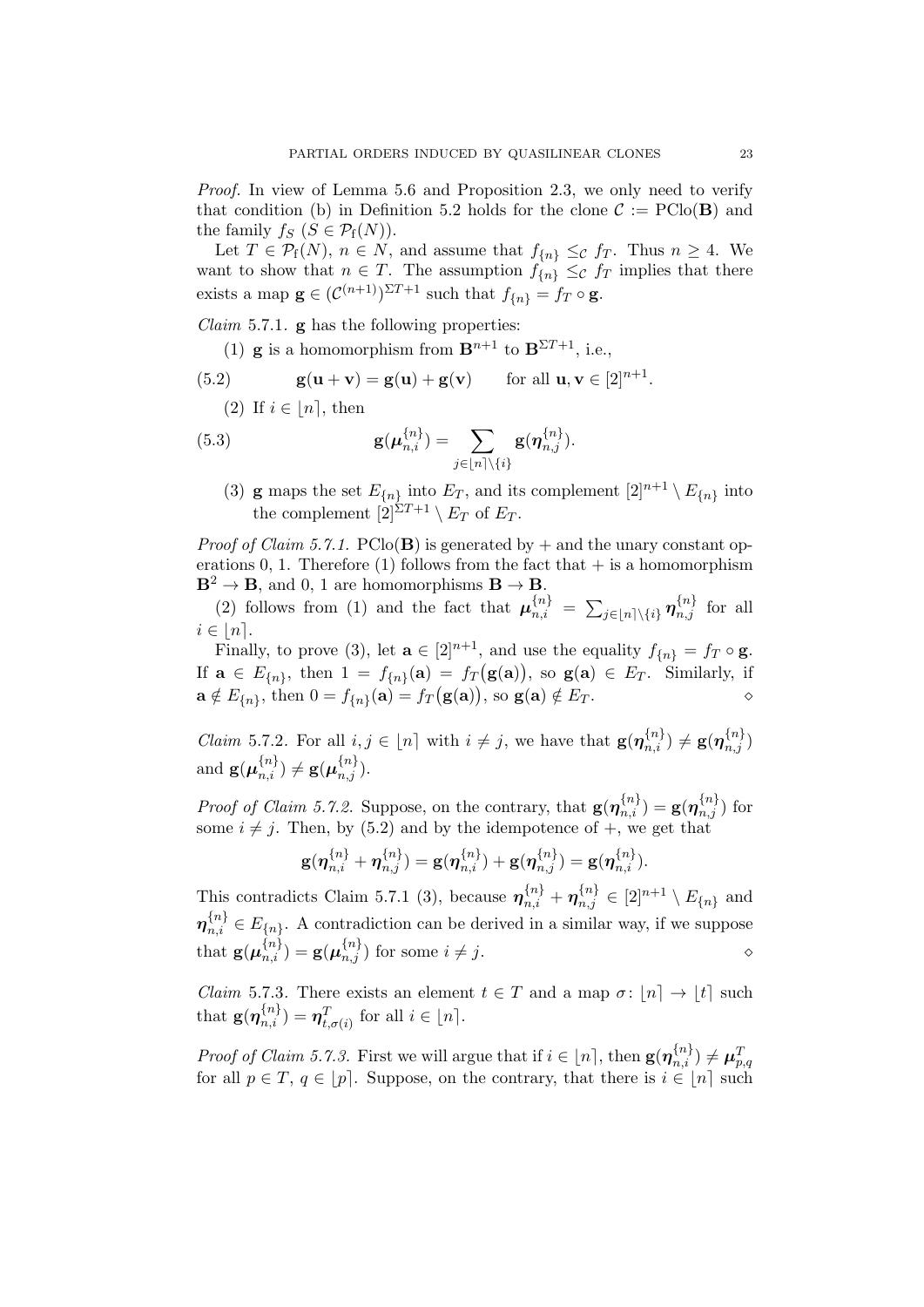that  $\mathbf{g}(\boldsymbol{\eta}_{n,i}^{\{n\}}) = \boldsymbol{\mu}_{p,q}^T$  for some  $p \in T$ ,  $q \in [p]$ . Then, by (5.3), we get for all  $\ell \in [n] \setminus \{i\}$  that

$$
\mathbf{g}(\boldsymbol{\mu}_{n,\ell}^{\{n\}}) = \sum_{j \in [n] \setminus \{\ell\}} \mathbf{g}(\boldsymbol{\eta}_{n,j}^{\{n\}}) = \mathbf{g}(\boldsymbol{\eta}_{n,i}^{\{n\}}) + \sum_{j \in [n] \setminus \{\ell,i\}} \mathbf{g}(\boldsymbol{\eta}_{n,j}^{\{n\}}) \n= \boldsymbol{\mu}_{p,q}^T + \sum_{j \in [n] \setminus \{\ell,i\}} \mathbf{g}(\boldsymbol{\eta}_{n,j}^{\{n\}}) \geq \boldsymbol{\mu}_{p,q}^T,
$$

where  $\leq$  denotes the natural ordering of the semilattice  $\mathbf{B}^{\Sigma T+1}$  induced by the ordering  $0 < 1$  of **B**; that is,  $\leq$  is the coordinatewise ordering of the set  $[2]^{\Sigma T+1}$  induced by the ordering  $0 < 1$  of [2]. Since the only tuples in  $[2]^{ST+1}$  that are greater than or equal to  $\mu_{p,q}^T$  by  $\leq$  are  $\mu_{p,q}^T \in E_T$  and  $\mathbf{1}^T \in [2]^{\Sigma T+1} \setminus E_T$ , it follows from Claim 5.7.1 (3) that  $\mathbf{g}(\boldsymbol{\mu}_{n,\ell}^{\{n\}}) = \boldsymbol{\mu}_{p,q}^T$  for all  $\ell \in [n] \setminus \{i\}.$  This contradicts Claim 5.7.2, because  $n \in N$  implies that  $n \geq 4$ .

Thus, we have that for each  $i \in [n]$ ,  $\mathbf{g}(\boldsymbol{\eta}_{n,i}^{\{n\}}) \neq \boldsymbol{\mu}_{p,q}^T$  for all  $p \in T$ ,  $q \in [p]$ . On the other hand, since  $\boldsymbol{\eta}_{n,i}^{\{n\}} \in E_{\{n\}}$ , we know from Claim 5.7.1 (3) that  $g(\eta_{n,i}^{\{n\}}) \in E_T = \{\eta_{p,q}^T, \ \mu_{p,q}^T : p \in T, \ q \in [p]\}.$  Hence, each  $g(\eta_{n,i}^{\{n\}})$   $(i \in [n])$ is an  $\eta$ -tuple from  $E_T$ . To complete the proof, it remains to show that all these  $\eta$ -tuples have the same first subscripts.

Suppose then, on the contrary, that there exist  $i, i' \in [n]$ ,  $p, p' \in T$ ,  $q \in [p], q' \in [p']$  such that  $p \neq p'$ ,  $\mathbf{g}(\boldsymbol{\eta}_{n,i}^{\{n\}}) = \boldsymbol{\eta}_{p,q}^T$ ,  $\mathbf{g}(\boldsymbol{\eta}_{n,i'}^{\{n\}}) = \boldsymbol{\eta}_{p',q'}^T$ ; then necessarily  $i \neq i'$ , and  $\mathbf{g}(\boldsymbol{\eta}_{n,i}^{\{n\}}) + \mathbf{g}(\boldsymbol{\eta}_{n,i'}^{\{n\}}) = \boldsymbol{\eta}_{p,q}^T + \boldsymbol{\eta}_{p',q'}^T = \mathbf{1}^T$ . By (5.3), we have that for all  $\ell \in [n] \setminus \{i, i'\},\$ 

$$
\mathbf{g}(\boldsymbol{\mu}_{n,\ell}^{\{n\}}) = \sum_{j \in [n] \setminus \{\ell\}} \mathbf{g}(\boldsymbol{\eta}_{n,j}^{\{n\}}) = \mathbf{g}(\boldsymbol{\eta}_{n,i}^{\{n\}}) + \mathbf{g}(\boldsymbol{\eta}_{n,i'}^{\{n\}}) + \sum_{j \in [n] \setminus \{i,i',\ell\}} \mathbf{g}(\boldsymbol{\eta}_{n,j}^{\{n\}}) \\ = \mathbf{1}^T + \sum_{j \in [n] \setminus \{i,i',\ell\}} \mathbf{g}(\boldsymbol{\eta}_{n,j}^{\{n\}}) = \mathbf{1}^T.
$$

This equality contradicts Claim 5.7.1 (3), because  $\mu_{n,\ell}^{\{n\}} \in E_{\{n\}}$ , but  $\mathbf{1}^T \notin$  $E_T$ .

By Claim 5.7.2, the mapping  $\sigma: [n] \to [t]$  given by Claim 5.7.3 is injective; hence  $t \ge n$ . Let  $\mathbf{d} := \mathbf{g}(\boldsymbol{\mu}_{n,i}^{\{n\}})$ . Since  $\boldsymbol{\mu}_{n,i}^{\{n\}} \in E_{\{n\}}$ , Claim 5.7.1 (3) implies that  $\mathbf{d} \in E_T$ . By (5.3), we have that

$$
\mathbf{d}=\mathbf{g}(\boldsymbol{\mu}_{n,i}^{\{n\}})=\sum_{j\in \lfloor n\rceil \setminus \{i\}} \mathbf{g}(\boldsymbol{\eta}_{n,j}^{\{n\}})=\sum_{j\in \lfloor n\rceil \setminus \{i\}} \boldsymbol{\eta}_{t,\sigma(j)}^T,
$$

and since  $\sigma$  is injective, exactly  $n-1$  entries in the  $(T, t)$ -block of **d** are equal to 1, and the entries outside the  $(T, t)$ -block are 1. In order for **d** to be in  $E_T$ , it is necessary that either 1 or  $t-1$  entries in the  $(T, t)$ -block of d are equal to 1. Thus, either  $n = 2$  or  $n = t$ . The former case is not possible,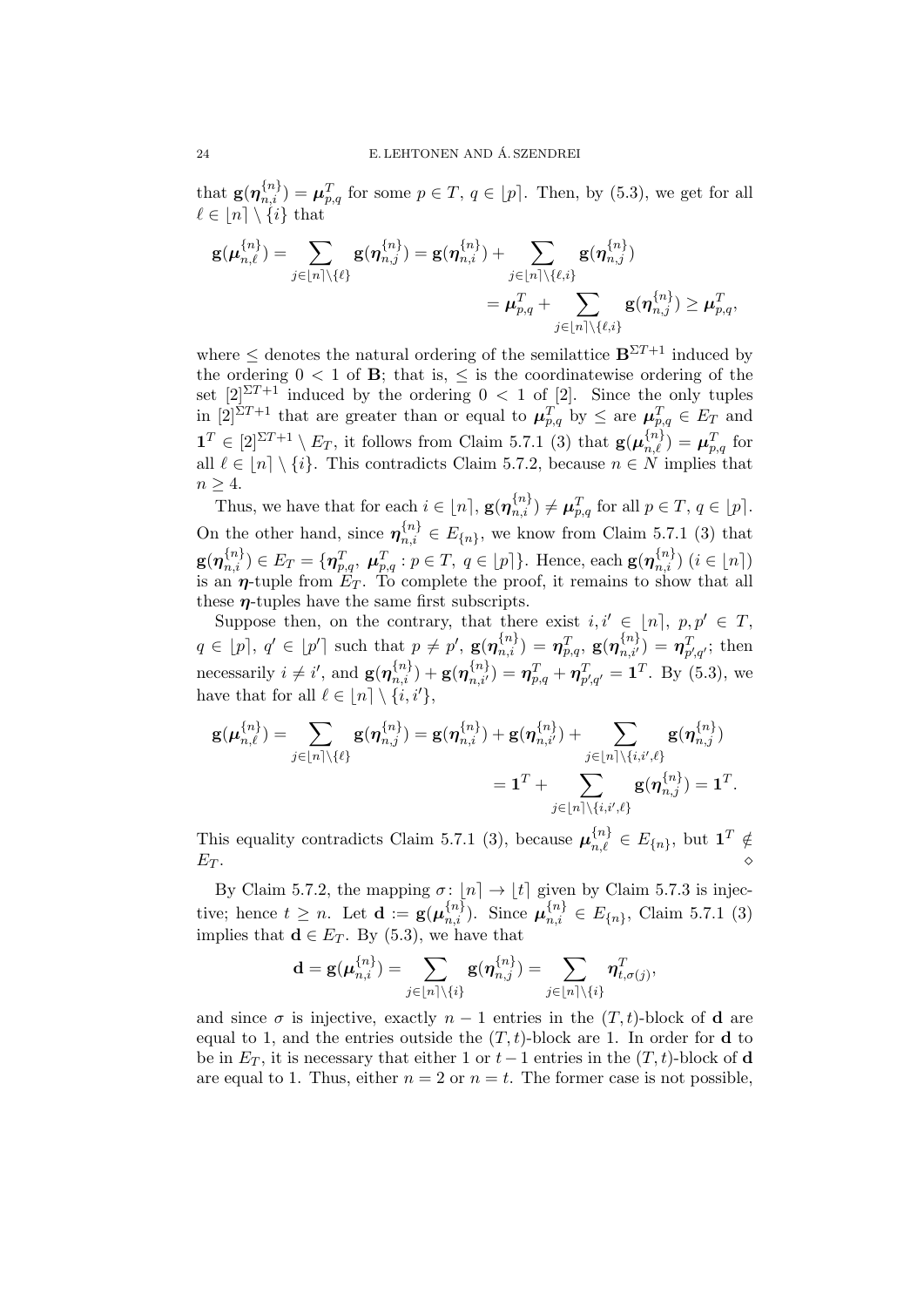because the assumption that  $n \in N$  forces  $n \geq 4$ . Hence we conclude that  $n = t \in T$ .

**Lemma 5.8.** Let  $\mathbf{B} = ([2]; +)$  be the unique group on [2] with neutral element 0, and let  $D$  be a subclone of PClo(B). For  $N := \{n \in \omega :$  $n \geq 6$ , n even},  $f_S$   $(S \in \mathcal{P}_f(N))$  is a strongly D-independent family of operations on [2].

Proof. In view of Lemma 5.6 and Proposition 2.3, we only need to verify that condition (b) in Definition 5.2 holds for the clone  $C := \text{PClo}(\mathbf{B})$  and the family  $f_S$   $(S \in \mathcal{P}_f(N))$ .

Let  $T \in \mathcal{P}_{f}(N), n \in N$ , and assume that  $f_{\{n\}} \leq_{\mathcal{C}} f_T$ . Thus n is even and  $n \geq 6$ . We want to show that  $n \in T$ . The assumption  $f_{\{n\}} \leq_{\mathcal{C}} f_T$  implies that there exists a map  $\mathbf{g} \in (\mathcal{C}^{(n+1)})^{\Sigma T+1}$  such that  $f_{\{n\}} = f_T \circ \mathbf{g}$ .

*Claim* 5.8.1.  $\bf{g}$  has the following properties:

(1) For the ternary group  $\mathbf{T} = ([2]; x+y+z)$ , **g** is a homomorphism from  $\mathbf{T}^{n+1}$  to  $\mathbf{T}^{\Sigma T+1}$ , and hence for every odd natural number  $2k+1$ ,

(5.4) 
$$
\mathbf{g}\left(\sum_{i=1}^{2k+1}\mathbf{u}_i\right)=\sum_{i=1}^{2k+1}\mathbf{g}(\mathbf{u}_i) \quad \text{for all } \mathbf{u}_1,\ldots,\mathbf{u}_{2k+1}\in[2]^{n+1}.
$$

(2) If  $i \in [n]$ , then

(5.5) 
$$
\mathbf{g}(\boldsymbol{\mu}_{n,i}^{\{n\}}) = \sum_{j \in [n] \setminus \{i\}} \mathbf{g}(\boldsymbol{\eta}_{n,j}^{\{n\}}) \quad \text{and} \quad \mathbf{g}(\boldsymbol{\eta}_{n,i}^{\{n\}}) = \sum_{j \in [n] \setminus \{i\}} \mathbf{g}(\boldsymbol{\mu}_{n,j}^{\{n\}}).
$$

(3) **g** maps the set  $E_{\{n\}}$  into  $E_T$ , and its complement  $[2]^{n+1} \setminus E_{\{n\}}$  into the complement  $[2]^{\Sigma T+1} \setminus E_T$  of  $E_T$ .

*Proof of Claim 5.8.1.* PClo(**B**) is generated by  $+$  and the unary constant operation 1. Since + is a homomorphism  $\mathbf{T}^2 \to \mathbf{T}$ , and 1 is a homomorphisms  $\mathbf{T} \to \mathbf{T}$ , it follows that **g** is a homomorphism  $\mathbf{T}^{n+1} \to \mathbf{T}^{\Sigma T+1}$ . This means that  $\mathbf{g}(\mathbf{u}+\mathbf{v}+\mathbf{w}) = \mathbf{g}(\mathbf{u}) + \mathbf{g}(\mathbf{v}) + \mathbf{g}(\mathbf{w})$  holds for all  $\mathbf{u}, \mathbf{v}, \mathbf{w} \in [2]^{n+1}$ . Repeated application of this equality yields (5.4).

(2) is true, because the fact that  $n \in N$  is even implies that we have  $\boldsymbol{\mu}_{n,i}^{\{n\}} = \sum_{j\in[n]\backslash\{i\}} \boldsymbol{\eta}_{n,j}^{\{n\}}$  and  $\boldsymbol{\eta}_{n,i}^{\{n\}} = \sum_{j\in[n]\backslash\{i\}} \boldsymbol{\mu}_{n,j}^{\{n\}}$  for all  $i\in[n]$ ; moreover, since the number of summands,  $n-1$ , is odd, (5.4) applies.

(3) can be proved the same way as the analogous statement was proved in Claim 5.7.1.

*Claim* 5.8.2. For all  $i, j \in [n]$  with  $i \neq j$ , we have that  $\mathbf{g}(\boldsymbol{\eta}_{n,i}^{\{n\}}) \neq \mathbf{g}(\boldsymbol{\eta}_{n,j}^{\{n\}})$ and  $\mathbf{g}(\boldsymbol{\mu}_{n,i}^{\{n\}}) \neq \mathbf{g}(\boldsymbol{\mu}_{n,j}^{\{n\}}).$ 

*Proof of Claim 5.8.2.* Suppose, on the contrary, that  $g(\eta_{n,i}^{\{n\}}) = g(\eta_{n,j}^{\{n\}})$  for some  $i \neq j$ , and let  $k \in [n] \setminus \{i, j\}$ . By (5.4) and by the fact that **B** is a Boolean group, we get that

$$
\mathbf{g}(\boldsymbol{\eta}_{n,i}^{\{n\}}+\boldsymbol{\eta}_{n,j}^{\{n\}}+\boldsymbol{\eta}_{n,k}^{\{n\}})=\mathbf{g}(\boldsymbol{\eta}_{n,i}^{\{n\}})+\mathbf{g}(\boldsymbol{\eta}_{n,j}^{\{n\}})+\mathbf{g}(\boldsymbol{\eta}_{n,k}^{\{n\}})=\mathbf{g}(\boldsymbol{\eta}_{n,k}^{\{n\}}).
$$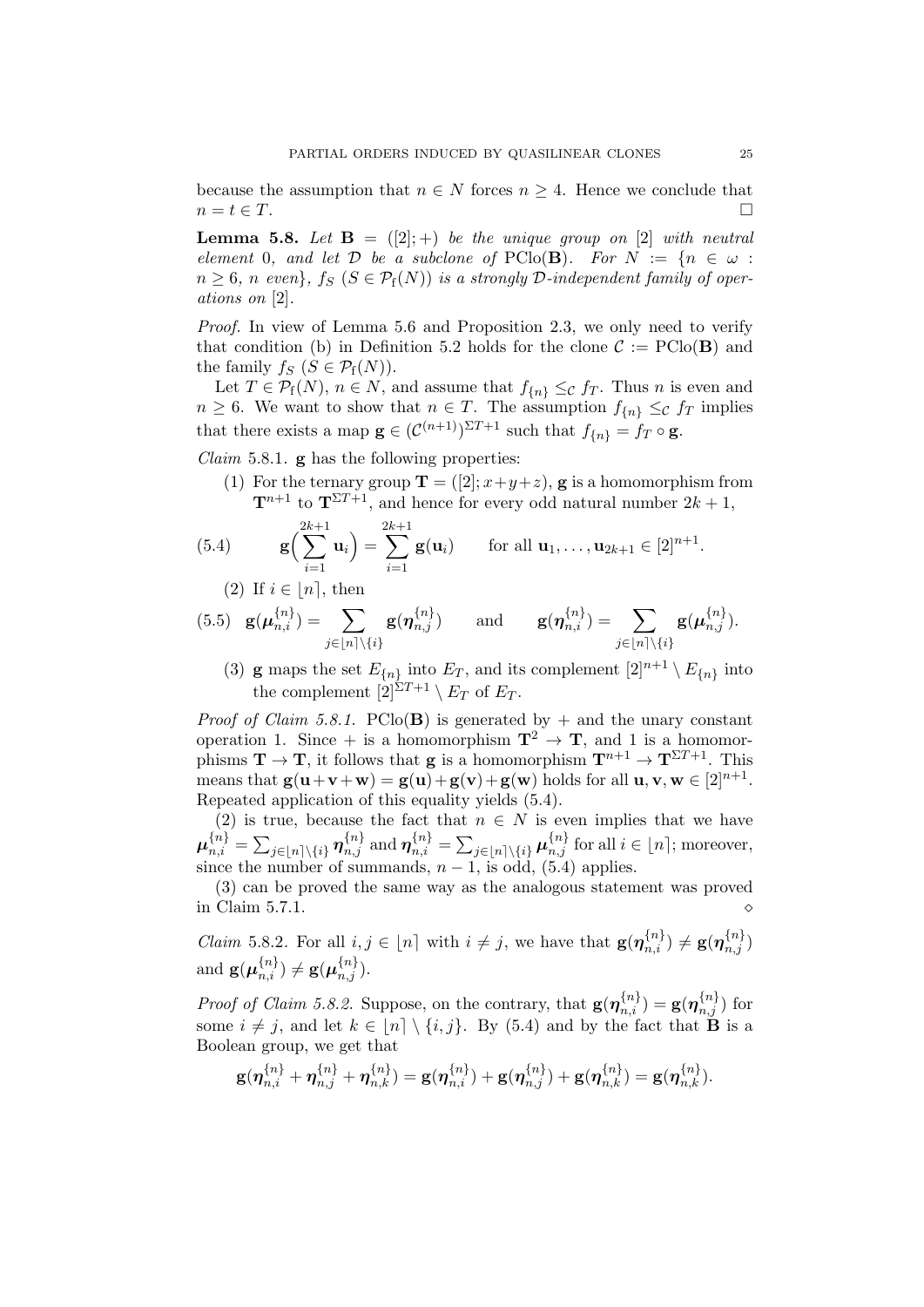This contradicts Claim 5.8.1 (3), because  $\eta_{n,i}^{\{n\}} + \eta_{n,j}^{\{n\}} + \eta_{n,k}^{\{n\}} \in [2]^{n+1} \setminus$  $E_{\{n\}}$  and  $\boldsymbol{\eta}_{n,i}^{\{n\}} \in E_{\{n\}}$ . Replacing  $\boldsymbol{\eta}$ 's by  $\boldsymbol{\mu}$ 's throughout, we can get a contradiction in a similar way, if we suppose that  $g(\mu_{n,i}^{\{n\}}) = g(\mu_{n,j}^{\{n\}})$  for some  $i \neq j$ .

*Claim* 5.8.3. There do not exist any  $i, j \in [n], p \in T, q \in [p]$  such that  $\mathbf{g}(\boldsymbol{\eta}_{n,i}^{\{n\}})=\boldsymbol{\eta}_{p,q}^T \text{ and } \mathbf{g}(\boldsymbol{\eta}_{n,j}^{\{n\}})=\boldsymbol{\mu}_{p,q}^T, \text{ or } \mathbf{g}(\boldsymbol{\mu}_{n,i}^{\{n\}})=\boldsymbol{\eta}_{p,q}^T \text{ and } \mathbf{g}(\boldsymbol{\mu}_{n,j}^{\{n\}})=\boldsymbol{\mu}_{p,q}^T.$ 

*Proof of Claim 5.8.3.* Suppose, on the contrary, that there exist  $i, j, p, q$  such that  $\mathbf{g}(\boldsymbol{\eta}_{n,i}^{\{n\}}) = \boldsymbol{\eta}_{p,q}^T$  and  $\mathbf{g}(\boldsymbol{\eta}_{n,j}^{\{n\}}) = \boldsymbol{\mu}_{p,q}^T$ . Hence  $i \neq j$  and

(5.6) 
$$
\mathbf{g}(\boldsymbol{\eta}_{n,i}^{\{n\}}) + \mathbf{g}(\boldsymbol{\eta}_{n,j}^{\{n\}}) = \boldsymbol{\eta}_{p,q}^T + \boldsymbol{\mu}_{p,q}^T = \boldsymbol{\iota}_p^T.
$$

Let  $\ell \in [n] \setminus \{i, j\}$ . Combining (5.4) and (5.6) we get that

$$
\mathbf{g}(\boldsymbol{\eta}_{n,i}^{\{n\}}+\boldsymbol{\eta}_{n,j}^{\{n\}}+\boldsymbol{\eta}_{n,\ell}^{\{n\}})=\mathbf{g}(\boldsymbol{\eta}_{n,i}^{\{n\}})+\mathbf{g}(\boldsymbol{\eta}_{n,j}^{\{n\}})+\mathbf{g}(\boldsymbol{\eta}_{n,\ell}^{\{n\}})=\boldsymbol{\iota}_p^T+\mathbf{g}(\boldsymbol{\eta}_{n,\ell}^{\{n\}}).
$$

Here  $\boldsymbol{\eta}_{n,i}^{\{n\}} + \boldsymbol{\eta}_{n,j}^{\{n\}} + \boldsymbol{\eta}_{n,\ell}^{\{n\}} \in [2]^{n+1} \setminus E_{\{n\}},$  therefore Claim 5.8.1 (3) shows that  $\textbf{g}(\boldsymbol{\eta}_{n,i}^{\{n\}}+\boldsymbol{\eta}_{n,j}^{\{n\}}+\boldsymbol{\eta}_{n,\ell}^{\{n\}}) \in [2]^{\Sigma T+1}\setminus E_T \text{, and hence } \boldsymbol{\iota}_p^T+\textbf{g}(\boldsymbol{\eta}_{n,\ell}^{\{n\}}) \in [2]^{\Sigma T+1}\setminus E_T.$ For the same reason,  $\mathbf{g}(\boldsymbol{\eta}_{n,\ell}^{\{n\}}) \in E_T = \{\boldsymbol{\eta}_{r,s}^T, \ \boldsymbol{\mu}_{r,s}^T : r \in T, \ s \in [r]\},$  because  $\boldsymbol{\eta}_{n,\ell}^{\{n\}} \in E_{\{n\}}$ . Since  $\boldsymbol{\iota}_p^T + \boldsymbol{\eta}_{p,s}^T = \boldsymbol{\mu}_{p,s}^T \in E_T$  and  $\boldsymbol{\iota}_p^T + \boldsymbol{\mu}_{p,s}^T = \boldsymbol{\eta}_{p,s}^T \in E_T$  hold for all  $s \in [p]$ , we conclude that  $\mathbf{g}(\boldsymbol{\eta}_{n,\ell}^{\{n\}})$  equals  $\boldsymbol{\eta}_{r,s}^T$  or  $\boldsymbol{\mu}_{r,s}^T$  for some  $r \neq p$ . Thus, the  $(T, p)$ -block of  $\mathbf{g}(\boldsymbol{\eta}_{n,\ell}^{\{n\}})$  is  $(1, \ldots, 1)$ .

Now fix  $k \in [n] \setminus \{i, j\}$ , and consider

$$
\mathbf{w}:=\sum_{\ell\in [n]\setminus\{k\}}\mathbf{g}(\boldsymbol{\eta}_{n,\ell}^{\{n\}}).
$$

By Claim 5.8.1,  $\mathbf{w} = \mathbf{g}(\boldsymbol{\mu}_{n,k}^{\{n\}}) \in E_T$ . However, in the sum on the right hand side,  $\mathbf{g}(\boldsymbol{\eta}_{n,i}^{\{n\}}) + \mathbf{g}(\boldsymbol{\eta}_{n,j}^{\{n\}}) = \boldsymbol{\iota}_p^T$ , and, as we established in the preceding paragraph, the  $(T, p)$ -block of the remaining summands is  $(1, \ldots, 1)$ . The number of summands is odd, therefore the  $(T, p)$ -block of **w** equals  $(0, \ldots, 0)$ , which contradicts  $\mathbf{w} \in E_T$ .

The claim about  $g(\mu_{n,i}^{\{n\}})$  and  $g(\mu_{n,j}^{\{n\}})$  is proved similarly, by switching the roles of the  $\eta$ 's and the  $\mu$ 's.

Let us define the map  $\rho: |n] \to D_T$  by the rule  $\rho(i) = (p, q)$  if and only if  $\mathbf{g}(\boldsymbol{\eta}_{n,i}^{\{n\}}) \in \{\boldsymbol{\eta}_{p,q}^T, \boldsymbol{\mu}_{p,q}^T\}$ . By Claims 5.8.2 and 5.8.3,  $\rho$  is injective.

Denote  $\mathbf{d} := \sum_{i=1}^{n} \mathbf{g}(\boldsymbol{\eta}_{n,i}^{\{n\}})$ . It follows from (5.5) that

(5.7) 
$$
\mathbf{d} = \mathbf{g}(\boldsymbol{\eta}_{n,i}^{\{n\}}) + \mathbf{g}(\boldsymbol{\mu}_{n,i}^{\{n\}}) \quad \text{for all } i \in [n].
$$

By Claim 5.8.1 (3), the summands  $\mathbf{g}(\boldsymbol{\eta}_{n,i}^{\{n\}})$  and  $\mathbf{g}(\boldsymbol{\mu}_{n,i}^{\{n\}})$  belong to  $E_T$ , because  $\boldsymbol{\eta}_{n,i}^{\{n\}}, \boldsymbol{\mu}_{n,i}^{\{n\}} \in E_{\{n\}}$ . Thus, for each i, (5.7) is a decomposition  $\mathbf{d} = \mathbf{u} + \mathbf{v}$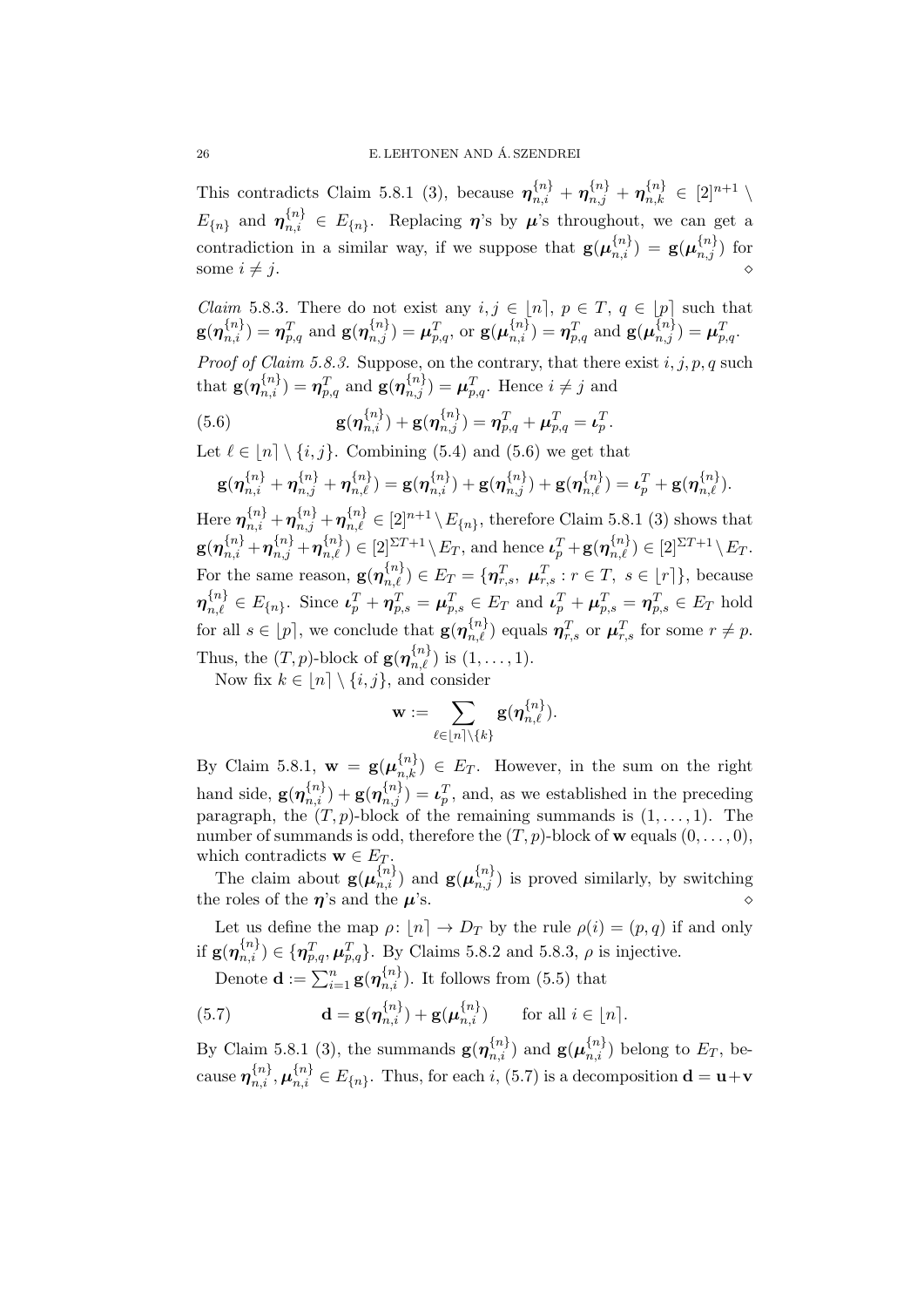of **d** with summands  $u, v \in E_T$ . The condition  $u, v \in E_T$  yields that there  $\text{exist } \kappa, \lambda \in T, \alpha \in [\kappa], \beta \in [\lambda] \text{ such that } \mathbf{u} \in \{\boldsymbol{\eta}_{\kappa,\alpha}^T, \boldsymbol{\mu}_{\kappa,\alpha}^T\}, \mathbf{v} \in \{\boldsymbol{\eta}_{\lambda,\beta}^T, \boldsymbol{\mu}_{\lambda,\beta}^T\}.$ 

*Claim* 5.8.4. If  $\mathbf{u} + \mathbf{v} = \mathbf{d}$  holds for  $\mathbf{u} \in \{\boldsymbol{\eta}_{\kappa,\alpha}^T, \boldsymbol{\mu}_{\kappa,\alpha}^T\}$  and  $\mathbf{v} \in \{\boldsymbol{\eta}_{\lambda,\beta}^T, \boldsymbol{\mu}_{\lambda,\beta}^T\}$ , then  $\kappa = \lambda$  and  $\alpha = \beta$ .

*Proof of Claim 5.8.4.* Let  $\bf{u}$ ,  $\bf{v}$  satisfy the assumptions, and suppose first that  $\kappa \neq \lambda$ . Assuming, without loss of generality, that  $\kappa < \lambda$ , and denoting the entries in the  $(T, \kappa)$ -block of **u** by x, y, and the entries in the  $(T, \lambda)$ -block of **v** by  $\chi, \psi$ , we can write **u**, **v** and **d** as follows:

$$
\beta_T(\kappa, \alpha) \qquad \beta_T(\lambda, \beta)
$$
  
\n
$$
\downarrow \qquad \qquad \downarrow
$$
  
\n
$$
\mathbf{u} = (1 \cdots 1 \ x \cdots xyx \cdots x \ 1 \cdots 1 \ 1 \cdots 1 \ 1 \cdots 1 \ 1 \cdots 1 \ 1),
$$
  
\n
$$
\mathbf{v} = (1 \cdots 1 \ 1 \cdots 111 \cdots 1 \ 1 \cdots 1 \ x \cdots \chi \psi \chi \cdots \chi \ 1 \cdots 1 \ 1),
$$
  
\n
$$
\mathbf{d} = (0 \cdots 0 \ y \cdots yxy \cdots y \ 0 \cdots 0 \ \psi \cdots \psi \chi \psi \cdots \psi \ 0 \cdots 0 \ 0).
$$
  
\n
$$
(T, \kappa)
$$
-block  
\n
$$
(T, \lambda)
$$
-block

The equality  $\mathbf{d} = \mathbf{u} + \mathbf{v}$  holds, because  $\{x, y\} = \{\chi, \psi\} = [2]$  and  $+$  is performed modulo 2. This shows that

- the  $(T, \kappa)$ -block of **d** contains either a single occurrence of 0 and  $\kappa 1$ occurrences of 1, or a single occurrence of 1 and  $\kappa - 1$  occurrences of 0,
- the  $(T, \lambda)$ -block of **d** contains either a single occurrence of 0 and  $\lambda 1$ occurrences of 1, or a single occurrence of 1 and  $\lambda - 1$  occurrences of 0, and
- the remaining entries of **d**, i.e., those belonging neither to the  $(T, \kappa)$ block nor to the  $(T, \lambda)$ -block, are all 0.

It is easy to verify that the only possible way of decomposing d into a sum of two elements of  $E_T$  is  $\mathbf{u} + \mathbf{v}$ . Thus,  $\{ \mathbf{g}(\boldsymbol{\eta}_{n,i}^{\{n\}}), \mathbf{g}(\boldsymbol{\mu}_{n,i}^{\{n\}}) \} = \{ \mathbf{u}, \mathbf{v} \}$ for all  $i \in [n]$ . Since  $n \geq 6$ , there exist distinct  $i, j \in [n]$  such that  $g(\eta_{n,i}^{\{n\}}) = g(\eta_{n,j}^{\{n\}})$ , which contradicts Claim 5.8.2.

This proves that  $\kappa = \lambda$ . Now suppose that  $\alpha \neq \beta$ . Assuming, without loss of generality, that  $\alpha < \beta$ , and denoting the entries in the  $(T, \kappa)$ -blocks of **u** and **v** by x, y and  $\chi$ ,  $\psi$ , respectively, we can write **u**, **v** and **d** as follows:

$$
\beta_T(\kappa, \alpha) \qquad \beta_T(\kappa, \beta)
$$
  
\n
$$
\mathbf{u} = (1 \cdots 1 \quad x \cdots x \quad y \quad x \cdots x \quad x \cdots x \quad 1 \cdots 1 \quad 1),
$$
  
\n
$$
\mathbf{v} = (1 \cdots 1 \quad \chi \cdots \chi \chi \chi \cdots \chi \psi \chi \cdots \chi \quad 1 \cdots 1 \quad 1),
$$
  
\n
$$
\mathbf{d} = (0 \cdots 0 \quad \underbrace{X \cdots XYX \cdots XYX \cdots X}_{(T, \kappa)-\text{block}} \quad 0 \cdots 0 \quad 0).
$$

To check that **d** has the given form, notice that  $\{x, y\} = \{\chi, \psi\} = [2],$ therefore  $x \neq y$  and  $\chi \neq \psi$ , so with addition + modulo 2 we get that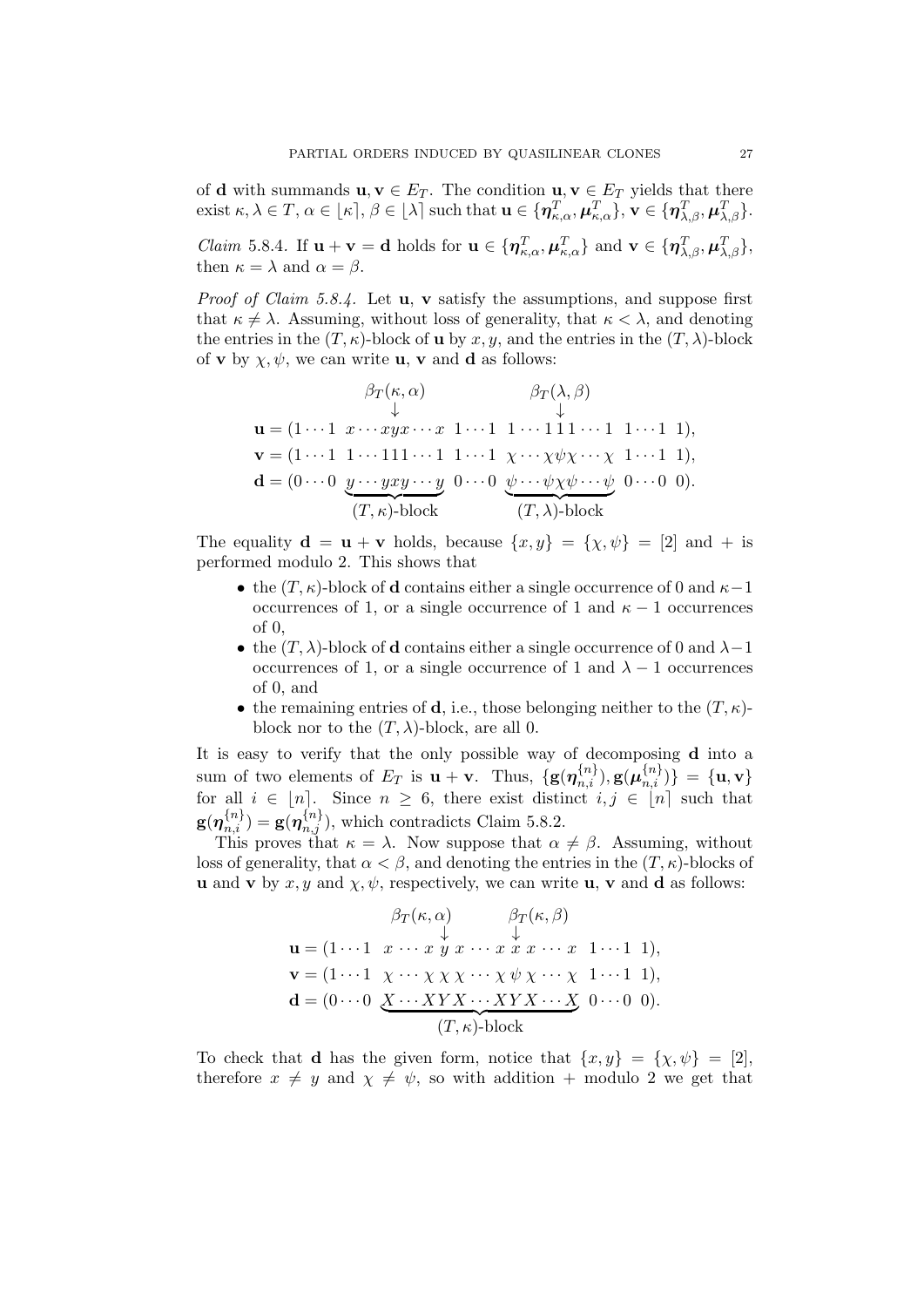$x+\chi \neq y+\chi = x+\psi$ . Hence, with the choice  $X := x+\chi$ ,  $Y := y+\chi = x+\psi$ , the equality  $\mathbf{d} = \mathbf{u} + \mathbf{v}$  holds. This shows that

- the  $(T, \kappa)$ -block of **d** contains either two occurrences of 0 and  $\kappa 2$ occurrences of 1, or two occurrences of 1 and  $\kappa - 2$  occurrences of 0, and
- the entries outside the  $(T, \kappa)$ -block are all 0.

In the former case, the only possible decompositions of **d** into a sum of two elements of  $E_T$  are  $\eta_{\kappa,\alpha}^T + \mu_{\kappa,\beta}^T$  and  $\mu_{\kappa,\alpha}^T + \eta_{\kappa,\beta}^T$ ; that is, for all  $i \in [n]$ ,  $\{g(\boldsymbol{\eta}_{n,i}^{\{n\}}), g(\boldsymbol{\mu}_{n,i}^{\{n\}})\} = \{\boldsymbol{\eta}_{\kappa,\alpha}^T, \boldsymbol{\mu}_{\kappa,\beta}^T\} \text{ or } \{g(\boldsymbol{\eta}_{n,i}^{\{n\}}), g(\boldsymbol{\mu}_{n,i}^{\{n\}})\} = \{\boldsymbol{\mu}_{\kappa,\alpha}^T, \boldsymbol{\eta}_{\kappa,\beta}^T\}$ . In the latter case, the only possible decompositions of d into a sum of two elements of  $E_T$  are  $\eta_{\kappa,\alpha}^T + \eta_{\kappa,\beta}^T$  and  $\mu_{\kappa,\alpha}^T + \mu_{\kappa,\beta}^T$ ; that is, for all  $i \in [n]$ ,  $\{ {\bf g}({\boldsymbol \eta}_{n,i}^{\{n\}}), {\bf g}({\boldsymbol \mu}_{n,i}^{\{n\}}) \} \; = \; \{ {\boldsymbol \eta}_{\kappa, \alpha}^T, {\boldsymbol \eta}_{\kappa, \beta}^T \} \; \; {\rm or} \; \; \{ {\bf g}({\boldsymbol \eta}_{n,i}^{\{n\}}), {\bf g}({\boldsymbol \mu}_{n,i}^{\{n\}}) \} \; = \; \{ {\boldsymbol \mu}_{\kappa, \alpha}^T, {\boldsymbol \mu}_{\kappa, \beta}^T \}.$ Since  $n \geq 6$ , the pigeonhole principle yields in both cases that there exist distinct  $i, j \in [n]$  such that  $\mathbf{g}(\boldsymbol{\eta}_{n,i}^{\{n\}}) = \mathbf{g}(\boldsymbol{\eta}_{n,j}^{\{n\}})$ , which contradicts Claim 5.8.2.  $\Diamond$ 

Claim 5.8.5. For the tuple d defined above, we have that

(5.8) either  $\mathbf{d} = \mathbf{0}^T$  or  $\mathbf{d} = \mathbf{\iota}_{\kappa}^T$  for some  $\kappa \in T$ .

*Proof of Claim 5.8.5.* (5.7) and the discussion following it shows that  $\mathbf{d} =$  $\mathbf{u} + \mathbf{v}$  for some  $\mathbf{u}, \mathbf{v} \in E_T$ . Therefore, by Claim 5.8.4, there exist  $\kappa \in T$  and  $\alpha \in [\mu]$  such that  $\mathbf{u}, \mathbf{v} \in \{\boldsymbol{\eta}_{\kappa,\alpha}^T, \boldsymbol{\mu}_{\kappa,\alpha}^T\}$ . Using the fact that  $\boldsymbol{\eta}_{\kappa,\alpha}^T + \boldsymbol{\mu}_{\kappa,\alpha}^T = \boldsymbol{\iota}_{\kappa}^T$ , we get that  $\mathbf{d} = \mathbf{0}^T$  if  $\mathbf{u} = \mathbf{v}$ , and  $\mathbf{d} = \boldsymbol{\iota}_\kappa^T$  if  $\mathbf{u} \neq \mathbf{v}$ .

Recall that  $\rho$  is the injective map  $\lfloor n \rfloor \to D_T$  that assigns to each  $i \in \lfloor n \rfloor$ the pair  $\rho(i) = (p, q)$  such that  $\mathbf{g}(\boldsymbol{\eta}_{n,i}^{\{n\}}) \in \{\boldsymbol{\eta}_{p,q}^T, \boldsymbol{\mu}_{p,q}^T\}.$ 

*Claim* 5.8.6. For each  $m \in T$ , either  $D_{\{m\}} \subseteq \text{Im } \rho$  or  $D_{\{m\}} \cap \text{Im } \rho = \emptyset$ .

*Proof of Claim 5.8.6.* Suppose, on the contrary, that there is  $m \in T$ such that  $\emptyset \neq D_{m} \cap \text{Im } \rho \subsetneq D_{m}$ . Consider the  $(T, m)$ -block of  $\mathbf{d} =$  $\sum_{i=1}^n \mathbf{g}(\boldsymbol{\eta}_{n,i}^{\{n\}})$ . The  $(T, m)$ -block of each summand  $\mathbf{g}(\boldsymbol{\eta}_{n,i}^{\{n\}}) \in {\{\boldsymbol{\eta}_{\rho(i)}^T,\boldsymbol{\mu}_{\rho(i)}^T\}}$ is

- (i) the constant tuple  $(1, \ldots, 1)$ , if  $\rho(i) = (p, q)$  with  $p \neq m$ , and
- (ii) an almost constant tuple of the form  $(0, \ldots, 0, 1, 0, \ldots, 0) + (c, \ldots, c)$  $(c \in [2])$  with the sole 1 in the q-th position, if  $\rho(i) = (m, q)$ .

Our assumption  $\emptyset \neq D_{\{m\}} \cap \text{Im } \rho \subsetneq D_{\{m\}}$  implies that, as i runs over the elements of  $[n]$ , each one of the two cases (i)–(ii) occurs at least once. Furthermore, the injectivity of  $\rho$  implies that for distinct i's for which case (ii) applies, the 1's will occur in different positions. It follows that the  $(T, m)$ -block of d contains both 0 and 1 as an entry, which contradicts Claim 5.8.5.  $\Diamond$ 

*Claim* 5.8.7. There is exactly one  $m \in T$  such that  $D_{\{m\}} \subseteq \text{Im } \rho$ .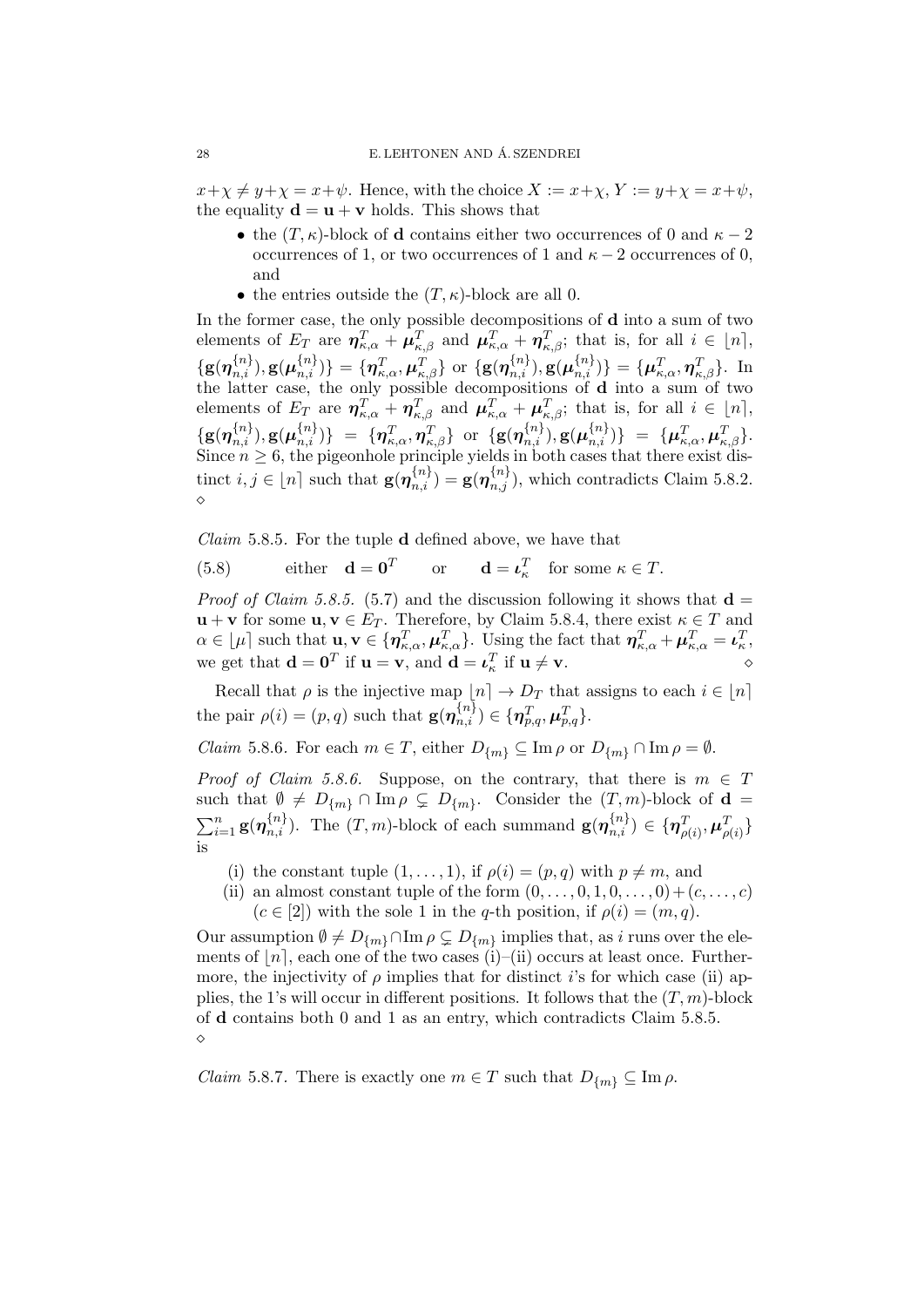*Proof of Claim 5.8.7.* Since  $\text{Im } \rho \neq \emptyset$ , we get from Claim 5.8.6 that there exists at least one  $m \in T$  such that  $D_{\{m\}} \subseteq \text{Im } \rho$ . Suppose, on the contrary, that there are at least two such elements of  $T$ , and fix  $m$  to be one of them. Then we obtain from  $m \in T \subseteq N$  and  $D_{\{m\}} \subsetneq \text{Im } \rho$  that m is even and  $6 \le m = |D_{\{m\}}| < |\operatorname{Im} \rho| = n.$ 

Let  $R := \rho^{-1}(D_{\{m\}})$ . We know that  $\rho$  is injective and that for each  $i \in R$ ,  $\textbf{g}(\bm{\eta}_{n,i}^{\{n\}}) \in \{\bm{\eta}_{\rho(i)}^T, \bm{\mu}_{\rho(i)}^T\} = \{\bm{\eta}_{m,q}^T, \bm{\mu}_{m,q}^T\}$  for some  $q \in [m]$ . Hence,  $|R| = m$ is even and  $\{g(\boldsymbol{\eta}_{n,i}^{\{n\}}): i \in R\}$  is a transversal for  $\{\{\boldsymbol{\eta}_{m,q}^T, \boldsymbol{\mu}_{m,q}^T\}: q \in \lfloor m \rceil\}.$ We have  $\mu_{m,q}^T = \eta_{m,q}^T + \iota_m^T$  for each  $q \in [m]$ , and since m is even, we also have that  $\sum_{q \in [m]} \eta_{m,q}^T = \iota_m^T$ . Therefore, if the number of  $\mu$ 's among the tuples  $\mathbf{g}(\boldsymbol{\eta}_{n,i}^{\{n\}})$   $(i \in R)$  is  $k$ , then

$$
\sum_{i\in R}\mathbf{g}(\boldsymbol{\eta}_{n,i}^{\{n\}})=\boldsymbol{\iota}_m^T+k\boldsymbol{\iota}_m^T=\mathbf{0}^T\ \ \text{or}\ \ \boldsymbol{\iota}_m^T,
$$

depending on the parity of k.

Now let us fix an element  $r \in R$ . Then  $\rho(r) \in D_{\{m\}}$ , say  $\rho(r) = (m, r'),$ so  $\mathbf{g}(\boldsymbol{\eta}_{n,r}^{\{n\}}) \in \{\boldsymbol{\eta}_{m,r'}^T, \boldsymbol{\mu}_{m,r'}^T\}$ . Thus, the last displayed equality, along with the equality  $\boldsymbol{\mu}_{m,r'}^T = \boldsymbol{\eta}_{m,r'}^T + \boldsymbol{\iota}_m^T$ , implies that

$$
\begin{aligned} &\sum_{i\in R\setminus\{r\}}\mathbf{g}(\bm{\eta}_{n,i}^{\{n\}})=\mathbf{g}(\bm{\eta}_{n,r}^{\{n\}})+\sum_{i\in R}\mathbf{g}(\bm{\eta}_{n,i}^{\{n\}})\\ &\in\{\bm{\eta}_{m,r'}^T+\bm{0}^T,\bm{\mu}_{m,r'}^T+\bm{0}^T,\bm{\eta}_{m,r'}^T+\bm{\iota}_m^T,\bm{\mu}_{m,r'}^T+\bm{\iota}_m^T\}=\{\bm{\eta}_{m,r'}^T,\bm{\mu}_{m,r'}^T\}. \end{aligned}
$$

Since  $|R \setminus \{r\}| = |R| - 1 = m - 1$  is odd, we can apply Claim 5.8.1 (1) to conclude that

$$
\mathbf{g}\Big(\sum_{i\in R\setminus\{r\}}\boldsymbol{\eta}_{n,i}^{\{n\}}\Big)=\sum_{i\in R\setminus\{r\}}\mathbf{g}(\boldsymbol{\eta}_{n,i}^{\{n\}})\in\{\boldsymbol{\eta}_{m,r'}^T,\boldsymbol{\mu}_{m,r'}^T\}\subseteq E_T.
$$

On the other hand, the fact that  $5 \leq |R \setminus \{r\}| = m - 1 \leq n - 2$  shows that

$$
\sum_{i\in R\setminus\{r\}}\boldsymbol{\eta}_{n,i}^{\{n\}}\in [2]^n\setminus E_{\{n\}}.
$$

This contradicts Claim 5.8.1 (3), and hence finishes the proof.  $\diamond$ 

Let m be the element of T given by Claim 5.8.7. Then actually  $\text{Im } \rho =$  $D_{\{m\}}$ , and we conclude that  $\rho$  is a bijection from the *n*-element set  $\lfloor n \rfloor$  onto the *m*-element set  $D_{\{m\}}$ . Hence,  $n = m \in T$ .

We are now ready to prove the main result of this section.

*Proof of Theorem 5.1.* The theorem will follow from the special case  $|B| = 2$ of Corollary 5.5 and from Lemmas 5.7 and 5.8, if we show that for each clone C on A satisfying one of the conditions  $(A)$ ,  $(B)'$ ,  $(C)'$ , there exists a two-element subset  $B \subseteq A$  such that  $\mathcal{C}_B$  is a subclone of PClo(**B**), where  $\mathbf{B} = (B; +)$  is a semilattice or a group.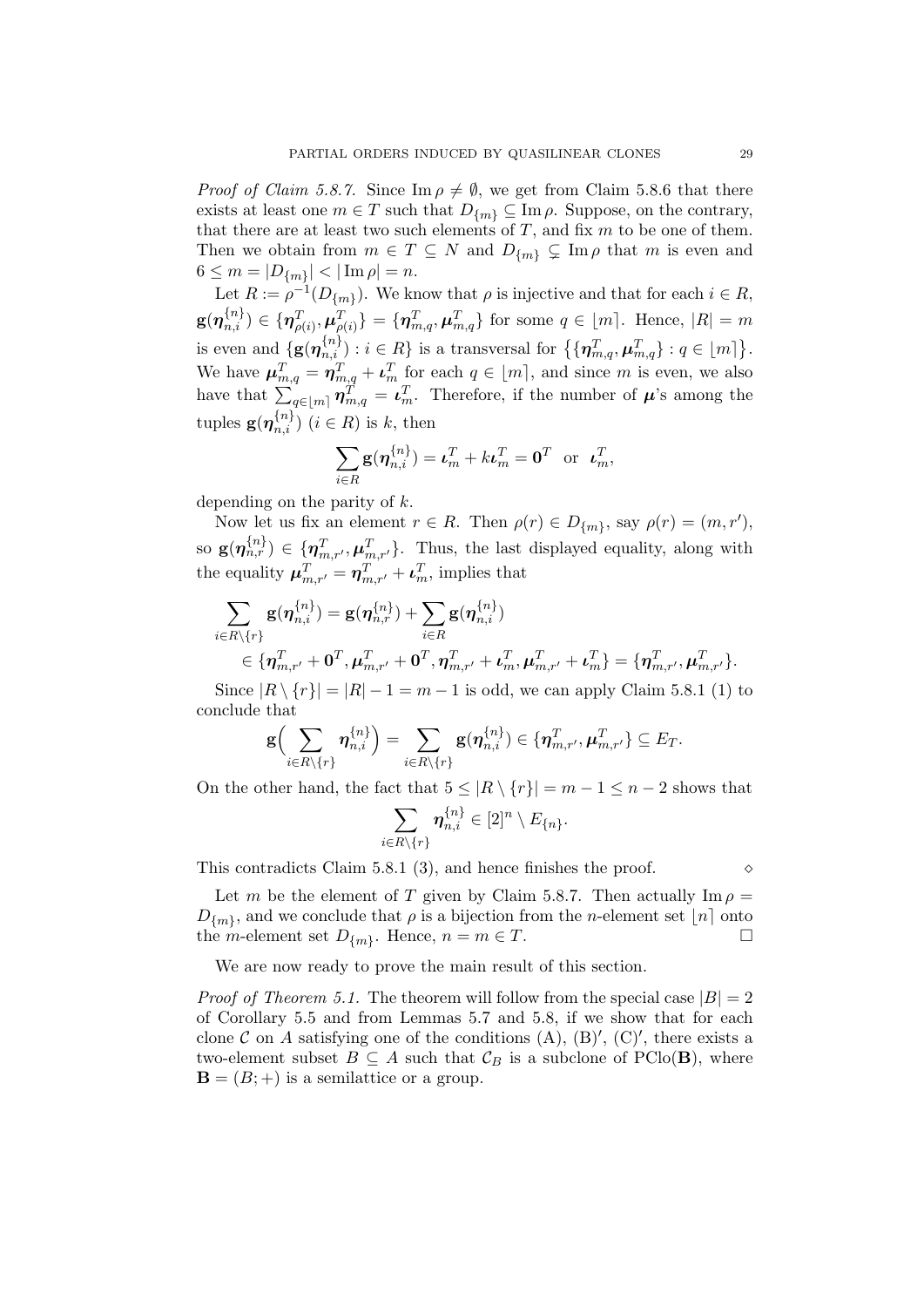If C satisfies condition  $(A)$ , then for any choice of a two-element subset B of A, the operations in  $\mathcal{C}_B$  depend on at most m variables. Post's description [15] of all clones on a two-element set shows that in this case the members of  $\mathcal{C}_B$  depend, in fact, on at most one variable. Hence  $\mathcal{C}_B$  is a subclone of  $PClo(B)$ , where  $B = (B; +)$  is a two-element group.

If  $\mathcal C$  satisfies condition  $(B)'$ , then for any choice of a two-element subset B of A,  $\mathcal{C}_B$  is a subclone of PClo(**B**), where  $\mathbf{B} = (B; +)$  is a two-element group.

Assume therefore that  $\mathcal C$  satisfies condition  $(C)'$ . Let m denote the exponent of **A**, and let  $S = (S; +)$  be the semilattice of all idempotent elements of **A** (see Proposition 2.5). First we will consider the case when  $|S| > 1$ . Let  $\leq$  denote the natural order on **S** defined by  $x \leq y$  iff  $x + y = y$ , and choose  $\mathbf{B} = (B; +)$  to be a two-element subsemilattice of **S** with  $B = \{o, e\}$ such that  $o < e$  and there is no  $s \in S$  such that  $o < s < e$ .

Our goal is to show that  $\mathcal{C}_B$  is a subclone of PClo(B). We may assume without loss of generality that  $C = \text{PClo}(\mathbf{E} \mathbf{A})$  ( $\mathbf{E} = \text{End}(\mathbf{A})$ ). Let  $f(x_1,...,x_n) = a + \sum_{i=1}^n u_i(x_i)$   $(a \in A^0, u_1,...,u_n \in \mathbf{E}^0)$  be an *n*-ary operation in C such that  $f(B,\ldots,B) \subseteq B$ , and recall that  $\mathbf{E}^0$  is a set of endomorphisms of  $\mathbf{A}^0$ . Let  $c = ma + o$ , and for each i, let  $v_i$  be the function  $A \rightarrow A$  defined by  $v_i(x) = mu_i(x) + o$ . Since  $\mathbf{E}^0$  is closed under +, each  $v_i \in \mathbf{E}^0$ . Thus the operation  $g(x_1, \ldots, x_n) = c + \sum_{i=1}^n v_i(x_i)$  is a member of C and satisfies  $g(\mathbf{x}) = mf(\mathbf{x}) + o$  for all  $\mathbf{x} \in \overline{A^n}$ . Since  $mb + o = b$  for each  $b \in B$ , we get that  $g(B, \ldots, B) \subseteq B$  and  $f|_B = g|_B$ . Moreover, for all  $b_1, \ldots, b_n \in B$ , the definitions of c and  $v_i$   $(1 \leq i \leq n)$  imply that  $c \in S$ with  $c \geq o$  and  $v_i(b_i) \in S$  with  $v_i(b_i) \geq o$ . On the other hand, the condition  $c + \sum_{i=1}^n v_i(b_i) = g(b_1, \ldots, b_n) \in B$  implies that  $c \le e$  and  $v_i(b_i) \le e$ . Thus it follows from our choice of B that  $c \in B$  and  $v_i(b_i) \in B$  for all i. Thus  $f|_B(x_1,...,x_n) = g|_B(x_1,...,x_n) = c + \sum_{i=1}^n v_i|_B(x_i)$  where  $c \in B$ and  $v_1|_B, \ldots, v_n|_B \in \text{End}(\mathbf{B})$ . Since the only elements of End(**B**) are the identity endomorphism and the two constant endomorphisms, it follows that  $f|_B \in \mathrm{PClo}(\mathbf{B})$ , as claimed.

It remains to consider the case when  $|S| = 1$ . Thus **A** is an abelian group (see Proposition 2.5). Let 0 denote the neutral element of **A**, let  $b \in A$ be an element of prime order p, and let  $B = \{0, b\}$ . Let  $f(x_1, \ldots, x_n) =$  $a + \sum_{i=1}^{n} u_i(x_i)$   $(a \in A^0 = A, u_1, \ldots, u_n \in \mathbf{E}^0 = \mathbf{E})$  be an *n*-ary operation in C such that  $f(B,\ldots,B) \subseteq B$ . Since  $u_i(0) = 0$  for each i, we get that  $a = f(0, \ldots, 0) \in B$  and  $a + u_i(b) = f(0, \ldots, 0, b, 0, \ldots, 0) \in B$ . Hence, for each *i*, there are only two possibilities for the function  $u_i|_B: B \to A$ , one being constant 0, and the other one

- (1)  $u_i|_B(x) = x$  for all  $x \in B$  if  $a = 0$ , and
- (2)  $u_i|_B(x) = -x$  for all  $x \in B$  if  $a = b$ .

If  $p = 2$ , then  $\mathbf{B} = (B; +)$  is a subgroup of **A**, and these considerations show that  $u_i$  is either the constant 0 or the identity endomorphism of **B**. Hence it follows that  $f|_B \in \mathrm{PClo}(\mathbf{B})$ . If  $p > 2$ , then for  $i \neq j$ ,  $u_i|_B$  and  $u_j|_B$  cannot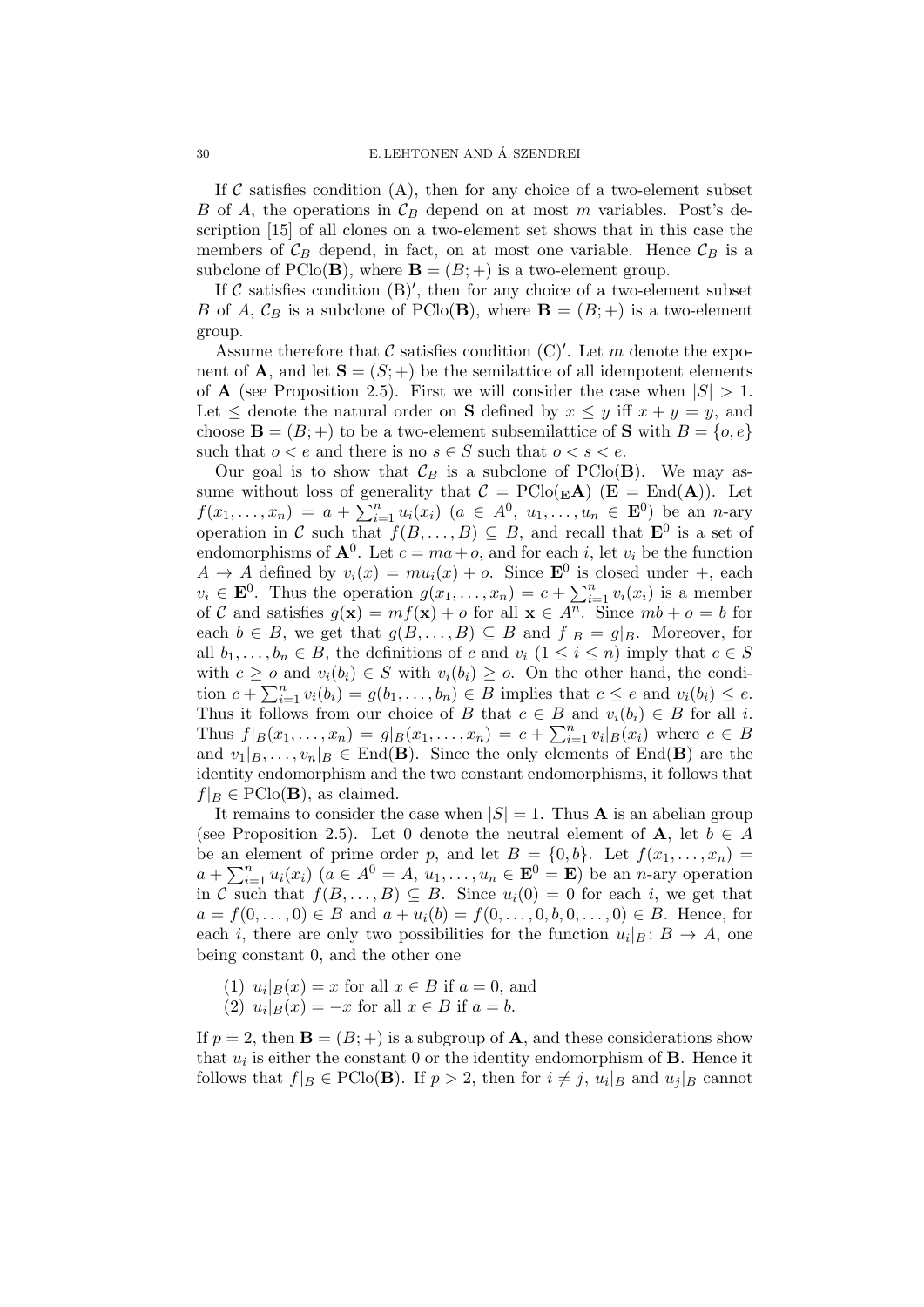simultaneously be nonconstant. Otherwise, if, say,  $u_1|_B$  and  $u_2|_B$  are both nonconstant, then  $a + u_1(b) + u_2(b) = f(b, b, 0, \ldots, 0) \in B$ , and conditions (1)–(2) imply that  $2b = 0+b+b \in B$  if  $a = 0$ , and  $-b = b+(-b)+(-b) \in B$ if  $a = b$ , which is impossible for  $p > 2$ . Therefore  $f|_B$  depends on at most one of its variables. This implies that  $\mathcal{C}_B$  is a subclone of PClo(**B**) for any two-element group  $\mathbf{B} = (B; \boxplus)$  on B.

### 6. C-minors of Boolean functions

We conclude this paper by bringing together results pertaining to the  $C$ minor partial orders on the set  $\mathcal{O}_{[2]}$  of Boolean functions. The two semilattice operations on [2] will be denoted by  $\wedge$  and  $\vee$ , and addition modulo 2 by +. For posets, lexicographic product and disjoint union will be denoted by  $\times_{\text{lex}}$ and  $\cup$ , respectively. For the two-element antichain we use the notation  $\overline{2}$ .

**Theorem 6.1.** For a clone C on [2], the C-minor partial order  $(\mathcal{O}_{[2]})\equiv_c; \preceq_c)$ is

(i) finite, if  $C$  contains the discriminator function

$$
t(x, y, z) = \begin{cases} x, & \text{if } x \neq y, \\ z, & \text{otherwise,} \end{cases} \quad (x, y, z \in [2]);
$$

- (ii) isomorphic to
- $(\omega; <) \times_{\text{lex}} \overline{2}$ ,  $(\omega; <) \cup (\omega; <)$  or  $(\omega; <) \cup (\omega; <) \cup (\omega; <) \cup (\omega; <)$ 
	- if C is one of the clones  $\langle \wedge, \vee, 0, 1 \rangle$ ,  $\langle \wedge, \vee, 0 \rangle$ ,  $\langle \wedge, \vee, 1 \rangle$ , or  $\langle \wedge, \vee \rangle$ ;
- (iii) universal for the class  $FPI$  of countable posets whose principal ideals are finite, if C is a subclone of  $\langle +, 0, 1 \rangle$ ,  $\langle \wedge, 0, 1 \rangle$  or  $\langle \vee, 0, 1 \rangle$ ; and
- (iv) universal for the class of all countable posets, otherwise.

Proof. Statement (i) is established in [11, Corollary 4.2]. Statement (ii) follows from the results obtained in [8] and [9]; see also the discussion in [10] for further explanation. Statement (iii) can be derived from Theorem 3.1 of the current paper as follows. By Post's description [15] of all clones on [2], every subclone C of  $\langle +, 0, 1 \rangle$ ,  $\langle \wedge, 0, 1 \rangle$  or  $\langle \vee, 0, 1 \rangle$  either satisfies condition (A) of Theorem 3.1 (with  $m = 1$ ) or condition (C) of Theorem 3.1. Finally, statement (iv) is proved in [10, Theorem 15].  $\Box$ 

#### **REFERENCES**

- [1] G. A. Burle: The classes of k-valued logics containing all one-variable functions. Diskret. Analiz, 10 (1967), 3–7 (Russian).
- [2] M. Couceiro, M. Pouzet: On a quasi-ordering on Boolean functions. Theoret. Comput. Sci., 396 (2008), 71–87.
- [3] A. Feigelson, L. Hellerstein: The forbidden projections of unate functions. Discrete Appl. Math., 77 (1997), 221–236.
- [4] M. A. Harrison: On the classification of Boolean functions by the general linear and affine groups. J. Soc. Indust. Appl. Math., 12(2) (1964), 285–299.
- [5] J. Henno: *Green relations in Menger systems*. Tartu Riikliku Ülik. Toim., **277** (1971), 37–46 (in Russian, with Estonian and English summaries).